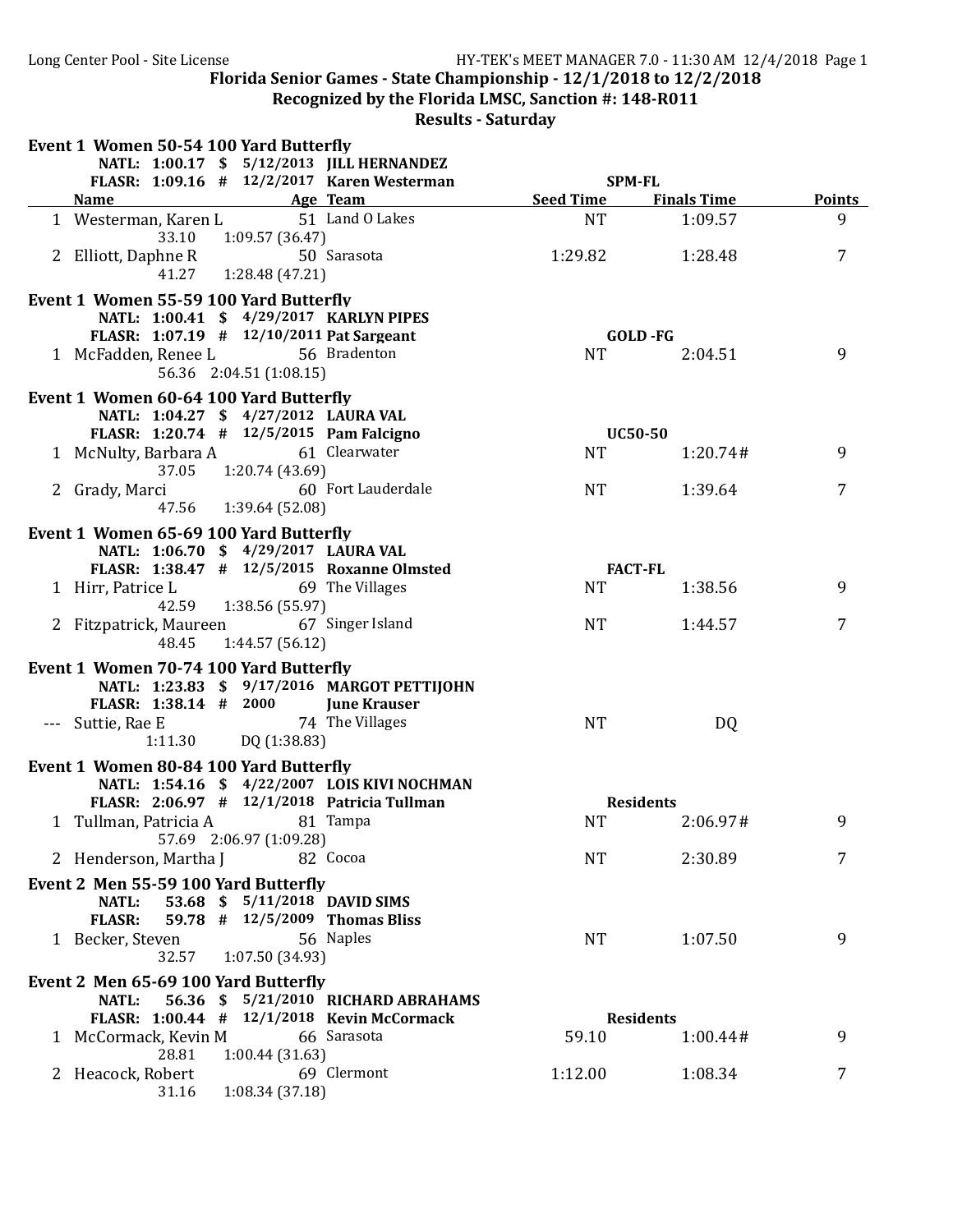Recognized by the Florida LMSC, Sanction #: 148-R011

#### **Results - Saturday**

|              | (Event 2 Men 65-69 100 Yard Butterfly) |                                          |                                             |                        |                  |                |
|--------------|----------------------------------------|------------------------------------------|---------------------------------------------|------------------------|------------------|----------------|
|              | 3 Patterson, Cliff                     |                                          | 66 Safety Harbor                            | 1:10.00                | 1:10.62          | 6              |
|              | 30.32<br>4 Vazmina, Rudy J             | 1:10.62(40.30)                           | 68 Sarasota                                 | 1:09.97                | 1:10.64          | 5              |
|              | 32.38<br>5 Jennings, Bob               | 1:10.64(38.26)                           | 65 The Villages                             | <b>NT</b>              | 1:18.59          | 4              |
|              | 38.28<br>6 Lyons, Robert H             | 1:18.59 (40.31)                          | 69 The Villages                             | <b>NT</b>              | 1:43.19          | 3              |
|              | 47.86<br>7 Knauss, Stephen C           | 1:43.19 (55.33)                          | 69 Tampa                                    | <b>NT</b>              | 1:48.23          | $\overline{2}$ |
|              |                                        | 44.27 1:48.23 (1:03.96)                  |                                             |                        |                  |                |
|              | Event 2 Men 70-74 100 Yard Butterfly   |                                          |                                             |                        |                  |                |
|              |                                        | FLASR: 1:23.79 # 12/1/2018 David Jarvis  | NATL: 1:00.77 \$ 4/24/2015 RICHARD ABRAHAMS |                        | <b>Residents</b> |                |
|              | 1 Jarvis, David S                      |                                          | 71 The Villages                             | <b>NT</b>              | 1:23.79#         | 9              |
|              | 37.08                                  | 1:23.79 (46.71)                          |                                             |                        |                  |                |
|              | 2 Winokur, Eliot                       |                                          | 74 Delray Beach                             | 1:35.00                | 1:33.93          | 7              |
|              | 44.16                                  | 1:33.93 (49.77)                          |                                             |                        |                  |                |
|              | 3 Aulisio, Leander                     |                                          | 71 Lakeland                                 | 1:59.70                | 1:56.46          | 6              |
|              | 57.57                                  | 1:56.46 (58.89)                          |                                             |                        |                  |                |
|              | Event 2 Men 75-79 100 Yard Butterfly   |                                          |                                             |                        |                  |                |
|              |                                        | NATL: 1:12.71 \$ 4/17/2011 DAVID COSTILL |                                             |                        |                  |                |
|              | FLASR: 1:32.83 # 2007                  |                                          | <b>Robert MacDonald</b>                     |                        |                  |                |
|              | 1 Schenk, Martin P                     | 44.35   1:37.84 (53.49)                  | 76 The Villages                             | <b>NT</b>              | 1:37.84          | 9              |
|              | 2 Miller, Andrew R                     |                                          | 77 The Villages                             | <b>NT</b>              | 1:46.82          | 7              |
|              |                                        | 44.81 1:46.82 (1:02.01)                  |                                             |                        |                  |                |
|              | Event 2 Men 80-84 100 Yard Butterfly   |                                          |                                             |                        |                  |                |
|              |                                        | NATL: 1:22.34 \$ 4/8/2017 DAVID COSTILL  |                                             |                        |                  |                |
|              |                                        |                                          | FLASR: 1:57.44 # 12/1/2018 Paul Magnarella  |                        | <b>Residents</b> |                |
|              | 1 Magnarella, Paul                     | 49.72 1:57.44 (1:07.72)                  | 80 Gainesville                              | <b>NT</b>              | 1:57.44#         | 9              |
|              | 2 Browne, James                        |                                          | 80 Sun City Center                          | <b>NT</b>              | 2:39.27          | 7              |
|              |                                        | 1:12.45 2:39.27 (1:26.82)                |                                             |                        |                  |                |
|              | Event 3 Women 50-54 200 Yard Freestyle |                                          |                                             |                        |                  |                |
|              |                                        |                                          | NATL: 1:58.34 \$ 4/10/2016 ELLEN REYNOLDS   |                        |                  |                |
|              |                                        |                                          | FLASR: 2:14.81 # 2006 Patricia Sargeant     |                        |                  |                |
|              | 1 Brandt, Tabitha A                    |                                          | 50 Treasure Island                          | 2:29.15                | 2:28.15          | 9              |
|              | 34.32                                  | 1:11.81 (37.49)                          | 1:50.57 (38.76)                             | 2:28.15 (37.58)        |                  |                |
|              | 2 Walleshauser, Penny                  |                                          | 51 Marietta, GA                             | <b>NT</b>              | 2:48.76          | 7              |
|              | 39.78<br>3 Ness, Karen R               | 1:21.79 (42.01)                          | 2:05.88(44.09)<br>50 Tampa                  | 2:48.76 (42.88)<br>NT. | 3:00.77          | 6              |
|              | 40.98                                  |                                          | $1:27.11(46.13)$ $2:14.11(47.00)$           | 3:00.77 (46.66)        |                  |                |
|              |                                        |                                          |                                             |                        |                  |                |
|              | Event 3 Women 55-59 200 Yard Freestyle | NATL: 1:57.90 \$ 4/30/2017 KARLYN PIPES  |                                             |                        |                  |                |
|              |                                        | FLASR: 2:14.43 # 12/10/2011 Pat Sargeant |                                             |                        | <b>GOLD</b> -FG  |                |
|              | 1 Johnson, Andrea S                    |                                          | 57 The Villages                             | 2:38.11                | 2:39.99          | 9              |
|              | 38.21                                  | 1:19.38(41.17)                           | 2:00.59(41.21)                              | 2:39.99 (39.40)        |                  |                |
| $\mathbf{Z}$ | Christensen, Rebecca                   |                                          | 57 The Villages                             | NT.                    | 3:16.94          | 7              |
|              | 44.47                                  | 1:33.60 (49.13)                          | 2:25.36(51.76)                              | 3:16.94 (51.58)        |                  |                |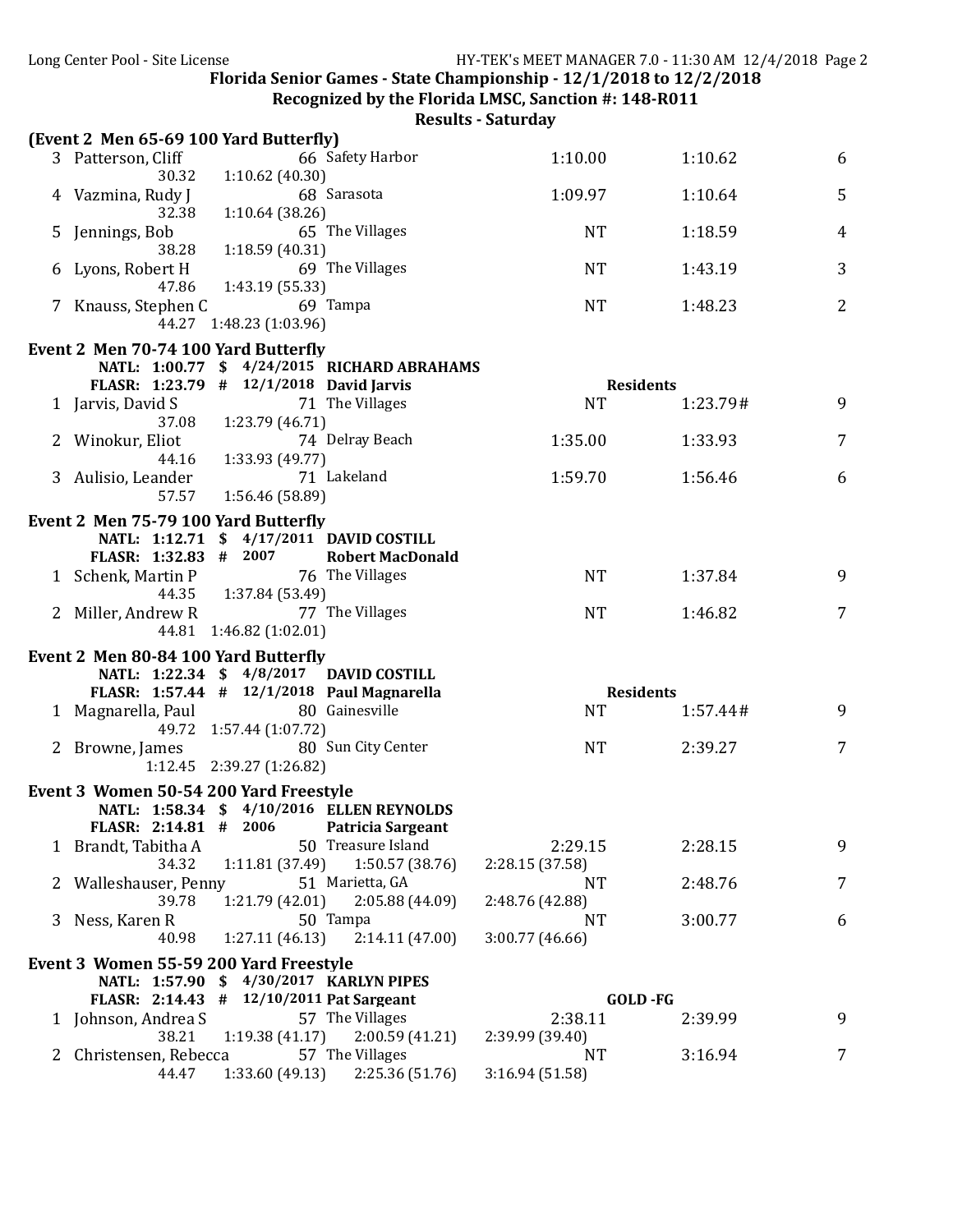**Recognized by the Florida LMSC, Sanction #: 148-R011** 

|   | Event 3 Women 60-64 200 Yard Freestyle      |                                                                       |                         |          |                |
|---|---------------------------------------------|-----------------------------------------------------------------------|-------------------------|----------|----------------|
|   | NATL: 2:05.75 \$ 5/22/2016 LAURA VAL        |                                                                       |                         |          |                |
|   | FLASR: 2:31.81 # 12/1/2018 Sharon Steinmann |                                                                       | <b>Residents</b>        |          |                |
|   | 1 Steinmann, Sharon B 60 St Petersburg      |                                                                       | 2:30.05                 | 2:31.81# | 9              |
|   | 35.07                                       | $1:12.88(37.81)$ $1:52.11(39.23)$                                     | 2:31.81 (39.70)         |          |                |
|   | 2 Fisk, Debbie D                            | 61 The Villages                                                       | <b>NT</b>               | 2:41.53  | $\overline{7}$ |
|   | 37.95                                       | $1:20.06(42.11)$ $2:01.26(41.20)$                                     | 2:41.53 (40.27)         |          |                |
|   | 3 Grossman, Gail L                          | 63 The Villages                                                       | <b>NT</b>               | 3:22.26  | 6              |
|   | 47.87                                       | $1:39.04(51.17)$ $2:31.08(52.04)$                                     | 3:22.26 (51.18)         |          |                |
|   | 4 Moucha, sue A                             | 60 Valrico                                                            | <b>NT</b>               | 5:10.09  | 5              |
|   |                                             | $2:29.61$ () $3:49.36$ (1:19.75) $5:10.09$ (1:20.73)                  |                         |          |                |
|   | Event 3 Women 65-69 200 Yard Freestyle      |                                                                       |                         |          |                |
|   | NATL: 2:07.23 \$ 5/11/2018 LAURA VAL        |                                                                       |                         |          |                |
|   | FLASR: 2:42.28 # 12/5/2015 Roxanne Olmsted  |                                                                       | <b>FACT-FL</b>          |          |                |
|   | 1 Medendorp, Marjorie J 65 The Villages     |                                                                       | <b>NT</b>               | 3:05.67  | 9              |
|   | 40.53                                       | 1:29.52 (48.99) 2:17.84 (48.32)                                       | 3:05.67 (47.83)         |          |                |
|   | 2 Evans, Merry L                            | 67 The Villages                                                       | NT.                     | 3:11.48  | $\overline{7}$ |
|   | 43.50                                       | $1:30.96(47.46)$ $2:21.42(50.46)$                                     | 3:11.48(50.06)          |          |                |
|   | 3 Dennis, Martha                            | 66 Kissimmee                                                          | <b>NT</b>               | 3:18.15  | 6              |
|   | 44.62                                       | $1:34.65(50.03)$ $2:26.33(51.68)$                                     | 3:18.15(51.82)          |          |                |
|   | 4 Stein, Mary A                             | 68 St Petersburg                                                      | NT.                     | 4:23.71  | 5              |
|   |                                             | 58.40 2:06.43 (1:08.03) 4:23.71 (2:17.28)                             |                         |          |                |
|   | 5 Navaroli, Davenia C                       | 66 Seminole                                                           | <b>NT</b>               | 4:59.92  | $\overline{4}$ |
|   |                                             | $1:09.02$ $2:24.67$ (1:15.65) $3:43.18$ (1:18.51) $4:59.92$ (1:16.74) |                         |          |                |
|   | Event 3 Women 70-74 200 Yard Freestyle      |                                                                       |                         |          |                |
|   | NATL: 2:27.55 \$ 5/11/2018 CHRISTIE HAYES   |                                                                       |                         |          |                |
|   | FLASR: 2:40.61 # 12/1/2018 June Carson      |                                                                       | <b>Residents</b>        |          |                |
|   | 1 Carson, June                              | 70 Sarasota                                                           | 2:45.90                 | 2:40.61# | 9              |
|   | 36.39                                       | $1:16.51(40.12)$ $1:58.32(41.81)$                                     | 2:40.61 (42.29)         |          |                |
|   | Panker, Karen G                             | 73 Lady Lake                                                          | <b>NT</b>               | 3:19.61  | $\overline{7}$ |
|   | 45.36                                       | $1:36.40(51.04)$ $2:30.45(54.05)$                                     |                         |          |                |
|   |                                             |                                                                       |                         |          |                |
|   |                                             |                                                                       | 3:19.61(49.16)          |          |                |
|   | 3 LaCoppola, Vicki J                        | 71 The Villages                                                       | <b>NT</b>               | 3:36.28  | 6              |
|   | 50.02                                       | 1:45.61 (55.59) 2:43.73 (58.12)                                       | 3:36.28 (52.55)         |          |                |
|   | Hansen, Lorrie                              | 70 Venice                                                             | <b>NT</b>               | 3:36.71  | 5              |
|   | 44.88                                       | $1:39.85(54.97)$ $2:40.85(1:01.00)$                                   | 3:36.71 (55.86)         |          |                |
|   | 5 Camp, Robyne                              | 71 Hobe Sound                                                         | <b>NT</b>               | 5:27.57  | $\overline{4}$ |
|   |                                             | 1:21.37 2:42.47 (1:21.10) 4:11.01 (1:28.54) 5:27.57 (1:16.56)         |                         |          |                |
|   | Event 3 Women 75-79 200 Yard Freestyle      |                                                                       |                         |          |                |
|   | NATL: 2:53.05 \$                            | 3/8/2009<br><b>RONNIE KAMPHAUSEN</b>                                  |                         |          |                |
|   | FLASR: 3:04.24 #                            | 12/13/2014 Patricia Bond                                              | <b>FMM-FL</b>           |          |                |
|   | 1 Newland, Susan J                          | 77 The Villages                                                       | <b>NT</b>               | 3:35.01  | 9              |
|   | 46.73                                       | 1:43.13 (56.40)<br>2:39.86 (56.73)                                    | 3:35.01(55.15)          |          |                |
| 2 | Foley, Carolynn                             | 75 Lake Worth                                                         | NT                      | 3:48.44  | 7              |
|   | 49.48                                       | 1:47.64 (58.16) 2:49.70 (1:02.06)                                     | 3:48.44 (58.74)         |          |                |
| 3 | Miller, Jan H                               | 75 Bradenton                                                          | <b>NT</b>               | 4:14.68  | 6              |
|   | 56.91                                       | $1:59.55(1:02.64)$ $3:06.91(1:07.36)$                                 | 4:14.68 (1:07.77)       |          |                |
| 4 | Fuller, Joann<br>1:31.57                    | 76 Clearwater<br>$3:07.92$ (1:36.35) 4:43.24 (1:35.32)                | NT<br>6:19.20 (1:35.96) | 6:19.20  | 5              |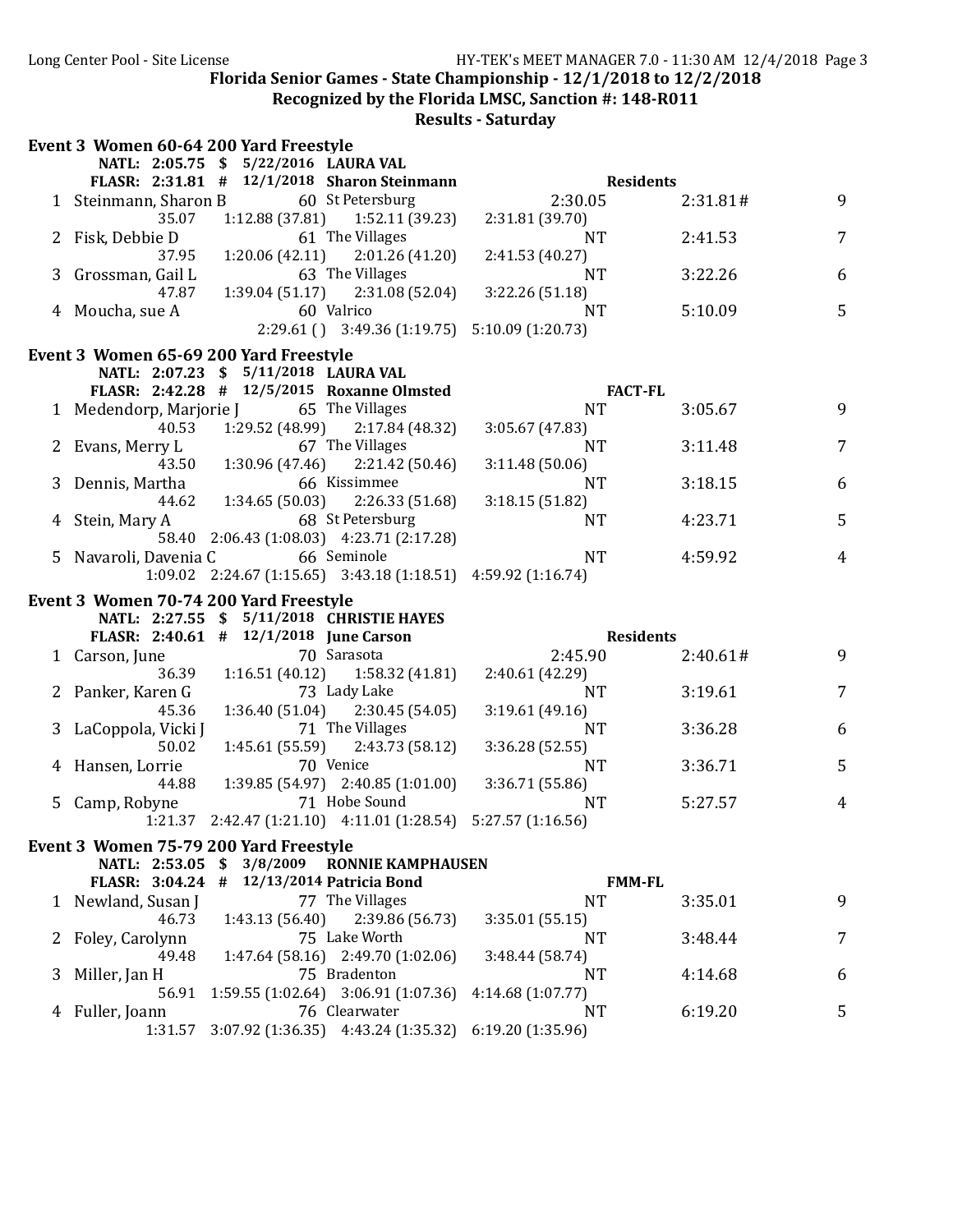Long Center Pool - Site License HY-TEK's MEET MANAGER 7.0 - 11:30 AM 12/4/2018 Page 4 Florida Senior Games - State Championship -  $12/1/2018$  to  $12/2/2018$ **Recognized by the Florida LMSC, Sanction #: 148-R011 Results - Saturday** Event 3 Women 80-84 200 Yard Freestyle **NATL: 3:08.41 \$ 9/23/2018 ANNE WILLIAMS FLASR: 3:29.41 # 12/10/2011 Mary Tusa Florida Aquatic** 1 Tullman, Patricia A 81 Tampa 1 1 NT 3:44.06 9 53.33 1:50.83 (57.50) 2:48.29 (57.46) 3:44.06 (55.77) Event 3 Women 85-89 200 Yard Freestyle **NATL: 3:26.89 \$ 3/23/2013 JEAN TROY FLASR: 3:51.78 # 12/5/2015 Jean Troy FMM-FL** 1 Campbell, Joan 88 Palm Harbor 1 NT 4:38.19 9 1:03.67 2:15.44 (1:11.77) 3:28.71 (1:13.27) 4:38.19 (1:09.48) Event 3 Women 90-94 200 Yard Freestyle **NATL: 3:59.22 \$ 5/10/2009 RITA SIMONTON FLASR: 4:02.40 # 12/2/2017 Jean Troy SYSM-FL** 1 Lorenzi, Betty S 6 91 Lake Geneva, WI 1 1 NT 4:18.68 9 9 56.84 2:02.07 (1:05.23) 4:18.68 (2:16.61) Event 4 Men 50-54 200 Yard Freestyle **NATL: 1:43.76 \$ 5/10/2009 ROWDY GAINES FLASR: 2:00.58** # 12/6/2008 **Thomas Bliss**<br>rieger. Dima 52 Fort Myers 1 Krieger, Dima 52 Fort Myers NT 2:04.12 9<br>29.74 1:01.68 (31.94) 1:33.72 (32.04) 2:04.12 (30.40) 29.74 1:01.68 (31.94) Event 4 Men 55-59 200 Yard Freestyle **NATL: 1:48.79 \$ 4/10/2010 MICHAEL MANN FLASR:**  $2:01.14$  #  $12/5/2009$  Thomas Bliss 1 Caskey, John 57 Naples 1 NT 2:21.31 9 31.36 1:07.03 (35.67) 1:44.54 (37.51) 2:21.31 (36.77) 2 Drongosky, Michael 58 Ocala 19 NT 2:28.22 7<br>32.49 1:47.52 (1:15.03) 2:28.22 (40.70) 32.49 1:47.52 (1:15.03) Event 4 Men 60-64 200 Yard Freestyle **NATL: 1:51.08 \$ 4/24/2015 RICK COLELLA FLASR: 2:05.29 # 12/2/2017 Kern Davis SPM-FL** 1 Wilson, David E 64 The Villages NT 2:58.02 9 40.81 1:25.95 (45.14) 2:12.32 (46.37) 2:58.02 (45.70) 2 Taber, Mike 61 Palm Beach Gardens NT 3:32.03 7 1:32.71 3:32.03 (1:59.32) Event 4 Men 65-69 200 Yard Freestyle **NATL: 1:52.57 \$ 4/30/2017 RICK COLELLA FLASR: 2:08.70 # 12/13/2014 J Nathan Leech FACT-FL**

| $FLANSK: 2:00.70 + 12/13/2014$ Natuali Leech |                                   |                     | TAL I-TL        |         |   |
|----------------------------------------------|-----------------------------------|---------------------|-----------------|---------|---|
| 1 Leech, J Nathan                            |                                   | 69 The Villages     | 2:15.00         | 2:16.76 | 9 |
| 32.08                                        | $1:06.16(34.08)$ $1:41.40(35.24)$ |                     | 2:16.76(35.36)  |         |   |
| 2 Siconolfi, David                           |                                   | 67 The Villages     | NT              | 2:32.03 | 7 |
| 35.07                                        | $1:13.41(38.34)$ $1:53.05(39.64)$ |                     | 2:32.03 (38.98) |         |   |
| 3 Delehanty, Timothy A                       |                                   | 67 The Villages, HI | 2:35.32         | 2:33.77 | 6 |
| 35.68                                        | $1:15.44(39.76)$ $1:56.70(41.26)$ |                     | 2:33.77 (37.07) |         |   |
| 4 Whaley, Richard M                          | 66 Sarasota                       |                     | NT              | 2:34.47 | 5 |
| 35.31                                        | $1:13.93(38.62)$ $1:54.16(40.23)$ |                     | 2:34.47 (40.31) |         |   |
| 5 Dickson, Todd H                            |                                   | 65 The Villages     | NT              | 2:34.85 | 4 |
| 36.18                                        | 1:14.96 (38.78)                   | 1:54.61 (39.65)     | 2:34.85 (40.24) |         |   |
| 6 Lyons, Robert H                            |                                   | 69 The Villages     | NT              | 2:59.13 | 3 |
| 41.55                                        | 1:29.47 (47.92)                   | 2:14.81 (45.34)     | 2:59.13 (44.32) |         |   |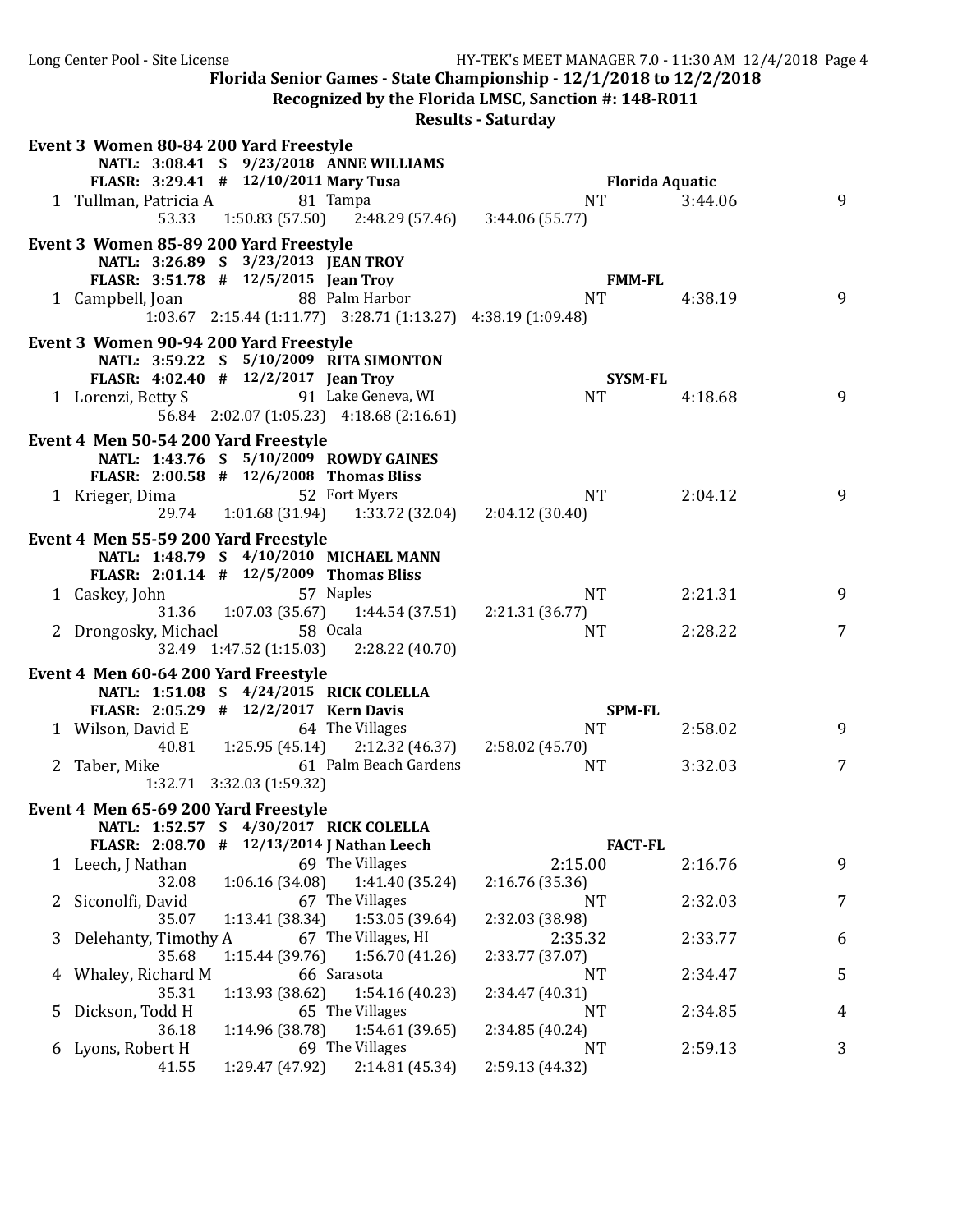Recognized by the Florida LMSC, Sanction #: 148-R011

|   | (Event 4 Men 65-69 200 Yard Freestyle)                                          |                   |          |                |
|---|---------------------------------------------------------------------------------|-------------------|----------|----------------|
|   | 69 Tampa<br>7 Knauss, Stephen C                                                 | NT.               | 3:06.29  | 2              |
|   | 41.75<br>1:29.79(48.04)<br>2:18.73 (48.94)                                      | 3:06.29 (47.56)   |          |                |
|   | 68 The Villages<br>8 Vayens, William                                            | NT                | 3:21.20  | 1              |
|   | $1:36.33(50.88)$ $2:30.06(53.73)$<br>45.45                                      | 3:21.20 (51.14)   |          |                |
| 9 | 68 Sun City Center<br>Riley, Theodore                                           | NT                | 3:52.47  |                |
|   | $1:42.67(59.62)$ $2:48.69(1:06.02)$<br>43.05                                    | 3:52.47 (1:03.78) |          |                |
|   | 69 Boyton Beach<br>Gerber, Charles                                              | 3:45.00           | DQ       |                |
|   | 1:28.55 (47.61) 2:28.77 (1:00.22)<br>40.94                                      |                   |          |                |
|   | Event 4 Men 70-74 200 Yard Freestyle                                            |                   |          |                |
|   | NATL: 2:06.63 \$ 5/8/2015 DAVID QUIGGIN                                         |                   |          |                |
|   | FLASR: 2:13.59 # 12/5/2015 Keefe Lodwig                                         | GOLD-FG           |          |                |
|   | 70 Clearwater<br>1 Polgar, Paul A                                               | <b>NT</b>         | 2:38.86  | 9              |
|   | $1:13.36(38.99)$ $1:55.83(42.47)$<br>34.37                                      | 2:38.86 (43.03)   |          |                |
|   | 71 Longboat Key<br>Cornell, tom                                                 | <b>NT</b>         | 2:49.84  | 7              |
|   | $1:20.27(41.77)$ $2:04.88(44.61)$<br>38.50                                      | 2:49.84 (44.96)   |          |                |
| 3 | 74 Big Pine Key<br>McGee, Terry R                                               | <b>NT</b>         | 2:59.48  | 6              |
|   | $1:21.92$ (44.88) $2:10.64$ (48.72)<br>37.04                                    | 2:59.48 (48.84)   |          |                |
|   | 74 Lexington, KY<br>4 Hellmann, Stephen D                                       | 3:18.00           | 3:07.42  | 5              |
|   | 41.64<br>1:26.09(44.45)<br>2:16.07(49.98)                                       | 3:07.42 (51.35)   |          |                |
|   | 71 Lakeland<br>5 Aulisio, Leander                                               | 3:23.98           | 3:22.10  | 4              |
|   | 46.22<br>$1:38.15(51.93)$ $2:30.83(52.68)$                                      | 3:22.10 (51.27)   |          |                |
|   | Event 4 Men 75-79 200 Yard Freestyle                                            |                   |          |                |
|   | NATL: 2:08.77 \$ 5/10/2009 DAVID RADCLIFF                                       |                   |          |                |
|   | FLASR: 2:37.60 # 12/14/2013 Andy Morrow                                         |                   |          |                |
|   | 77 The Villages<br>1 Miller, Andrew R                                           | <b>NT</b>         | 3:07.32  | 9              |
|   | $1:26.74(47.96)$ $2:17.31(50.57)$<br>38.78                                      | 3:07.32 (50.01)   |          |                |
|   | 76 Gainesville<br>2 Rodenfels, Bill                                             | <b>NT</b>         | 3:24.24  | $\overline{7}$ |
|   | 1:37.43 (52.98) 2:31.02 (53.59)<br>44.45                                        | 3:24.24 (53.22)   |          |                |
|   | 75 Venice<br>3 Colburn, Harry S                                                 | <b>NT</b>         | 3:56.75  | 6              |
|   | $1:56.82$ () $2:59.82$ (1:03.00)                                                | 3:56.75 (56.93)   |          |                |
|   | 79 Palm Beach Gardens<br>4 Lyon, Bruce V                                        | <b>NT</b>         | 4:27.74  | 5              |
|   | Event 4 Men 80-84 200 Yard Freestyle                                            |                   |          |                |
|   | NATL: 2:23.60 \$ 4/12/2015 DAVID RADCLIFF                                       |                   |          |                |
|   | FLASR: 3:15.40 # 12/14/2013 Bob Easun                                           |                   |          |                |
|   | 80 Sun City Center<br>1 Browne, James                                           | <b>NT</b>         | 3:42.80  | 9              |
|   | $1:48.60(58.39)$ $2:47.36(58.76)$<br>50.21                                      | 3:42.80 (55.44)   |          |                |
|   | 80 The Villages<br>2 Rein, Gilmore M                                            | <b>NT</b>         | 4:11.80  | 7              |
|   | 56.79 2:02.32 (1:05.53) 3:07.00 (1:04.68) 4:11.80 (1:04.80)                     |                   |          |                |
|   | Event 4 Men 85-89 200 Yard Freestyle                                            |                   |          |                |
|   | NATL: 2:50.54 \$ 5/8/2010 FRANK PIEMME                                          |                   |          |                |
|   | FLASR: 3:47.78 # 12/1/2012 John Cornell                                         | <b>FACT-FL</b>    |          |                |
|   | 86 Clermont<br>1 Weatherbee, Charles E                                          | <b>NT</b>         | 3:58.78  | 9              |
|   | $1:54.79$ () $3:58.78$ (2:03.99)                                                |                   |          |                |
|   |                                                                                 |                   |          |                |
|   | Event 4 Men 90-94 200 Yard Freestyle<br>NATL: 3:18.81 \$ 1/31/2015 WILLARD LAMB |                   |          |                |
|   | FLASR: 4:37.18 # 12/1/2018 John Cornell                                         | <b>Residents</b>  |          |                |
|   | 91 The Villages<br>1 Cornell, John E                                            | <b>NT</b>         | 4:37.18# | 9              |
|   | 56.41 2:07.17 (1:10.76) 3:22.71 (1:15.54) 4:37.18 (1:14.47)                     |                   |          |                |
|   |                                                                                 |                   |          |                |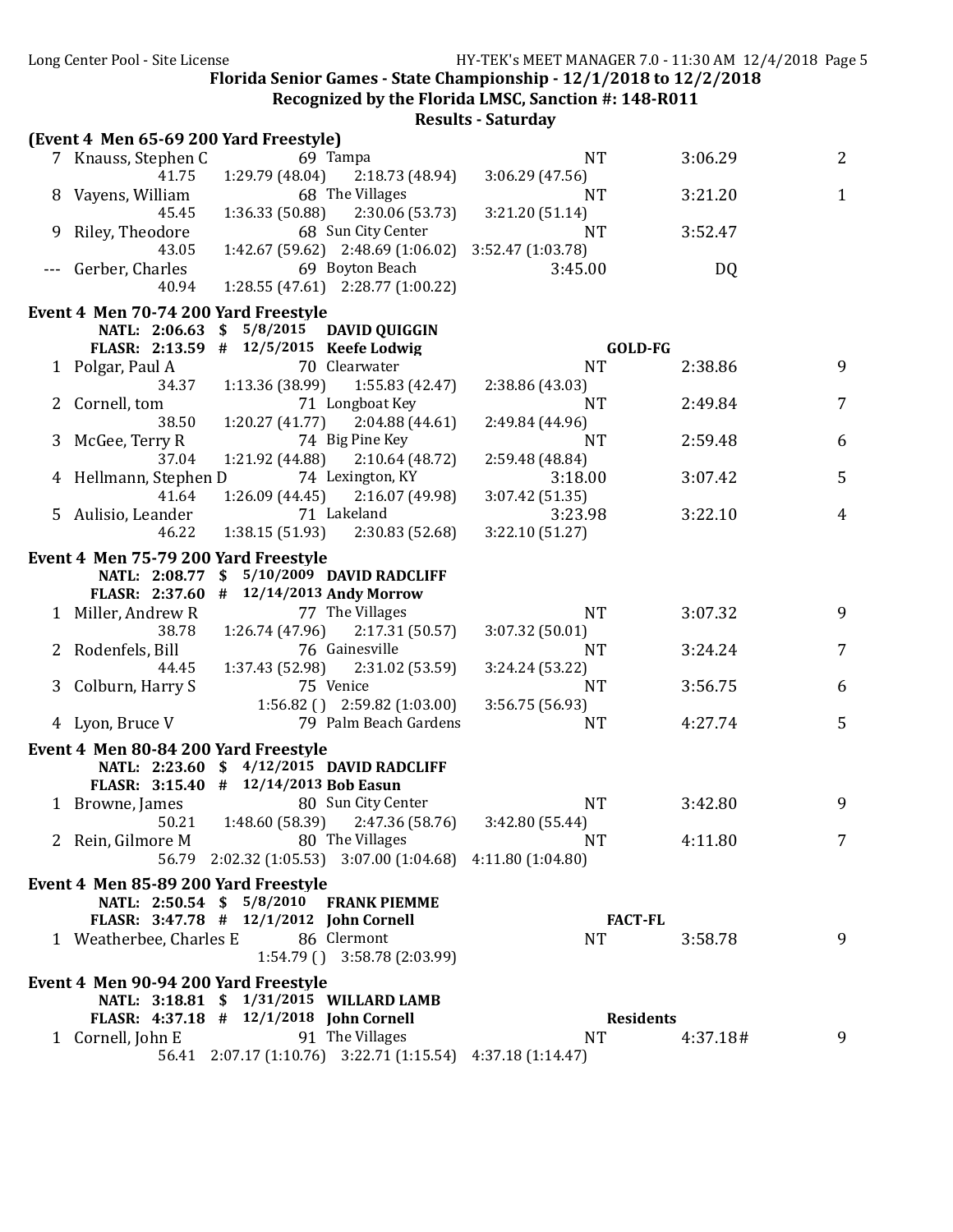**Recognized by the Florida LMSC, Sanction #: 148-R011** 

|                | Event 5 Women 50-54 50 Yard Breaststroke                 |                   |                                                                      |                  |           |                  |
|----------------|----------------------------------------------------------|-------------------|----------------------------------------------------------------------|------------------|-----------|------------------|
|                | <b>NATL:</b>                                             |                   | 31.61 \$4/14/2018 SVON DER LIPPE                                     |                  |           |                  |
|                | <b>FLASR:</b>                                            |                   | 36.99 # 12/3/2016 Jody Maurer                                        | <b>TYSM-14</b>   |           |                  |
|                | 1 Maurer, Jody A                                         |                   | 54 Tampa                                                             | <b>NT</b>        | 37.40     | 9                |
|                | 2 Walleshauser, Penny                                    |                   | 51 Marietta, GA                                                      | <b>NT</b>        | 48.75     | $\overline{7}$   |
| 3              | Smith, Susan                                             |                   | 54 Jupiter                                                           | 47.39            | 56.57     | 6                |
|                | Event 5 Women 55-59 50 Yard Breaststroke<br><b>NATL:</b> |                   | 32.13 \$4/30/2017 CAROLINE KRATTLI                                   |                  |           |                  |
|                | 36.42 # 2006<br><b>FLASR:</b>                            |                   | <b>Deb Walker</b>                                                    |                  |           |                  |
|                | 1 Givler, Ingrid V                                       |                   | 56 Titusville                                                        | 38.81            | 38.11     | 9                |
| 2              | Cunio, Paula                                             |                   | 57 Titusville                                                        | <b>NT</b>        | 39.27     | $\overline{7}$   |
| 3              | Rees, Janine                                             |                   | 59 Bonita Springs                                                    | <b>NT</b>        | 51.74     | 6                |
| 4              | Hoover, Laurel                                           |                   | 59 New Port Richey                                                   | 49.64            | 58.85     | 5                |
|                | Event 5 Women 60-64 50 Yard Breaststroke                 |                   |                                                                      |                  |           |                  |
|                | <b>NATL:</b>                                             | 33.79 \$ 5/7/2017 | <b>MELINDA MANN</b>                                                  |                  |           |                  |
|                | <b>FLASR:</b><br>39.72 #                                 |                   | 12/2/2017 Cynthia Lasher                                             | <b>FACT-FL</b>   |           |                  |
|                | 1 Westbrook, Nancy H                                     |                   | 63 Tampa                                                             | 39.40            | 41.06     | 9                |
| 2              | Manger, Kathy                                            |                   | 64 Bradenton                                                         | 42.23            | 42.17     | $\overline{7}$   |
| 3              | Taber, Ellen                                             |                   | 60 Palm Beach Gardens                                                | <b>NT</b>        | 45.76     | $\boldsymbol{6}$ |
| $\overline{4}$ | Blaine, Denise                                           |                   | 61 Kissimmee                                                         | <b>NT</b>        | 50.19     | $\sqrt{5}$       |
| 5              | von Gulner, Brigitta                                     |                   | 63 Las Vegas, NV                                                     | <b>NT</b>        | 58.54     | $\pmb{4}$        |
|                | 6 Grossman, Gail L                                       |                   | 63 The Villages                                                      | <b>NT</b>        | 1:03.98   | 3                |
|                |                                                          |                   |                                                                      |                  |           |                  |
|                | Event 5 Women 65-69 50 Yard Breaststroke<br><b>NATL:</b> |                   | 36.58 \$ 5/11/2018 MELINDA WOLFF                                     |                  |           |                  |
|                | <b>FLASR:</b>                                            |                   | 42.65 # 12/3/2016 Patrice Hirr                                       | <b>FACT-FL</b>   |           |                  |
|                | 1 Fitzpatrick, Maureen                                   |                   | 67 Singer Island                                                     | <b>NT</b>        | 43.86     | 9                |
|                | 2 Guins, Ann H                                           |                   | 65 Hudson                                                            | <b>NT</b>        | 46.46     | $\overline{7}$   |
| 3              | Samuelson, Martha J                                      |                   | 69 Venice                                                            | 46.00            | 46.52     | 6                |
| 4              | Medendorp, Marjorie J                                    |                   | 65 The Villages                                                      | <b>NT</b>        | 48.70     | $\mathsf S$      |
| 5              | Hayes, Julia Y                                           |                   | 65 The Villages                                                      | <b>NT</b>        | 49.89     | $\overline{4}$   |
|                | --- Cohen, Janice                                        |                   | 69 Tampa                                                             | <b>NT</b>        | <b>DQ</b> |                  |
|                | --- Ledsinger, Darlene                                   |                   | 68 Yulee                                                             | <b>NT</b>        | DQ        |                  |
|                | Event 5 Women 70-74 50 Yard Breaststroke                 |                   |                                                                      |                  |           |                  |
|                | <b>NATL:</b>                                             |                   | 39.44 \$ 9/16/2017 DALE BARNHARD                                     |                  |           |                  |
|                | <b>FLASR:</b>                                            |                   | 41.62 $\#$ 12/1/2018 Julianna Holbrook                               | <b>Residents</b> |           |                  |
|                | 1 Holbrook, Julianna F                                   |                   | 71 Plant City                                                        | <b>NT</b>        | 41.62#    | 9                |
|                | 2 McKenney, Marilynn                                     |                   | 71 The Villages                                                      | <b>NT</b>        | 57.24     | $\overline{7}$   |
|                | 3 Assini, Claudia                                        |                   | 70 Palm Harbor                                                       | 1:24.91          | 1:27.54   | 6                |
|                |                                                          |                   |                                                                      |                  |           |                  |
|                | Event 5 Women 75-79 50 Yard Breaststroke                 |                   |                                                                      |                  |           |                  |
|                | NATL:<br><b>FLASR:</b>                                   |                   | 41.53 \$ 4/13/2014 JOANN LEILICH<br>48.38 # 12/1/2018 Jeanne Hackett | <b>Residents</b> |           |                  |
|                |                                                          |                   | 75 The Villages                                                      | <b>NT</b>        | 48.38#    | 9                |
|                | 1 Hackett, Jeanne T<br>2 Shire, Sarah                    |                   | 76 The Villages                                                      | <b>NT</b>        | 58.78     | 7                |
|                |                                                          |                   | 76 Vero Beach                                                        |                  |           |                  |
|                | 3 Hanson, Monique                                        |                   |                                                                      | <b>NT</b>        | 59.79     | 6                |
|                | Event 6 Men 55-59 50 Yard Breaststroke                   |                   |                                                                      |                  |           |                  |
|                | NATL:                                                    |                   | 26.72 \$ 5/11/2018 CARLO TRAVAINI                                    |                  |           |                  |
|                | <b>FLASR:</b>                                            |                   | 31.27 # 12/1/2018 Jorge Gonzalez                                     | <b>Residents</b> |           |                  |
|                | 1 Gonzalez, Jorge                                        |                   | 55 Tampa                                                             | <b>NT</b>        | 31.27#    | 9                |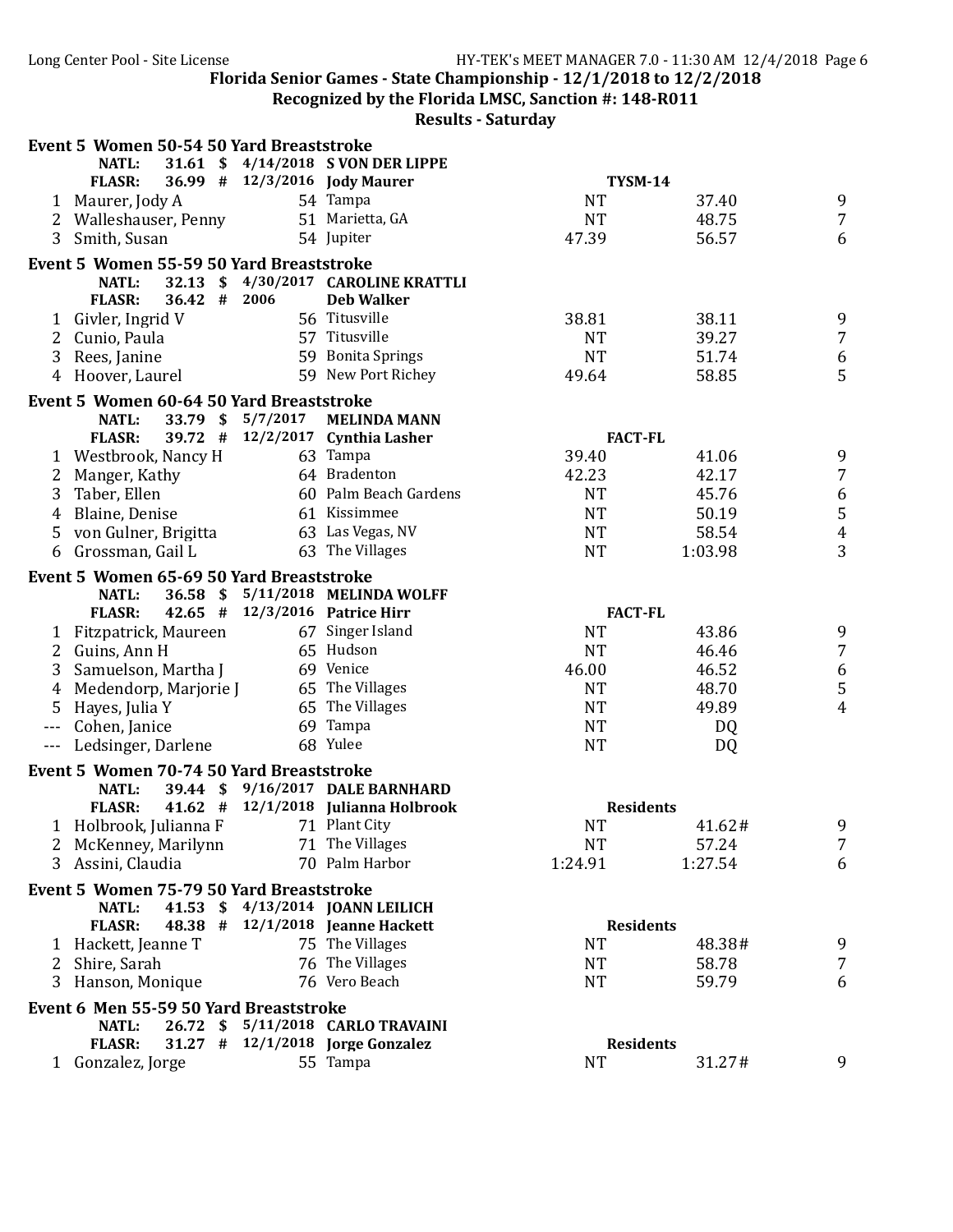Recognized by the Florida LMSC, Sanction #: 148-R011

|                |                   |          | (Event 6 Men 55-59 50 Yard Breaststroke) |                                   |           |                  |                                       |
|----------------|-------------------|----------|------------------------------------------|-----------------------------------|-----------|------------------|---------------------------------------|
|                | 2 Matysek, jim    |          |                                          | 59 Sarasota                       | <b>NT</b> | 33.40            | $\overline{7}$                        |
| 3              | Bennett, Bob      |          |                                          | 56 Osprey                         | <b>NT</b> | 35.97            | 6                                     |
|                | 4 Russell, Randy  |          |                                          | 57 Dalton, GA                     | <b>NT</b> | 37.62            | $\mathsf S$                           |
|                | 5 Starr, Keith    |          |                                          | 58 Evans, GA                      | <b>NT</b> | 41.28            | $\overline{4}$                        |
|                |                   |          | Event 6 Men 60-64 50 Yard Breaststroke   |                                   |           |                  |                                       |
|                | NATL:             |          |                                          | 28.30 \$ 2/11/2018 BRUCE KONE     |           |                  |                                       |
|                | <b>FLASR:</b>     |          | 32.86 # 12/6/2008 Bill Kelley            |                                   |           |                  |                                       |
| $\mathbf{1}$   | Smith, Michael R  |          |                                          | 61 Ruskin                         | 54.63     | 33.91            | 9                                     |
| 2              | Newman, John C    |          |                                          | 62 Lady Lake                      | <b>NT</b> | 37.21            | $\overline{7}$                        |
| 3              | Dix, Martin       |          |                                          | 63 Tallahassee                    | 41.89     | 41.57            | $\frac{6}{5}$                         |
| 4              | Cervis, Richard W |          |                                          | 64 Tampa                          | <b>NT</b> | 42.22            |                                       |
| 5              | Fanfani, Stefano  |          |                                          | 63 Cutler Bay                     | <b>NT</b> | 51.44            | $\overline{4}$                        |
|                |                   |          | Event 6 Men 65-69 50 Yard Breaststroke   |                                   |           |                  |                                       |
|                | <b>NATL:</b>      | 28.88 \$ |                                          | 5/11/2018 RICK COLELLA            |           |                  |                                       |
|                | <b>FLASR:</b>     |          |                                          | 33.20 # 12/3/2016 George Schmidt  |           | <b>PBM-FG</b>    |                                       |
| $\mathbf{1}$   | Schuckers, Lane   |          |                                          | 65 Martinez, GA                   | <b>NT</b> | 34.70            | 9                                     |
| 2              | Stichter, Blake   |          |                                          | 66 Ponte Vedra                    | <b>NT</b> | 36.16            | $\overline{7}$                        |
| 3              | Cope, Allen E     |          |                                          | 68 Hudson                         | 37.07     | 37.01            | $\boldsymbol{6}$                      |
| 4              | Bowman, Bruce A   |          |                                          | 67 Jacksonville                   | <b>NT</b> | 39.86            | $\mathsf S$                           |
| 5              | Siconolfi, David  |          |                                          | 67 The Villages                   | <b>NT</b> | 39.90            |                                       |
| 6              | Gerber, Charles   |          |                                          | 69 Boyton Beach                   | 49.77     | 48.01            | $\frac{4}{3}$                         |
| 7              | Twomey, Patrick   |          |                                          | 68 Jay                            | <b>NT</b> | 49.43            | $\overline{2}$                        |
|                |                   |          |                                          |                                   |           |                  |                                       |
|                |                   |          | Event 6 Men 70-74 50 Yard Breaststroke   |                                   |           |                  |                                       |
|                | <b>NATL:</b>      |          |                                          | 31.70 \$ 4/30/2016 ROBERT STRAND  |           |                  |                                       |
|                | <b>FLASR:</b>     |          |                                          | 35.39 # 12/5/2015 Edward Nessel   |           | <b>AQNT-FL</b>   |                                       |
| $\mathbf{1}$   | Jarvis, David S   |          |                                          | 71 The Villages                   | <b>NT</b> | 36.42            | 9                                     |
| $\overline{2}$ | Wickman, Robin    |          |                                          | 73 Lakeland                       | 39.24     | 37.82            | $\overline{7}$                        |
| 3              | Koller, William   |          |                                          | 70 Naples                         | <b>NT</b> | 38.43            | $\boldsymbol{6}$                      |
| 4              | Zarzecki, Stephen |          |                                          | 72 Cutler Bay                     | <b>NT</b> | 39.47            | $\overline{5}$                        |
| 5              | Johnston, John F  |          |                                          | 71 Venice                         | <b>NT</b> | 40.48            | $\pmb{4}$                             |
| 6              | Parsons, Roger    |          |                                          | 71 Jupiter                        | <b>NT</b> | 41.45            | $\mathbf{3}$                          |
| 7              | Sjoberg, Darryl W |          |                                          | 73 Nokomis                        | <b>NT</b> | 45.03            | $\begin{array}{c} 2 \\ 1 \end{array}$ |
| 8              | Welsh, Wayne      |          |                                          | 73 Miami                          | 43.00     | 46.42            |                                       |
| 9              | Christopher, Gary |          |                                          | 71 Jacksonville                   | <b>NT</b> | 51.23            |                                       |
| 10             | Jasper, Stephen V |          |                                          | 70 The Villages                   | <b>NT</b> | 1:08.38          |                                       |
|                |                   |          | Event 6 Men 75-79 50 Yard Breaststroke   |                                   |           |                  |                                       |
|                | <b>NATL:</b>      |          | 34.58 \$ 3/5/2017                        | <b>MIKE FRESHLEY</b>              |           |                  |                                       |
|                | <b>FLASR:</b>     |          |                                          | 38.94 # 12/13/2014 Karl Wiedamann |           | GOLD-FG          |                                       |
| 1              | Schenk, Martin P  |          |                                          | 76 The Villages                   | <b>NT</b> | 39.86            | 9                                     |
| 2              | Shire, John       |          |                                          | 75 The Villages                   | <b>NT</b> | 45.05            | $\overline{7}$                        |
| 3              | Ratkovic, Jack    |          |                                          | 78 St Augustine                   | <b>NT</b> | 46.39            | $\boldsymbol{6}$                      |
| 4              | Lyon, Bruce V     |          |                                          | 79 Palm Beach Gardens             | <b>NT</b> | 1:17.95          | $\mathsf S$                           |
| 5              | Bolog, Kenneth    |          |                                          | 78 Palm Beach Garden              | <b>NT</b> | 1:26.13          | $\overline{4}$                        |
|                |                   |          | Event 6 Men 80-84 50 Yard Breaststroke   |                                   |           |                  |                                       |
|                | <b>NATL:</b>      |          |                                          | 37.74 \$ 3/12/2016 DAVID COSTILL  |           |                  |                                       |
|                | <b>FLASR:</b>     |          |                                          | 42.10 # 12/1/2018 William Zani    |           | <b>Residents</b> |                                       |
|                | 1 Zani, William M |          |                                          | 80 The Villages                   | <b>NT</b> | 42.10#           | 9                                     |
| 2              | Wendel, Hans D    |          |                                          | 82 Hudson                         | <b>NT</b> | 56.25            | 7                                     |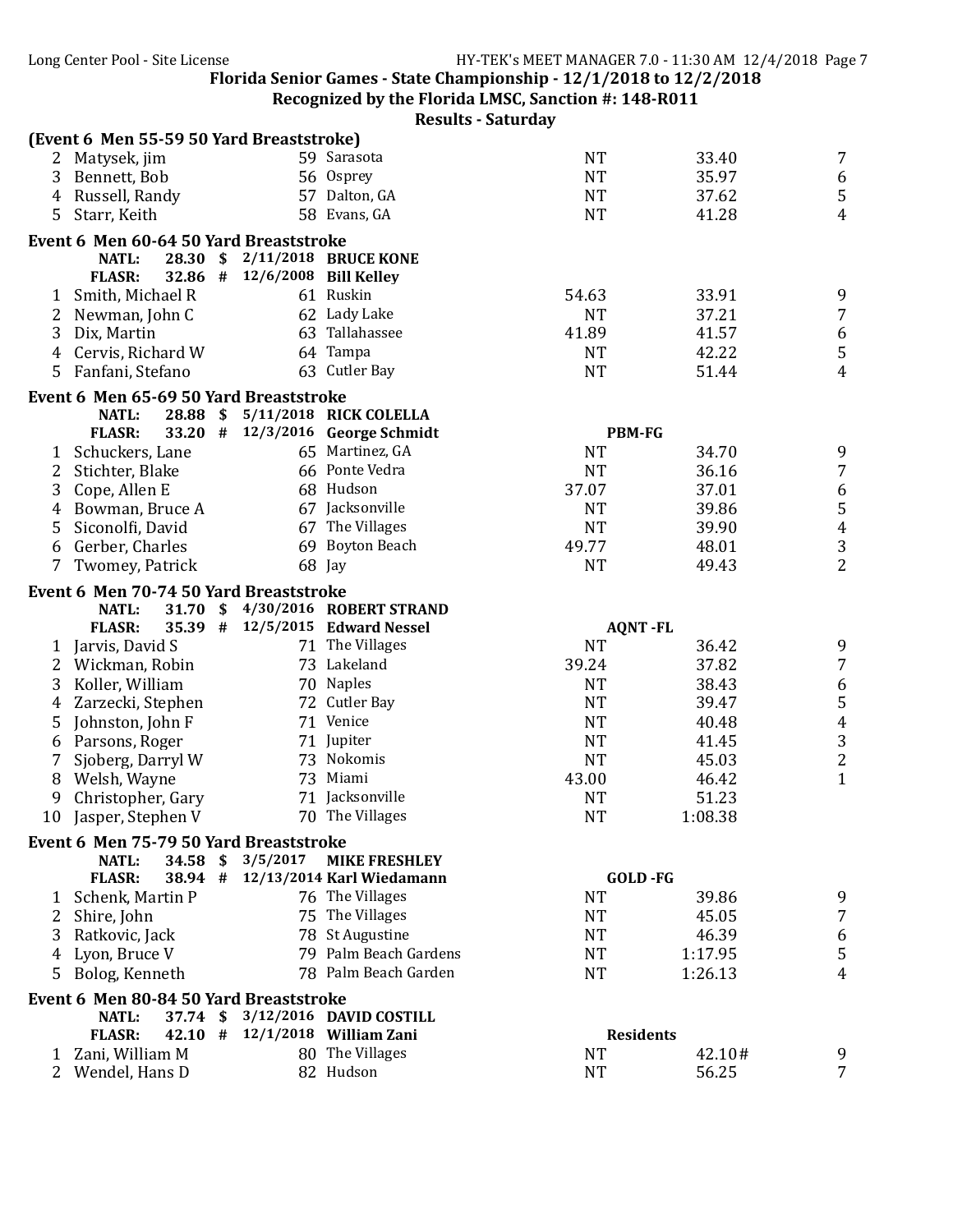**Recognized by the Florida LMSC, Sanction #: 148-R011** 

| 80 Sun City Center<br><b>NT</b>            | 58.51                                                                                                                                                                                                                                                                                                                                                                                                                                                                                                      | 6                                                                                                                                                                                                                         |
|--------------------------------------------|------------------------------------------------------------------------------------------------------------------------------------------------------------------------------------------------------------------------------------------------------------------------------------------------------------------------------------------------------------------------------------------------------------------------------------------------------------------------------------------------------------|---------------------------------------------------------------------------------------------------------------------------------------------------------------------------------------------------------------------------|
|                                            |                                                                                                                                                                                                                                                                                                                                                                                                                                                                                                            |                                                                                                                                                                                                                           |
| 42.72 \$ 3/7/2010 FRANK PIEMME             |                                                                                                                                                                                                                                                                                                                                                                                                                                                                                                            |                                                                                                                                                                                                                           |
| <b>Leonard Stone</b>                       |                                                                                                                                                                                                                                                                                                                                                                                                                                                                                                            |                                                                                                                                                                                                                           |
| <b>NT</b>                                  | 1:01.22                                                                                                                                                                                                                                                                                                                                                                                                                                                                                                    | 9                                                                                                                                                                                                                         |
|                                            |                                                                                                                                                                                                                                                                                                                                                                                                                                                                                                            |                                                                                                                                                                                                                           |
| 53.07 \$ 4/15/2007 RUSS WITTE              |                                                                                                                                                                                                                                                                                                                                                                                                                                                                                                            |                                                                                                                                                                                                                           |
| FLASR: 1:10.59 # 12/1/2018 John Cornell    |                                                                                                                                                                                                                                                                                                                                                                                                                                                                                                            |                                                                                                                                                                                                                           |
| 91 The Villages<br><b>NT</b>               | 1:10.59#                                                                                                                                                                                                                                                                                                                                                                                                                                                                                                   | 9                                                                                                                                                                                                                         |
|                                            |                                                                                                                                                                                                                                                                                                                                                                                                                                                                                                            | $\overline{7}$                                                                                                                                                                                                            |
|                                            |                                                                                                                                                                                                                                                                                                                                                                                                                                                                                                            |                                                                                                                                                                                                                           |
| 59.19 \$ 3/18/2016 FALL WILLEBOORDSE       |                                                                                                                                                                                                                                                                                                                                                                                                                                                                                                            |                                                                                                                                                                                                                           |
| FLASR: 1:10.39 # 12/2/2017 Karen Westerman |                                                                                                                                                                                                                                                                                                                                                                                                                                                                                                            |                                                                                                                                                                                                                           |
|                                            | 1:44.09                                                                                                                                                                                                                                                                                                                                                                                                                                                                                                    | 9                                                                                                                                                                                                                         |
|                                            |                                                                                                                                                                                                                                                                                                                                                                                                                                                                                                            |                                                                                                                                                                                                                           |
|                                            |                                                                                                                                                                                                                                                                                                                                                                                                                                                                                                            |                                                                                                                                                                                                                           |
| NATL: 1:00.80 \$ 4/30/2017 KARLYN PIPES    |                                                                                                                                                                                                                                                                                                                                                                                                                                                                                                            |                                                                                                                                                                                                                           |
|                                            |                                                                                                                                                                                                                                                                                                                                                                                                                                                                                                            |                                                                                                                                                                                                                           |
|                                            |                                                                                                                                                                                                                                                                                                                                                                                                                                                                                                            | 9                                                                                                                                                                                                                         |
|                                            |                                                                                                                                                                                                                                                                                                                                                                                                                                                                                                            |                                                                                                                                                                                                                           |
|                                            |                                                                                                                                                                                                                                                                                                                                                                                                                                                                                                            | 7                                                                                                                                                                                                                         |
|                                            |                                                                                                                                                                                                                                                                                                                                                                                                                                                                                                            | 6                                                                                                                                                                                                                         |
|                                            |                                                                                                                                                                                                                                                                                                                                                                                                                                                                                                            |                                                                                                                                                                                                                           |
|                                            |                                                                                                                                                                                                                                                                                                                                                                                                                                                                                                            | 5                                                                                                                                                                                                                         |
|                                            |                                                                                                                                                                                                                                                                                                                                                                                                                                                                                                            |                                                                                                                                                                                                                           |
|                                            |                                                                                                                                                                                                                                                                                                                                                                                                                                                                                                            |                                                                                                                                                                                                                           |
|                                            |                                                                                                                                                                                                                                                                                                                                                                                                                                                                                                            |                                                                                                                                                                                                                           |
|                                            |                                                                                                                                                                                                                                                                                                                                                                                                                                                                                                            |                                                                                                                                                                                                                           |
|                                            |                                                                                                                                                                                                                                                                                                                                                                                                                                                                                                            | 9                                                                                                                                                                                                                         |
|                                            |                                                                                                                                                                                                                                                                                                                                                                                                                                                                                                            |                                                                                                                                                                                                                           |
| 1:23.51                                    | 1:21.56                                                                                                                                                                                                                                                                                                                                                                                                                                                                                                    | 7                                                                                                                                                                                                                         |
|                                            |                                                                                                                                                                                                                                                                                                                                                                                                                                                                                                            |                                                                                                                                                                                                                           |
|                                            |                                                                                                                                                                                                                                                                                                                                                                                                                                                                                                            | 6                                                                                                                                                                                                                         |
|                                            |                                                                                                                                                                                                                                                                                                                                                                                                                                                                                                            |                                                                                                                                                                                                                           |
|                                            |                                                                                                                                                                                                                                                                                                                                                                                                                                                                                                            | 5                                                                                                                                                                                                                         |
|                                            |                                                                                                                                                                                                                                                                                                                                                                                                                                                                                                            |                                                                                                                                                                                                                           |
|                                            |                                                                                                                                                                                                                                                                                                                                                                                                                                                                                                            | 4                                                                                                                                                                                                                         |
|                                            |                                                                                                                                                                                                                                                                                                                                                                                                                                                                                                            | 3                                                                                                                                                                                                                         |
|                                            |                                                                                                                                                                                                                                                                                                                                                                                                                                                                                                            |                                                                                                                                                                                                                           |
|                                            |                                                                                                                                                                                                                                                                                                                                                                                                                                                                                                            |                                                                                                                                                                                                                           |
|                                            |                                                                                                                                                                                                                                                                                                                                                                                                                                                                                                            |                                                                                                                                                                                                                           |
|                                            |                                                                                                                                                                                                                                                                                                                                                                                                                                                                                                            |                                                                                                                                                                                                                           |
| 66 Celebration                             |                                                                                                                                                                                                                                                                                                                                                                                                                                                                                                            | 9                                                                                                                                                                                                                         |
|                                            |                                                                                                                                                                                                                                                                                                                                                                                                                                                                                                            |                                                                                                                                                                                                                           |
| <b>NT</b>                                  | 1:30.62                                                                                                                                                                                                                                                                                                                                                                                                                                                                                                    | 7                                                                                                                                                                                                                         |
|                                            |                                                                                                                                                                                                                                                                                                                                                                                                                                                                                                            |                                                                                                                                                                                                                           |
|                                            | <b>NT</b><br>1:45.07<br>FLASR: 1:11.14 # 12/1/2018 Patty Fennell<br>55 Ormond Beach<br><b>NT</b><br>1:21.05<br>57 The Villages<br>1:29.08<br>59 Appling, GA<br><b>NT</b><br>NATL: 1:03.72 \$ 5/12/2013 LAURA VAL<br>FLASR: 1:20.07 # 12/1/2018 Sharon Steinmann<br>60 St Petersburg<br>1:23.92<br>61 The Villages<br><b>NT</b><br>63 Crawfordville<br>1:34.21<br>63 The Villages<br><b>NT</b><br><b>NT</b><br>NATL: 1:03.96 \$ 5/11/2018 LAURA VAL<br>FLASR: 1:17.63 # 12/1/2018 Linda Fulton<br><b>NT</b> | <b>Residents</b><br>1:37.76<br><b>SPM-FL</b><br><b>Residents</b><br>1:11.14#<br>1:19.80<br>1:24.41<br>1:38.57<br><b>Residents</b><br>1:20.07#<br>1:26.02<br>1:34.07<br>2:03.87<br>2:29.18<br><b>Residents</b><br>1:17.63# |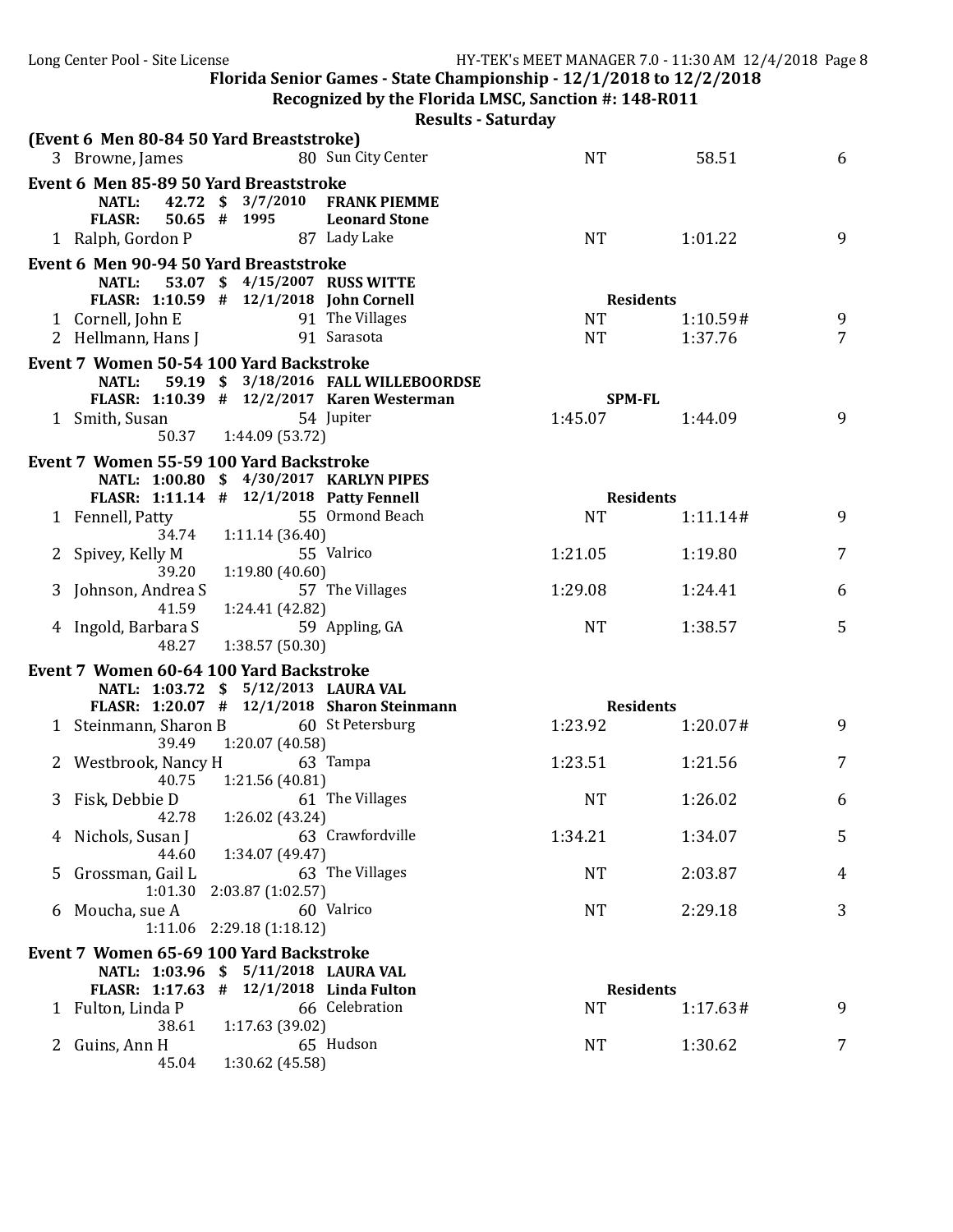**Recognized by the Florida LMSC, Sanction #: 148-R011** 

|   | (Event 7 Women 65-69 100 Yard Backstroke)                                                 |                                                   |         |   |
|---|-------------------------------------------------------------------------------------------|---------------------------------------------------|---------|---|
|   | 3 Samuelson, Martha J 69 Venice                                                           | 1:41.00                                           | 1:42.60 | 6 |
|   | 1:42.60 (52.29)<br>50.31<br>4 Evans, Merry L 67<br>54.93 1:49.73 (54.80)                  | 67 The Villages<br><b>NT</b>                      | 1:49.73 | 5 |
| 5 | Cohen, Janice<br>69 Tampa<br>1:07.56 2:27.73 (1:20.17)                                    | <b>NT</b>                                         | 2:27.73 | 4 |
|   | 6 Navaroli, Davenia C 66 Seminole<br>1:21.31  2:49.11  (1:27.80)                          | <b>NT</b>                                         | 2:49.11 | 3 |
|   | Event 7 Women 70-74 100 Yard Backstroke                                                   |                                                   |         |   |
|   | NATL: 1:14.57 \$ 5/11/2018 MARGARET TOPPEL                                                |                                                   |         |   |
|   | FLASR: 1:33.04 # 12/3/2016 Barbara Goltz                                                  | <b>FLASR</b>                                      |         |   |
|   | 73 Lady Lake<br>1 Panker, Karen G                                                         | <b>NT</b>                                         | 1:43.75 | 9 |
|   | 51.22   1:43.75 (52.53)                                                                   |                                                   |         |   |
|   | 2 Suttie, Rae E                                                                           | 74 The Villages<br>NT.                            | 2:08.09 | 7 |
|   | $1:03.49$ $2:08.09$ $(1:04.60)$<br>3 Assini, Claudia                                      | 70 Palm Harbor<br>3:00.77                         | 2:26.59 | 6 |
|   | $1:11.74$ $2:26.59$ $(1:14.85)$                                                           |                                                   |         |   |
|   | 4 Camp, Robyne                                                                            | 71 Hobe Sound<br><b>NT</b>                        | 3:18.90 | 5 |
|   | Event 7 Women 75-79 100 Yard Backstroke                                                   |                                                   |         |   |
|   | NATL: 1:27.70 \$ 4/15/2011 NANCY BROWN                                                    |                                                   |         |   |
|   | FLASR: 1:37.69 # 12/15/2013 Patricia Bond                                                 |                                                   |         |   |
|   | 1 Rowan, Mary Rose 76 The Villages                                                        | <b>NT</b>                                         | 2:09.11 | 9 |
|   | 1:03.09 2:09.11 (1:06.02)                                                                 |                                                   |         |   |
|   | 75 Bradenton<br>2 Miller, Jan H                                                           | <b>NT</b>                                         | 2:12.77 | 7 |
|   | $1:05.87$ $2:12.77$ $(1:06.90)$<br>3 Foley, Carolynn                                      | 75 Lake Worth<br><b>NT</b>                        | 2:16.36 | 6 |
|   | 53.34 2:16.36 (1:23.02)                                                                   |                                                   |         |   |
|   | 76 Clearwater<br>4 Fuller, Joann                                                          | <b>NT</b>                                         | 3:20.02 | 5 |
|   | 1:37.68 3:20.02 (1:42.34)                                                                 |                                                   |         |   |
|   | Event 7 Women 80-84 100 Yard Backstroke                                                   |                                                   |         |   |
|   | NATL: 1:32.37 \$ 4/19/2009 BETTY LORENZI                                                  |                                                   |         |   |
|   | FLASR: 1:48.45 # 2004 Bunny Cederlund                                                     |                                                   |         |   |
|   | 1 Tullman, Patricia A 81 Tampa                                                            | <b>NT</b>                                         | 1:55.40 | 9 |
|   | 56.03<br>1:55.40 (59.37)                                                                  |                                                   |         |   |
|   | Event 7 Women 90-94 100 Yard Backstroke                                                   |                                                   |         |   |
|   | NATL: 1:54.60 \$ 12/2/2017 BETTY LORENZI                                                  |                                                   |         |   |
|   | FLASR: 1:54.60 # 12/2/2017 Betty * Lorenzi<br>1 Lorenzi, Betty S                          | <b>FACT-FL</b><br>91 Lake Geneva, WI<br><b>NT</b> | 2:00.35 | 9 |
|   |                                                                                           |                                                   |         |   |
|   | Event 8 Men 50-54 100 Yard Backstroke<br>52.72 \$ 3/21/2015 FRITZ BEDFORD<br><b>NATL:</b> |                                                   |         |   |
|   | FLASR: 1:01.18 # 12/6/2015 Eric Wendorf                                                   | <b>UC14-FL</b>                                    |         |   |
|   | 1 Krieger, Dima                                                                           | 52 Fort Myers<br><b>NT</b>                        | 1:07.02 | 9 |
|   | 33.74<br>1:07.02(33.28)                                                                   |                                                   |         |   |
|   | Event 8 Men 55-59 100 Yard Backstroke                                                     |                                                   |         |   |
|   | 53.81 \$ 2/25/2017 STEVE WOOD<br><b>NATL:</b>                                             |                                                   |         |   |
|   | FLASR: 1:02.56 # 12/2/2017 David Zimmerman                                                | <b>SYSM-FL</b>                                    |         |   |
|   | 57 Naples<br>1 Caskey, John                                                               | NT.                                               | 1:14.03 | 9 |
|   | 1:14.03(37.05)<br>36.98                                                                   |                                                   |         |   |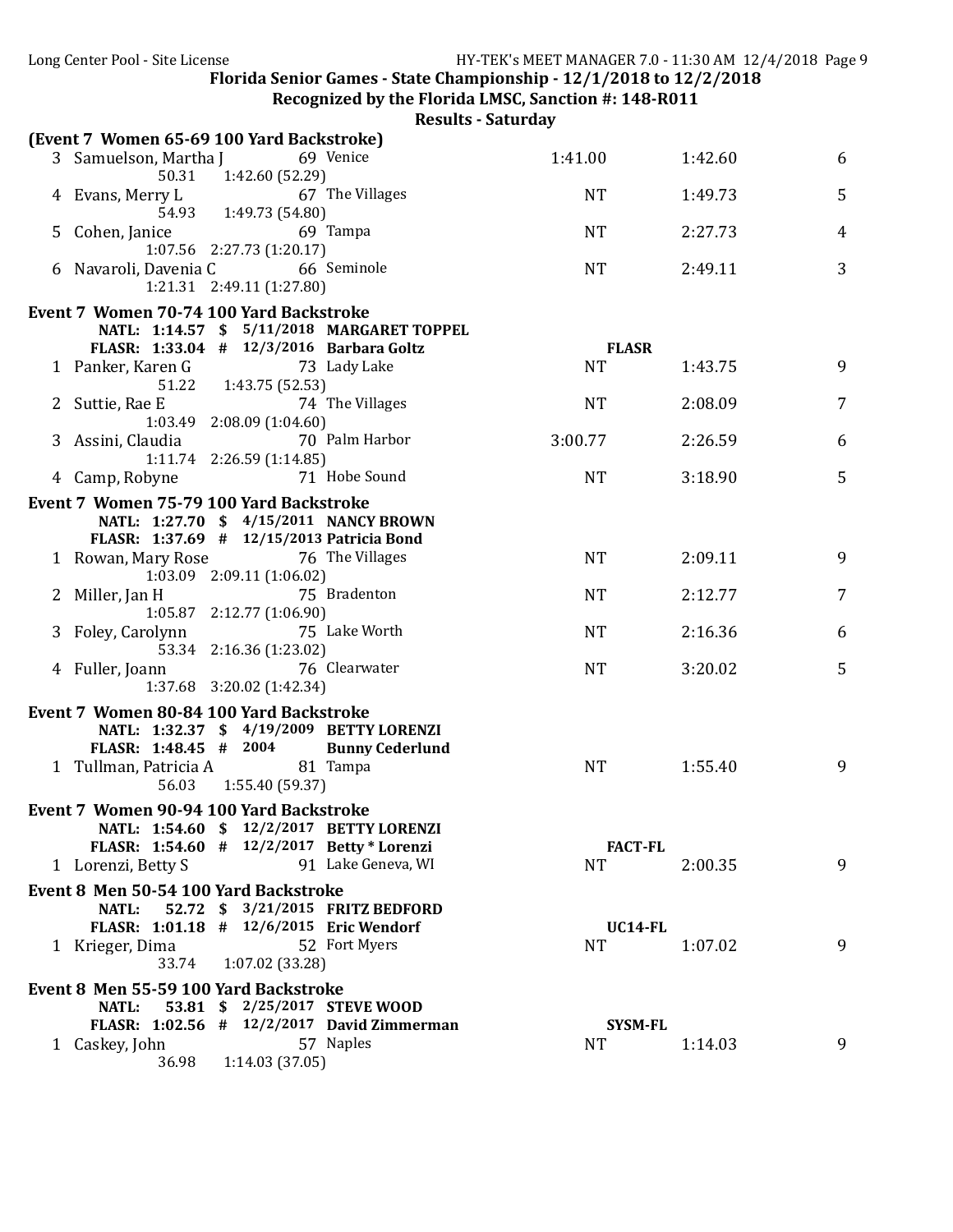**Recognized by the Florida LMSC, Sanction #: 148-R011** 

|   | (Event 8 Men 55-59 100 Yard Backstroke)   |                 |                               |                                                 |                  |          |                |
|---|-------------------------------------------|-----------------|-------------------------------|-------------------------------------------------|------------------|----------|----------------|
|   | 2 Starr, Keith                            |                 | 58 Evans, GA                  |                                                 | <b>NT</b>        | 1:41.45  | 7              |
|   | 48.48                                     | 1:41.45 (52.97) |                               |                                                 |                  |          |                |
|   | Event 8 Men 60-64 100 Yard Backstroke     |                 |                               |                                                 |                  |          |                |
|   | <b>NATL:</b>                              |                 | 57.46 \$ 4/30/2016 TOM BARTON |                                                 |                  |          |                |
|   | FLASR: 1:07.29 # 12/11/2011 Brian Voisard |                 |                               |                                                 | <b>WIN-FL</b>    |          |                |
|   | 1 Eddy, Pat                               |                 | 62 Acworth, GA                |                                                 | <b>NT</b>        | 1:10.94  | 9              |
|   | 34.90                                     | 1:10.94(36.04)  |                               |                                                 |                  |          |                |
|   | 2 Jackson, Brian                          |                 | 61 Ponte Vedra                |                                                 | <b>NT</b>        | 1:18.16  | 7              |
| 3 | Aulisio, Julius                           |                 | 63 Lakeland                   |                                                 | <b>NT</b>        | 1:26.69  | 6              |
|   | 44.24                                     | 1:26.69(42.45)  | 63 Tallahassee                |                                                 | 1:28.06          |          | 5              |
|   | 4 Dix, Martin                             |                 |                               |                                                 |                  | 1:29.66  |                |
|   | Event 8 Men 65-69 100 Yard Backstroke     |                 |                               |                                                 |                  |          |                |
|   | <b>NATL:</b>                              |                 |                               | 59.62 \$ 5/12/2013 HUGH WILDER                  |                  |          |                |
|   | FLASR: 1:08.10 # 12/1/2018 Robert Heacock |                 |                               |                                                 | <b>Residents</b> |          |                |
|   | 1 Heacock, Robert<br>33.47                | 1:08.10(34.63)  | 69 Clermont                   |                                                 | 1:12.00          | 1:08.10# | 9              |
|   | 2 Schmidt, George                         |                 | 68 Singer Island              |                                                 | <b>NT</b>        | 1:09.79  | 7              |
|   | 34.32                                     | 1:09.79(35.47)  |                               |                                                 |                  |          |                |
| 3 | Schuckers, Lane                           |                 | 65 Martinez, GA               |                                                 | <b>NT</b>        | 1:15.54  | 6              |
|   | 36.56                                     | 1:15.54 (38.98) |                               |                                                 |                  |          |                |
|   | Dickson, Todd H                           |                 | 65 The Villages               |                                                 | <b>NT</b>        | 1:28.67  | 5              |
|   | 43.80                                     | 1:28.67 (44.87) |                               |                                                 |                  |          |                |
|   | 5 Riley, Theodore                         |                 |                               | 68 Sun City Center                              | <b>NT</b>        | 1:45.64  | $\overline{4}$ |
|   | 51.30                                     | 1:45.64 (54.34) |                               |                                                 |                  |          |                |
|   |                                           |                 |                               |                                                 |                  |          |                |
|   | Event 8 Men 70-74 100 Yard Backstroke     |                 |                               |                                                 |                  |          |                |
|   | NATL: 1:05.25 \$ 5/11/2018 HUGH WILDER    |                 |                               |                                                 |                  |          |                |
|   | FLASR: 1:18.12 # 12/2/2017 David Jarvis   |                 |                               |                                                 | <b>FACT-FL</b>   |          |                |
|   | 1 McCaffrey, Thomas V                     |                 | 70 Tampa                      |                                                 | <b>NT</b>        | 1:25.94  | 9              |
|   | 41.25                                     | 1:25.94 (44.69) |                               |                                                 |                  |          |                |
|   | 2 Hellmann, Stephen D                     |                 | 74 Lexington, KY              |                                                 | 1:54.00          | 1:37.06  | 7              |
|   | 48.21                                     | 1:37.06 (48.85) |                               |                                                 |                  |          |                |
|   | 3 Ackerman, Paul                          |                 | 73 Gainesville                |                                                 | <b>NT</b>        | 1:39.39  | 6              |
|   | Event 8 Men 75-79 100 Yard Backstroke     |                 |                               |                                                 |                  |          |                |
|   | NATL: 1:08.55 \$ 4/19/2009 BURWELL JONES  |                 |                               |                                                 |                  |          |                |
|   | FLASR: 1:23.70 # 12/6/2015 Tom Verth      |                 |                               |                                                 | <b>SYSM-FL</b>   |          |                |
|   | 1 Oakes, David W                          |                 | 78 Sarasota                   |                                                 | NT               | 1:28.49  | 9              |
|   | 41.71                                     | 1:28.49 (46.78) |                               |                                                 |                  |          |                |
|   | 2 Rodenfels, Bill                         |                 | 76 Gainesville                |                                                 | <b>NT</b>        | 1:47.72  | 7              |
| 3 | Russell, Jon                              |                 |                               | 76 New Port Richey                              | <b>NT</b>        | 1:52.66  | 6              |
|   | 55.35                                     | 1:52.66 (57.31) |                               |                                                 |                  |          |                |
|   | Colburn, Harry S                          |                 | 75 Venice                     |                                                 | <b>NT</b>        | 1:57.25  | 5              |
|   | 57.62                                     | 1:57.25 (59.63) |                               | 79 Palm Beach Gardens                           | <b>NT</b>        |          |                |
|   | Lyon, Bruce V<br>1:27.66                  | DQ (1:44.54)    |                               |                                                 |                  | DQ       |                |
|   |                                           |                 |                               |                                                 |                  |          |                |
|   | Event 8 Men 80-84 100 Yard Backstroke     |                 |                               |                                                 |                  |          |                |
|   | NATL: 1:15.69 \$<br>FLASR: 1:27.86 # 2004 |                 |                               | 3/11/2017 DAVID COSTILL<br><b>Paul Hutinger</b> |                  |          |                |
|   | 1 Monsein, Skip                           |                 | 84 Port St Lucie              |                                                 | 1:49.90          | 1:38.85  | 9              |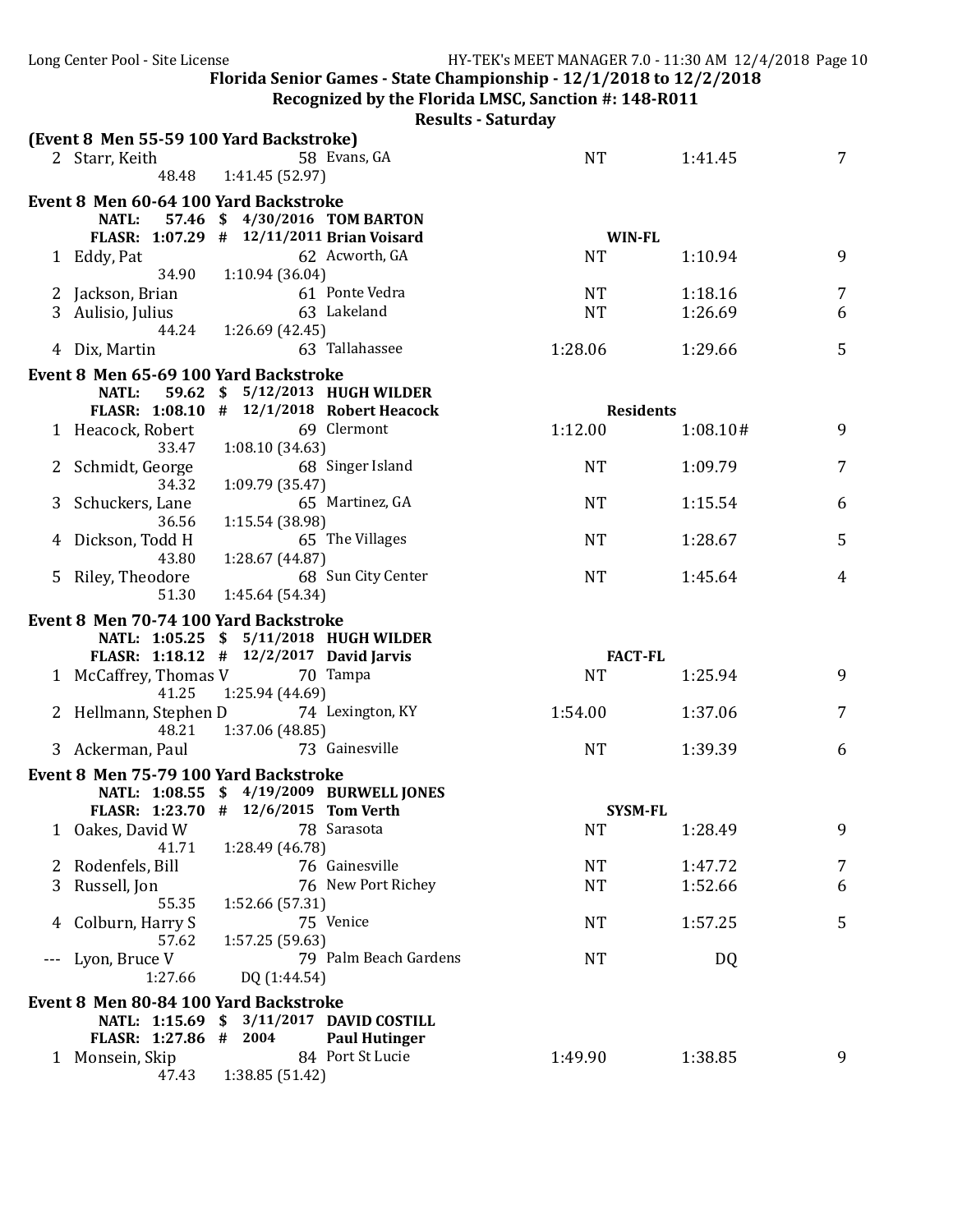Long Center Pool - Site License The Matter of HY-TEK's MEET MANAGER 7.0 - 11:30 AM 12/4/2018 Page 11 Florida Senior Games - State Championship -  $12/1/2018$  to  $12/2/2018$ **Recognized by the Florida LMSC, Sanction #: 148-R011 Results - Saturday (Event 8 Men 80-84 100 Yard Backstroke)** 2 Rein, Gilmore M 80 The Villages NT 2:01.67 7 59.86 2:01.67 (1:01.81) 3 Browne, James 80 Sun City Center 1 1 NT 2:06.80 6 1:02.39 2:06.80 (1:04.41) Event 8 Men 85-89 100 Yard Backstroke **NATL: 1:24.98 \$ 4/22/2018 CLARKE MITCHELL FLASR: 1:55.61 # 12/2/2017 Gordon Ralph FACT-FL** 1 Ralph, Gordon P 87 Lady Lake NT 2:00.82 9 56.85 2:00.82 (1:03.97) Event 8 Men 90-94 100 Yard Backstroke **NATL: 1:46.67 \$ 3/25/2007 JOHN MERRILL FLASR: 2:13.05 # 12/2/2017 John Cornell FACT-FL** 1 Cornell, John E 91 The Villages NT 2:21.97 9 1:07.16 2:21.97 (1:14.81) **Event 9 Women 50-54 400 Yard IM NATL: 4:43.11 \$ 4/9/2016 ELLEN REYNOLDS FLASR: 5:36.05 # 12/1/2018 Karen Westerman Residents Residents Residents Residents** 1 Westerman, Karen L 51 Land O Lakes NT 5:36.05 # 9 34.63 1:14.58 (39.95) 1:54.71 (40.13) 2:35.06 (40.35) 3:28.11 (53.05) 4:20.69 (52.58) 4:58.02 (37.33) 5:36.05 (38.03) **Event 9 Women 55-59 400 Yard IM NATL: 4:49.56 \$ 4/30/2017 JILL HERNANDEZ FLASR: 5:52.76 # 12/2/2017 Paula Cunio FACT-FL** 1 Cunio, Paula 57 Titusville NT 5:58.24 9 38.82 1:24.84 (46.02) 2:13.95 (49.11) 3:00.58 (46.63) 3:46.57 (45.99) 4:35.84 (49.27) 5:18.73 (42.89) 5:58.24 (39.51) 2 McClure, Pam 55 Marietta, GA 13:51.06 (59.40) 7 51.15 51.15 51.15 2:51.66 ( ) 3:51.06 (59.40) 4:48.98 (57.92) 5:47.03 (58.05) 6:35.57 (48.54) 7:24.00 (48.43) **Event 9 Women 60-64 400 Yard IM NATL: 5:16.18 \$ 3/15/2014 LAURA VAL FLASR: 6:42.00 # 12/2/2017 Barbara McNulty FACT-FL** 1 Grady, Marci 60 Fort Lauderdale 1 NT 8:04.35 9 51.01 1:46.77 (55.76) 2:54.81 (1:08.04) 4:01.65 (1:06.84) 5:08.24 (1:06.59) 6:14.86 (1:06.62) 7:09.00 (54.14) 8:04.35 (55.35) 2 Reich, Deborah A 62 Tallahassee NT 9:09.96 7 1:00.22 2:13.63 (1:13.41) 3:35.83 (1:22.20) 4:54.34 (1:18.51) 6:02.47 (1:08.13) 7:12.81 (1:10.34) 8:13.50 (1:00.69) 9:09.96 (56.46) **Event 9 Women 65-69 400 Yard IM NATL: 5:21.70 \$ 5/21/2017 LAURA VAL FLASR: 7:18.86 # 12/3/2016 Maureen Fitzpatrick PBM-FG** 1 Fitzpatrick, Maureen 67 Singer Island NT 7:38.97 51.50 1:51.59 (1:00.09) 2:51.20 (59.61) 3:50.54 (59.34) 51.50 1:51.59 (1:00.09) 4:51.58 (1:01.04) 5:50.69 (59.11) 6:44.91 (54.22) 7:38.97 (54.06)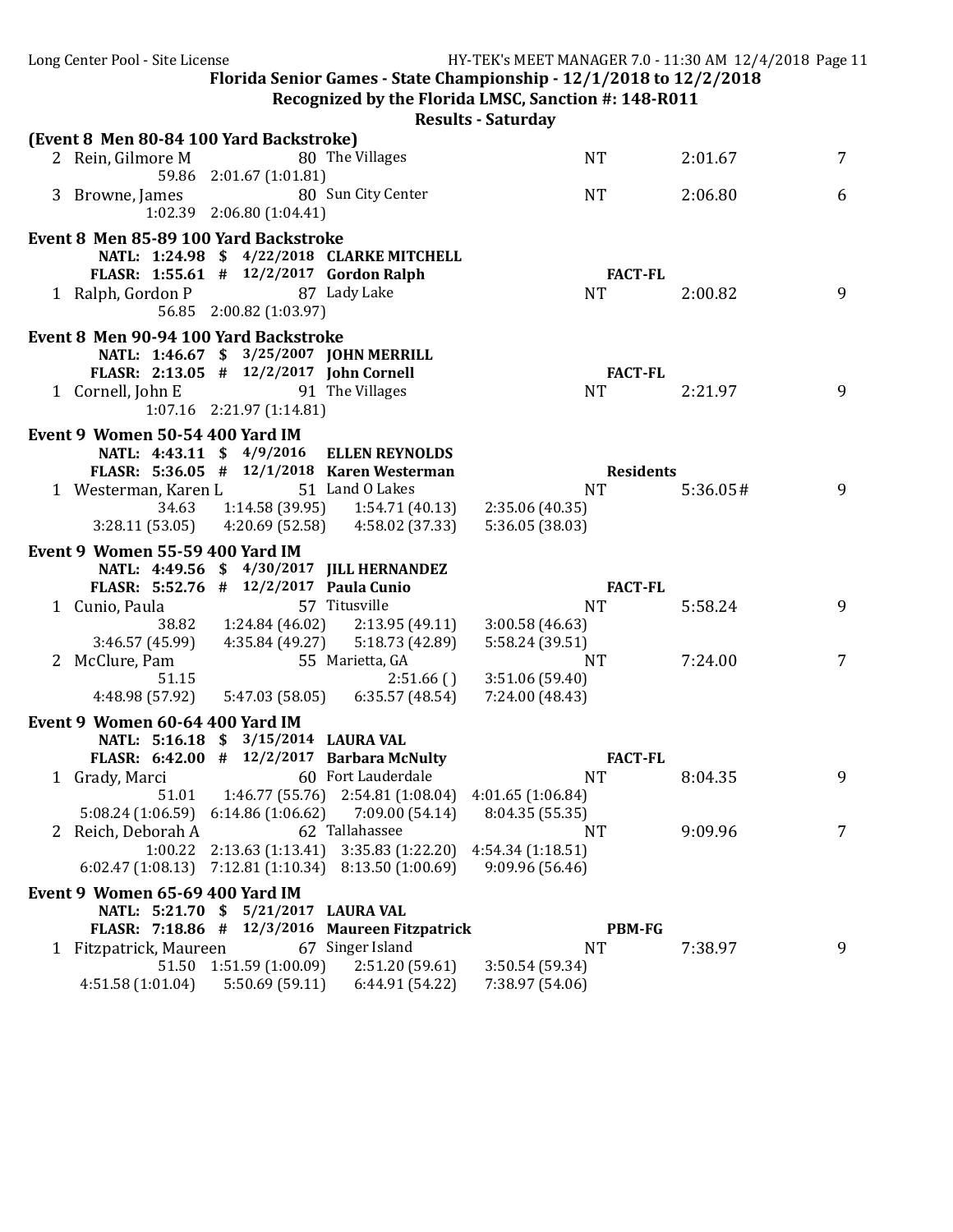| Long Center Pool - Site License                                                |                                         |                                                                   | HY-TEK's MEET MANAGER 7.0 - 11:30 AM 12/4/2018 Page 12<br>Florida Senior Games - State Championship - 12/1/2018 to 12/2/2018<br>Recognized by the Florida LMSC, Sanction #: 148-R011<br><b>Results - Saturday</b> |           |   |
|--------------------------------------------------------------------------------|-----------------------------------------|-------------------------------------------------------------------|-------------------------------------------------------------------------------------------------------------------------------------------------------------------------------------------------------------------|-----------|---|
| Event 9 Women 80-84 400 Yard IM                                                | NATL: 8:16.02 \$ 2/17/2008 JEAN TROY    | FLASR: 10:29.97 # 12/1/2018 Martha Henderson                      | <b>Residents</b>                                                                                                                                                                                                  |           |   |
| 1 Henderson, Martha J<br>6:46.18()                                             |                                         | 82 Cocoa<br>$1:12.06$ $2:40.16$ $(1:28.10)$ $3:54.12$ $(1:13.96)$ | <b>NT</b><br>9:28.98 () 10:29.97 (1:00.99)                                                                                                                                                                        | 10:29.97# | 9 |
| Event 9 Women 85-89 400 Yard IM                                                |                                         |                                                                   |                                                                                                                                                                                                                   |           |   |
| FLASR: 12:34.25 # 12/3/2016 Joan Campbell                                      | NATL: 9:04.46 \$ 2/10/2013 JEAN TROY    |                                                                   | <b>FACT-FL</b>                                                                                                                                                                                                    |           |   |
| 1 Campbell, Joan<br>9:50.82 (1:48.93) 14:13.80 (4:22.98)                       |                                         | 88 Palm Harbor<br>4:54.55 () 6:27.71 (1:33.16) 8:01.89 (1:34.18)  | <b>NT</b>                                                                                                                                                                                                         | 14:13.80  | 9 |
|                                                                                |                                         |                                                                   |                                                                                                                                                                                                                   |           |   |
| <b>Event 10 Men 55-59 400 Yard IM</b><br>FLASR: 5:21.91 # 12/2/2017 Juan Cue   | NATL: 4:28.66 \$ 5/2/2014 JIM SAUER     |                                                                   | <b>TBAM-FL</b>                                                                                                                                                                                                    |           |   |
| 1 Becker, Steven                                                               |                                         | 56 Naples                                                         | <b>NT</b>                                                                                                                                                                                                         | 5:38.04   | 9 |
|                                                                                |                                         | 36.41   1:17.26 (40.85)   1:59.98 (42.72)                         | 2:41.83 (41.85)                                                                                                                                                                                                   |           |   |
|                                                                                |                                         | $3:31.15(49.32)$ $4:20.65(49.50)$ $5:00.23(39.58)$                | 5:38.04 (37.81)                                                                                                                                                                                                   |           |   |
| <b>Event 10 Men 60-64 400 Yard IM</b><br>FLASR: 5:06.42 # 12/2/2017 Kern Davis | NATL: 4:24.24 \$ 5/2/2014               | <b>RICK COLELLA</b>                                               | <b>SPM-FL</b>                                                                                                                                                                                                     |           |   |
| 1 Eddy, Pat                                                                    |                                         | 62 Acworth, GA                                                    | <b>NT</b>                                                                                                                                                                                                         | 5:31.48   | 9 |
| 37.00                                                                          |                                         | $1:18.48(41.48)$ $2:00.47(41.99)$                                 | 2:41.58(41.11)                                                                                                                                                                                                    |           |   |
| 3:28.86(47.28)                                                                 |                                         | $4:16.38(47.52)$ $4:55.81(39.43)$                                 | 5:31.48 (35.67)                                                                                                                                                                                                   |           |   |
| 2 Bliss, Thomas                                                                |                                         | 64 Merritt Island                                                 | <b>NT</b>                                                                                                                                                                                                         | 5:34.91   | 7 |
| 35.23                                                                          |                                         | $1:14.36(39.13)$ $1:56.78(42.42)$                                 | 2:38.04(41.26)                                                                                                                                                                                                    |           |   |
| 3:27.00(48.96)                                                                 |                                         | $4:16.13(49.13)$ $4:55.58(39.45)$                                 | 5:34.91 (39.33)                                                                                                                                                                                                   |           |   |
|                                                                                |                                         |                                                                   |                                                                                                                                                                                                                   |           |   |
| <b>Event 10 Men 65-69 400 Yard IM</b>                                          | NATL: 4:30.64 \$ 5/11/2018 RICK COLELLA |                                                                   |                                                                                                                                                                                                                   |           |   |
| FLASR: 5:47.06 # 12/3/2016   Nathan Leech                                      |                                         |                                                                   | <b>FACT-FL</b>                                                                                                                                                                                                    |           |   |
| 1 Leech, J Nathan                                                              |                                         | 69 The Villages                                                   | 6:10.00                                                                                                                                                                                                           | 5:48.73   | 9 |
|                                                                                |                                         | 40.42 1:27.28 (46.86) 2:10.36 (43.08)                             | 2:53.14 (42.78)                                                                                                                                                                                                   |           |   |
| 3:41.32 (48.18)                                                                | 4:30.91 (49.59)                         | 5:10.70 (39.79)                                                   | 5:48.73 (38.03)                                                                                                                                                                                                   |           |   |
| 2 Jennings, Bob                                                                |                                         | 65 The Villages                                                   | <b>NT</b>                                                                                                                                                                                                         | 6:10.18   | 7 |
| 40.65                                                                          | 1:25.74 (45.09)                         | 2:15.79(50.05)                                                    | 3:03.98 (48.19)                                                                                                                                                                                                   |           |   |
| 3:56.50 (52.52)                                                                | 4:49.42 (52.92)                         | 5:31.11 (41.69)                                                   | 6:10.18(39.07)                                                                                                                                                                                                    |           |   |
| Event 10 Men 70-74 400 Yard IM                                                 |                                         |                                                                   |                                                                                                                                                                                                                   |           |   |
| NATL: 5:28.47                                                                  | 6/5/2017<br>-\$                         | <b>DOUGLAS SPRINGER</b>                                           |                                                                                                                                                                                                                   |           |   |
| <b>FLASR: 6:41.26</b>                                                          | 12/3/2016<br>#                          | <b>Eliot Winokur</b>                                              | <b>FLASR</b>                                                                                                                                                                                                      |           |   |
| 1 Winokur, Eliot                                                               |                                         | 74 Delray Beach                                                   | 7:00.00                                                                                                                                                                                                           | 7:00.04   | 9 |
| 48.02                                                                          | 1:41.43(53.41)                          | 2:34.13 (52.70)                                                   | 3:24.37 (50.24)                                                                                                                                                                                                   |           |   |
| 4:23.71 (59.34)                                                                | 5:23.07 (59.36)                         | 6:12.52 (49.45)                                                   | 7:00.04 (47.52)                                                                                                                                                                                                   |           |   |
| 2 Aulisio, Leander                                                             |                                         | 71 Lakeland                                                       | 8:40.77                                                                                                                                                                                                           | 8:32.40   | 7 |
| 58.89                                                                          |                                         | 2:01.42 (1:02.53) 3:14.05 (1:12.63)                               | 4:23.46 (1:09.41)                                                                                                                                                                                                 |           |   |

5:36.00 (1:12.54) 6:47.87 (1:11.87) 8:32.40 (1:44.53)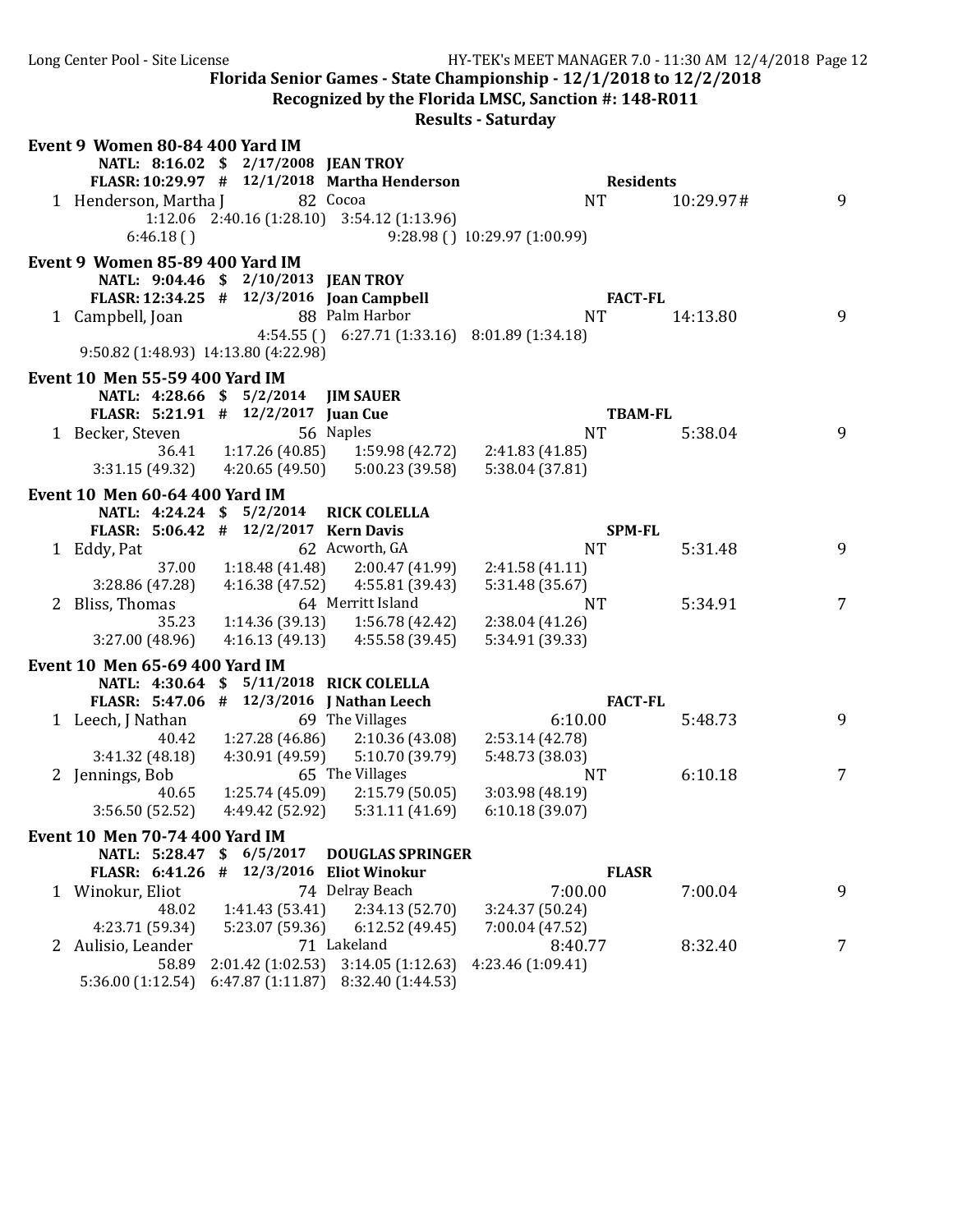Recognized by the Florida LMSC, Sanction #: 148-R011

| NATL: 6:26.09 \$ 2/20/2016 DAVID COSTILL<br>FLASR: 8:07.93 # 12/3/2016 Jerry Marchbanks<br><b>FLASR</b><br>80 Gainesville<br><b>NT</b><br>9<br>1 Magnarella, Paul<br>8:23.47<br>56.25 1:58.95 (1:02.70)<br>4:14.16()<br>5:24.63 (1:10.47) 6:33.57 (1:08.94) 7:28.81 (55.24)<br>8:23.47 (54.66)<br>80 Sun City Center<br>10:06.88<br>$\overline{7}$<br>2 Browne, James<br><b>NT</b><br>$2:54.79$ () $4:12.82$ (1:18.03) $5:29.04$ (1:16.22)<br>6:46.22 (1:17.18) 9:07.26 (2:21.04) 10:06.88 (59.62)<br>Event 11 Women 50-54 100 Yard Breaststroke<br>NATL: 1:09.21 \$ 2/18/2012 CAROLINE KRATTLI<br>FLASR: 1:21.80 # 12/3/2016 Jody Maurer<br><b>TYSM-14</b><br>54 Tampa<br>1:21.80<br>9<br>1 Maurer, Jody A<br>1:22.78<br>38.68 1:22.78 (44.10)<br>$\overline{7}$<br>2 Walleshauser, Penny 51 Marietta, GA<br><b>NT</b><br>1:48.17<br>52.54<br>1:48.17 (55.63)<br>Event 11 Women 55-59 100 Yard Breaststroke<br>NATL: 1:10.55 \$ 4/28/2017 CAROLINE KRATTLI<br>FLASR: 1:19.83 # 2006<br><b>Deb Walker</b><br>57 Titusville<br><b>NT</b><br>9<br>1 Cunio, Paula<br>1:25.91<br>41.51   1:25.91 (44.40)<br>59 Appling, GA<br>2 Ingold, Barbara S<br>$\overline{7}$<br><b>NT</b><br>1:57.33<br>55.32 1:57.33 (1:02.01)<br>Event 11 Women 60-64 100 Yard Breaststroke<br>NATL: 1:16.55 \$ 5/6/2017 MELINDA MANN<br>FLASR: 1:28.33 # 12/10/2011 Patrice Hirr<br><b>Florida Aquatic</b><br>64 Bradenton<br>1:32.27<br>9<br>1 Manger, Kathy<br>1:32.90<br>45.04<br>1:32.90 (47.86)<br>63 Crawfordville<br>2 Nichols, Susan J<br>1:54.10<br>1:50.59<br>7<br>52.00 1:50.59 (58.59)<br>3 Reich, Deborah A 62 Tallahassee<br><b>NT</b><br>2:06.44<br>6<br>1:02.62 2:06.44 (1:03.82)<br>Event 11 Women 65-69 100 Yard Breaststroke<br>NATL: 1:20.27 \$ 4/28/2017 CHARLOTTE DAVIS<br>FLASR: 1:32.46 # 12/13/2014 Julie Holbrook<br><b>TBAM-FL</b><br>69 The Villages<br>1 Hirr, Patrice L<br><b>NT</b><br>9<br>1:33.81<br>44.16  1:33.81 (49.65)<br><b>NT</b><br>$\overline{7}$<br>67 Singer Island<br>1:39.94<br>Fitzpatrick, Maureen<br>46.32<br>1:39.94 (53.62)<br>Samuelson, Martha J<br>69 Venice<br>1:45.00<br>1:44.07<br>6<br>3<br>49.08<br>1:44.07 (54.99)<br>Medendorp, Marjorie J<br>65 The Villages<br><b>NT</b><br>1:49.79<br>5<br>51.43<br>1:49.79 (58.36)<br><b>NT</b><br>1:53.75<br>Hayes, Julia Y<br>65 The Villages<br>4<br>5<br>52.33<br>1:53.75(1:01.42)<br><b>NT</b><br>69 Tampa<br>DQ<br>Cohen, Janice | <b>Event 10 Men 80-84 400 Yard IM</b> |  |  |
|---------------------------------------------------------------------------------------------------------------------------------------------------------------------------------------------------------------------------------------------------------------------------------------------------------------------------------------------------------------------------------------------------------------------------------------------------------------------------------------------------------------------------------------------------------------------------------------------------------------------------------------------------------------------------------------------------------------------------------------------------------------------------------------------------------------------------------------------------------------------------------------------------------------------------------------------------------------------------------------------------------------------------------------------------------------------------------------------------------------------------------------------------------------------------------------------------------------------------------------------------------------------------------------------------------------------------------------------------------------------------------------------------------------------------------------------------------------------------------------------------------------------------------------------------------------------------------------------------------------------------------------------------------------------------------------------------------------------------------------------------------------------------------------------------------------------------------------------------------------------------------------------------------------------------------------------------------------------------------------------------------------------------------------------------------------------------------------------------------------------------------------------------------------------------------------------------------------------------------------------------------------------------------------------------------------------------------------------------------------------------------------------------------------|---------------------------------------|--|--|
|                                                                                                                                                                                                                                                                                                                                                                                                                                                                                                                                                                                                                                                                                                                                                                                                                                                                                                                                                                                                                                                                                                                                                                                                                                                                                                                                                                                                                                                                                                                                                                                                                                                                                                                                                                                                                                                                                                                                                                                                                                                                                                                                                                                                                                                                                                                                                                                                               |                                       |  |  |
|                                                                                                                                                                                                                                                                                                                                                                                                                                                                                                                                                                                                                                                                                                                                                                                                                                                                                                                                                                                                                                                                                                                                                                                                                                                                                                                                                                                                                                                                                                                                                                                                                                                                                                                                                                                                                                                                                                                                                                                                                                                                                                                                                                                                                                                                                                                                                                                                               |                                       |  |  |
|                                                                                                                                                                                                                                                                                                                                                                                                                                                                                                                                                                                                                                                                                                                                                                                                                                                                                                                                                                                                                                                                                                                                                                                                                                                                                                                                                                                                                                                                                                                                                                                                                                                                                                                                                                                                                                                                                                                                                                                                                                                                                                                                                                                                                                                                                                                                                                                                               |                                       |  |  |
|                                                                                                                                                                                                                                                                                                                                                                                                                                                                                                                                                                                                                                                                                                                                                                                                                                                                                                                                                                                                                                                                                                                                                                                                                                                                                                                                                                                                                                                                                                                                                                                                                                                                                                                                                                                                                                                                                                                                                                                                                                                                                                                                                                                                                                                                                                                                                                                                               |                                       |  |  |
|                                                                                                                                                                                                                                                                                                                                                                                                                                                                                                                                                                                                                                                                                                                                                                                                                                                                                                                                                                                                                                                                                                                                                                                                                                                                                                                                                                                                                                                                                                                                                                                                                                                                                                                                                                                                                                                                                                                                                                                                                                                                                                                                                                                                                                                                                                                                                                                                               |                                       |  |  |
|                                                                                                                                                                                                                                                                                                                                                                                                                                                                                                                                                                                                                                                                                                                                                                                                                                                                                                                                                                                                                                                                                                                                                                                                                                                                                                                                                                                                                                                                                                                                                                                                                                                                                                                                                                                                                                                                                                                                                                                                                                                                                                                                                                                                                                                                                                                                                                                                               |                                       |  |  |
|                                                                                                                                                                                                                                                                                                                                                                                                                                                                                                                                                                                                                                                                                                                                                                                                                                                                                                                                                                                                                                                                                                                                                                                                                                                                                                                                                                                                                                                                                                                                                                                                                                                                                                                                                                                                                                                                                                                                                                                                                                                                                                                                                                                                                                                                                                                                                                                                               |                                       |  |  |
|                                                                                                                                                                                                                                                                                                                                                                                                                                                                                                                                                                                                                                                                                                                                                                                                                                                                                                                                                                                                                                                                                                                                                                                                                                                                                                                                                                                                                                                                                                                                                                                                                                                                                                                                                                                                                                                                                                                                                                                                                                                                                                                                                                                                                                                                                                                                                                                                               |                                       |  |  |
|                                                                                                                                                                                                                                                                                                                                                                                                                                                                                                                                                                                                                                                                                                                                                                                                                                                                                                                                                                                                                                                                                                                                                                                                                                                                                                                                                                                                                                                                                                                                                                                                                                                                                                                                                                                                                                                                                                                                                                                                                                                                                                                                                                                                                                                                                                                                                                                                               |                                       |  |  |
|                                                                                                                                                                                                                                                                                                                                                                                                                                                                                                                                                                                                                                                                                                                                                                                                                                                                                                                                                                                                                                                                                                                                                                                                                                                                                                                                                                                                                                                                                                                                                                                                                                                                                                                                                                                                                                                                                                                                                                                                                                                                                                                                                                                                                                                                                                                                                                                                               |                                       |  |  |
|                                                                                                                                                                                                                                                                                                                                                                                                                                                                                                                                                                                                                                                                                                                                                                                                                                                                                                                                                                                                                                                                                                                                                                                                                                                                                                                                                                                                                                                                                                                                                                                                                                                                                                                                                                                                                                                                                                                                                                                                                                                                                                                                                                                                                                                                                                                                                                                                               |                                       |  |  |
|                                                                                                                                                                                                                                                                                                                                                                                                                                                                                                                                                                                                                                                                                                                                                                                                                                                                                                                                                                                                                                                                                                                                                                                                                                                                                                                                                                                                                                                                                                                                                                                                                                                                                                                                                                                                                                                                                                                                                                                                                                                                                                                                                                                                                                                                                                                                                                                                               |                                       |  |  |
|                                                                                                                                                                                                                                                                                                                                                                                                                                                                                                                                                                                                                                                                                                                                                                                                                                                                                                                                                                                                                                                                                                                                                                                                                                                                                                                                                                                                                                                                                                                                                                                                                                                                                                                                                                                                                                                                                                                                                                                                                                                                                                                                                                                                                                                                                                                                                                                                               |                                       |  |  |
|                                                                                                                                                                                                                                                                                                                                                                                                                                                                                                                                                                                                                                                                                                                                                                                                                                                                                                                                                                                                                                                                                                                                                                                                                                                                                                                                                                                                                                                                                                                                                                                                                                                                                                                                                                                                                                                                                                                                                                                                                                                                                                                                                                                                                                                                                                                                                                                                               |                                       |  |  |
|                                                                                                                                                                                                                                                                                                                                                                                                                                                                                                                                                                                                                                                                                                                                                                                                                                                                                                                                                                                                                                                                                                                                                                                                                                                                                                                                                                                                                                                                                                                                                                                                                                                                                                                                                                                                                                                                                                                                                                                                                                                                                                                                                                                                                                                                                                                                                                                                               |                                       |  |  |
|                                                                                                                                                                                                                                                                                                                                                                                                                                                                                                                                                                                                                                                                                                                                                                                                                                                                                                                                                                                                                                                                                                                                                                                                                                                                                                                                                                                                                                                                                                                                                                                                                                                                                                                                                                                                                                                                                                                                                                                                                                                                                                                                                                                                                                                                                                                                                                                                               |                                       |  |  |
|                                                                                                                                                                                                                                                                                                                                                                                                                                                                                                                                                                                                                                                                                                                                                                                                                                                                                                                                                                                                                                                                                                                                                                                                                                                                                                                                                                                                                                                                                                                                                                                                                                                                                                                                                                                                                                                                                                                                                                                                                                                                                                                                                                                                                                                                                                                                                                                                               |                                       |  |  |
|                                                                                                                                                                                                                                                                                                                                                                                                                                                                                                                                                                                                                                                                                                                                                                                                                                                                                                                                                                                                                                                                                                                                                                                                                                                                                                                                                                                                                                                                                                                                                                                                                                                                                                                                                                                                                                                                                                                                                                                                                                                                                                                                                                                                                                                                                                                                                                                                               |                                       |  |  |
|                                                                                                                                                                                                                                                                                                                                                                                                                                                                                                                                                                                                                                                                                                                                                                                                                                                                                                                                                                                                                                                                                                                                                                                                                                                                                                                                                                                                                                                                                                                                                                                                                                                                                                                                                                                                                                                                                                                                                                                                                                                                                                                                                                                                                                                                                                                                                                                                               |                                       |  |  |
|                                                                                                                                                                                                                                                                                                                                                                                                                                                                                                                                                                                                                                                                                                                                                                                                                                                                                                                                                                                                                                                                                                                                                                                                                                                                                                                                                                                                                                                                                                                                                                                                                                                                                                                                                                                                                                                                                                                                                                                                                                                                                                                                                                                                                                                                                                                                                                                                               |                                       |  |  |
|                                                                                                                                                                                                                                                                                                                                                                                                                                                                                                                                                                                                                                                                                                                                                                                                                                                                                                                                                                                                                                                                                                                                                                                                                                                                                                                                                                                                                                                                                                                                                                                                                                                                                                                                                                                                                                                                                                                                                                                                                                                                                                                                                                                                                                                                                                                                                                                                               |                                       |  |  |
|                                                                                                                                                                                                                                                                                                                                                                                                                                                                                                                                                                                                                                                                                                                                                                                                                                                                                                                                                                                                                                                                                                                                                                                                                                                                                                                                                                                                                                                                                                                                                                                                                                                                                                                                                                                                                                                                                                                                                                                                                                                                                                                                                                                                                                                                                                                                                                                                               |                                       |  |  |
|                                                                                                                                                                                                                                                                                                                                                                                                                                                                                                                                                                                                                                                                                                                                                                                                                                                                                                                                                                                                                                                                                                                                                                                                                                                                                                                                                                                                                                                                                                                                                                                                                                                                                                                                                                                                                                                                                                                                                                                                                                                                                                                                                                                                                                                                                                                                                                                                               |                                       |  |  |
|                                                                                                                                                                                                                                                                                                                                                                                                                                                                                                                                                                                                                                                                                                                                                                                                                                                                                                                                                                                                                                                                                                                                                                                                                                                                                                                                                                                                                                                                                                                                                                                                                                                                                                                                                                                                                                                                                                                                                                                                                                                                                                                                                                                                                                                                                                                                                                                                               |                                       |  |  |
|                                                                                                                                                                                                                                                                                                                                                                                                                                                                                                                                                                                                                                                                                                                                                                                                                                                                                                                                                                                                                                                                                                                                                                                                                                                                                                                                                                                                                                                                                                                                                                                                                                                                                                                                                                                                                                                                                                                                                                                                                                                                                                                                                                                                                                                                                                                                                                                                               |                                       |  |  |
|                                                                                                                                                                                                                                                                                                                                                                                                                                                                                                                                                                                                                                                                                                                                                                                                                                                                                                                                                                                                                                                                                                                                                                                                                                                                                                                                                                                                                                                                                                                                                                                                                                                                                                                                                                                                                                                                                                                                                                                                                                                                                                                                                                                                                                                                                                                                                                                                               |                                       |  |  |
|                                                                                                                                                                                                                                                                                                                                                                                                                                                                                                                                                                                                                                                                                                                                                                                                                                                                                                                                                                                                                                                                                                                                                                                                                                                                                                                                                                                                                                                                                                                                                                                                                                                                                                                                                                                                                                                                                                                                                                                                                                                                                                                                                                                                                                                                                                                                                                                                               |                                       |  |  |
|                                                                                                                                                                                                                                                                                                                                                                                                                                                                                                                                                                                                                                                                                                                                                                                                                                                                                                                                                                                                                                                                                                                                                                                                                                                                                                                                                                                                                                                                                                                                                                                                                                                                                                                                                                                                                                                                                                                                                                                                                                                                                                                                                                                                                                                                                                                                                                                                               |                                       |  |  |
|                                                                                                                                                                                                                                                                                                                                                                                                                                                                                                                                                                                                                                                                                                                                                                                                                                                                                                                                                                                                                                                                                                                                                                                                                                                                                                                                                                                                                                                                                                                                                                                                                                                                                                                                                                                                                                                                                                                                                                                                                                                                                                                                                                                                                                                                                                                                                                                                               |                                       |  |  |
|                                                                                                                                                                                                                                                                                                                                                                                                                                                                                                                                                                                                                                                                                                                                                                                                                                                                                                                                                                                                                                                                                                                                                                                                                                                                                                                                                                                                                                                                                                                                                                                                                                                                                                                                                                                                                                                                                                                                                                                                                                                                                                                                                                                                                                                                                                                                                                                                               |                                       |  |  |
|                                                                                                                                                                                                                                                                                                                                                                                                                                                                                                                                                                                                                                                                                                                                                                                                                                                                                                                                                                                                                                                                                                                                                                                                                                                                                                                                                                                                                                                                                                                                                                                                                                                                                                                                                                                                                                                                                                                                                                                                                                                                                                                                                                                                                                                                                                                                                                                                               |                                       |  |  |
|                                                                                                                                                                                                                                                                                                                                                                                                                                                                                                                                                                                                                                                                                                                                                                                                                                                                                                                                                                                                                                                                                                                                                                                                                                                                                                                                                                                                                                                                                                                                                                                                                                                                                                                                                                                                                                                                                                                                                                                                                                                                                                                                                                                                                                                                                                                                                                                                               |                                       |  |  |
|                                                                                                                                                                                                                                                                                                                                                                                                                                                                                                                                                                                                                                                                                                                                                                                                                                                                                                                                                                                                                                                                                                                                                                                                                                                                                                                                                                                                                                                                                                                                                                                                                                                                                                                                                                                                                                                                                                                                                                                                                                                                                                                                                                                                                                                                                                                                                                                                               |                                       |  |  |
|                                                                                                                                                                                                                                                                                                                                                                                                                                                                                                                                                                                                                                                                                                                                                                                                                                                                                                                                                                                                                                                                                                                                                                                                                                                                                                                                                                                                                                                                                                                                                                                                                                                                                                                                                                                                                                                                                                                                                                                                                                                                                                                                                                                                                                                                                                                                                                                                               |                                       |  |  |
|                                                                                                                                                                                                                                                                                                                                                                                                                                                                                                                                                                                                                                                                                                                                                                                                                                                                                                                                                                                                                                                                                                                                                                                                                                                                                                                                                                                                                                                                                                                                                                                                                                                                                                                                                                                                                                                                                                                                                                                                                                                                                                                                                                                                                                                                                                                                                                                                               |                                       |  |  |
|                                                                                                                                                                                                                                                                                                                                                                                                                                                                                                                                                                                                                                                                                                                                                                                                                                                                                                                                                                                                                                                                                                                                                                                                                                                                                                                                                                                                                                                                                                                                                                                                                                                                                                                                                                                                                                                                                                                                                                                                                                                                                                                                                                                                                                                                                                                                                                                                               |                                       |  |  |
|                                                                                                                                                                                                                                                                                                                                                                                                                                                                                                                                                                                                                                                                                                                                                                                                                                                                                                                                                                                                                                                                                                                                                                                                                                                                                                                                                                                                                                                                                                                                                                                                                                                                                                                                                                                                                                                                                                                                                                                                                                                                                                                                                                                                                                                                                                                                                                                                               |                                       |  |  |
|                                                                                                                                                                                                                                                                                                                                                                                                                                                                                                                                                                                                                                                                                                                                                                                                                                                                                                                                                                                                                                                                                                                                                                                                                                                                                                                                                                                                                                                                                                                                                                                                                                                                                                                                                                                                                                                                                                                                                                                                                                                                                                                                                                                                                                                                                                                                                                                                               |                                       |  |  |
|                                                                                                                                                                                                                                                                                                                                                                                                                                                                                                                                                                                                                                                                                                                                                                                                                                                                                                                                                                                                                                                                                                                                                                                                                                                                                                                                                                                                                                                                                                                                                                                                                                                                                                                                                                                                                                                                                                                                                                                                                                                                                                                                                                                                                                                                                                                                                                                                               |                                       |  |  |
|                                                                                                                                                                                                                                                                                                                                                                                                                                                                                                                                                                                                                                                                                                                                                                                                                                                                                                                                                                                                                                                                                                                                                                                                                                                                                                                                                                                                                                                                                                                                                                                                                                                                                                                                                                                                                                                                                                                                                                                                                                                                                                                                                                                                                                                                                                                                                                                                               |                                       |  |  |
|                                                                                                                                                                                                                                                                                                                                                                                                                                                                                                                                                                                                                                                                                                                                                                                                                                                                                                                                                                                                                                                                                                                                                                                                                                                                                                                                                                                                                                                                                                                                                                                                                                                                                                                                                                                                                                                                                                                                                                                                                                                                                                                                                                                                                                                                                                                                                                                                               |                                       |  |  |
|                                                                                                                                                                                                                                                                                                                                                                                                                                                                                                                                                                                                                                                                                                                                                                                                                                                                                                                                                                                                                                                                                                                                                                                                                                                                                                                                                                                                                                                                                                                                                                                                                                                                                                                                                                                                                                                                                                                                                                                                                                                                                                                                                                                                                                                                                                                                                                                                               |                                       |  |  |
|                                                                                                                                                                                                                                                                                                                                                                                                                                                                                                                                                                                                                                                                                                                                                                                                                                                                                                                                                                                                                                                                                                                                                                                                                                                                                                                                                                                                                                                                                                                                                                                                                                                                                                                                                                                                                                                                                                                                                                                                                                                                                                                                                                                                                                                                                                                                                                                                               |                                       |  |  |
|                                                                                                                                                                                                                                                                                                                                                                                                                                                                                                                                                                                                                                                                                                                                                                                                                                                                                                                                                                                                                                                                                                                                                                                                                                                                                                                                                                                                                                                                                                                                                                                                                                                                                                                                                                                                                                                                                                                                                                                                                                                                                                                                                                                                                                                                                                                                                                                                               |                                       |  |  |
|                                                                                                                                                                                                                                                                                                                                                                                                                                                                                                                                                                                                                                                                                                                                                                                                                                                                                                                                                                                                                                                                                                                                                                                                                                                                                                                                                                                                                                                                                                                                                                                                                                                                                                                                                                                                                                                                                                                                                                                                                                                                                                                                                                                                                                                                                                                                                                                                               |                                       |  |  |
|                                                                                                                                                                                                                                                                                                                                                                                                                                                                                                                                                                                                                                                                                                                                                                                                                                                                                                                                                                                                                                                                                                                                                                                                                                                                                                                                                                                                                                                                                                                                                                                                                                                                                                                                                                                                                                                                                                                                                                                                                                                                                                                                                                                                                                                                                                                                                                                                               |                                       |  |  |
|                                                                                                                                                                                                                                                                                                                                                                                                                                                                                                                                                                                                                                                                                                                                                                                                                                                                                                                                                                                                                                                                                                                                                                                                                                                                                                                                                                                                                                                                                                                                                                                                                                                                                                                                                                                                                                                                                                                                                                                                                                                                                                                                                                                                                                                                                                                                                                                                               |                                       |  |  |
|                                                                                                                                                                                                                                                                                                                                                                                                                                                                                                                                                                                                                                                                                                                                                                                                                                                                                                                                                                                                                                                                                                                                                                                                                                                                                                                                                                                                                                                                                                                                                                                                                                                                                                                                                                                                                                                                                                                                                                                                                                                                                                                                                                                                                                                                                                                                                                                                               | 1:10.35<br>DQ (1:23.82)               |  |  |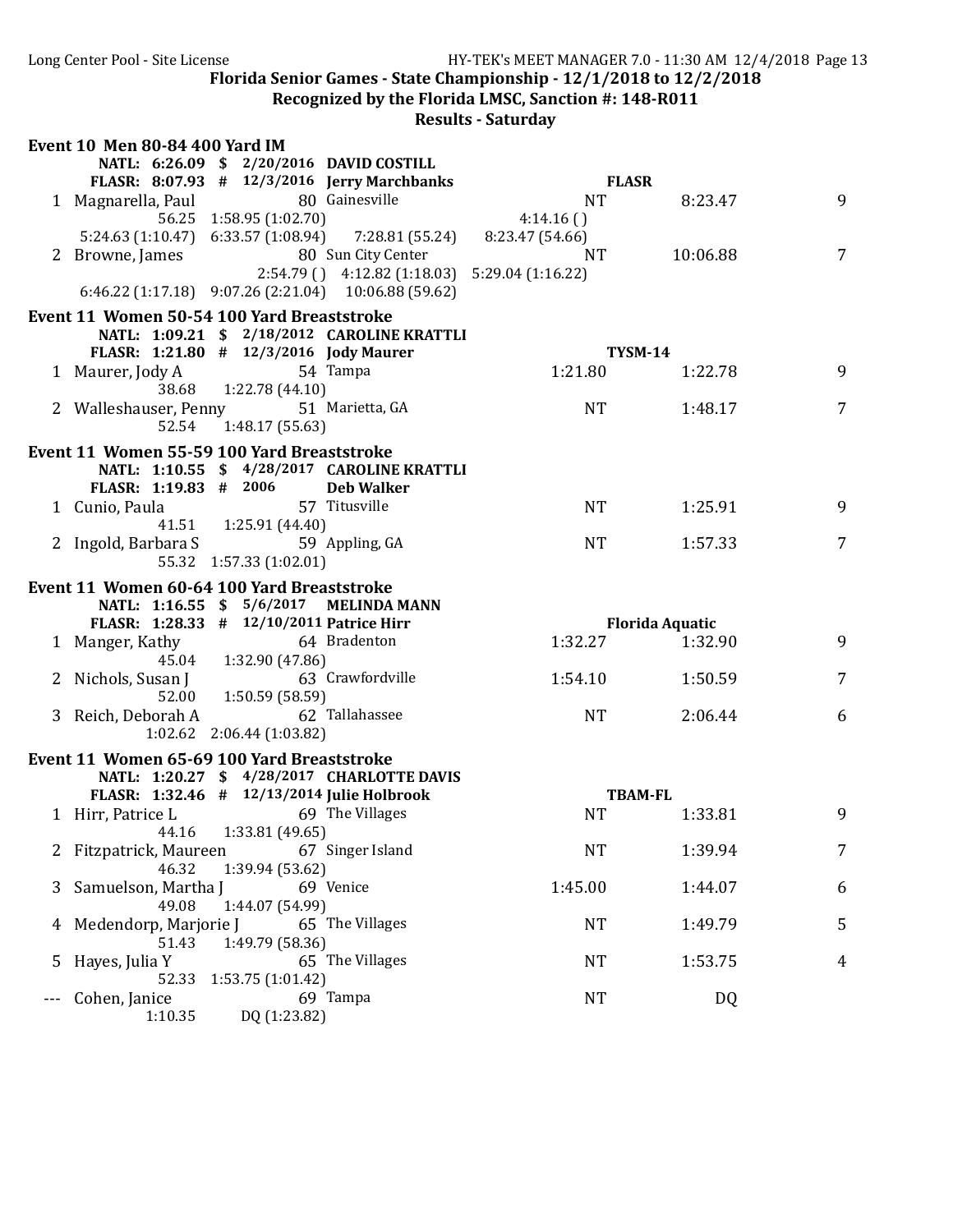Long Center Pool - Site License **HY-TEK's MEET MANAGER 7.0 - 11:30 AM 12/4/2018** Page 14

Florida Senior Games - State Championship -  $12/1/2018$  to  $12/2/2018$ 

**Recognized by the Florida LMSC, Sanction #: 148-R011** 

| NATL: 1:25.63 \$ 5/13/2018 DANA BROWN<br>FLASR: 1:34.60 # 12/2/2017 Julianna Holbrook<br><b>SYSM-FL</b><br>70 Sarasota<br>1:40.90<br>9<br>1 Carson, June<br>1:39.02<br>45.60 1:39.02 (53.42)<br>2 McKenney, Marilynn 71 The Villages<br>7<br>NT<br>2:08.17<br>1:01.84 2:08.17 (1:06.33)<br>Event 11 Women 75-79 100 Yard Breaststroke<br>NATL: 1:29.24 \$ 4/11/2014 JOANN LEILICH<br>FLASR: 1:46.72 # 12/1/2018 Jeanne Hackett<br><b>Residents</b><br>75 The Villages<br><b>NT</b><br>9<br>1 Hackett, Jeanne T<br>1:46.72#<br>51.69 1:46.72 (55.03)<br>76 The Villages<br>7<br><b>NT</b><br>2:07.46<br>2 Shire, Sarah<br>59.10 2:07.46 (1:08.36)<br>Event 12 Men 55-59 100 Yard Breaststroke<br>57.95 \$ 5/13/2018 CARLO TRAVAINI<br><b>NATL:</b><br>FLASR: 1:07.59 # 12/1/2018 Jorge Gonzalez<br><b>Residents</b><br><b>NT</b><br>1 Gonzalez, Jorge<br>55 Tampa<br>9<br>1:07.59#<br>31.95<br>1:07.59(35.64)<br>59 Sarasota<br>7<br>2 Matysek, jim<br><b>NT</b><br>1:12.74<br>33.97<br>1:12.74(38.77)<br>56 Osprey<br>3 Bennett, Bob<br><b>NT</b><br>1:22.77<br>6<br>38.36<br>1:22.77 (44.41)<br>58 Evans, GA<br>5<br>1:35.41<br>4 Starr, Keith<br><b>NT</b><br>44.28<br>1:35.41(51.13)<br>Event 12 Men 60-64 100 Yard Breaststroke<br>NATL: 1:02.61 \$ 5/2/2014 RICK COLELLA<br>FLASR: 1:11.92 # 12/6/2008 Bill Kelley<br>1 Smith, Michael R<br>61 Ruskin<br>1:18.39<br>1:16.77<br>9<br>35.47<br>1:16.77 (41.30)<br>2 Cervis, Richard W<br>64 Tampa<br>7<br><b>NT</b><br>1:36.05<br>1:36.05 (51.34)<br>44.71<br>Event 12 Men 65-69 100 Yard Breaststroke<br>NATL: 1:02.75 \$ 4/28/2017 RICK COLELLA<br>FLASR: 1:15.83 # 12/5/2015 Rudy Vazmina<br><b>SYSM-FL</b><br>1:17.89<br>1 Vazmina, Rudy J<br>68 Sarasota<br>1:17.25<br>9<br>37.06 1:17.25 (40.19)<br>7<br>68 Singer Island<br><b>NT</b><br>1:17.47<br>Schmidt, George<br>2<br>36.46<br>1:17.47(41.01)<br>Schuckers, Lane<br>65 Martinez, GA<br><b>NT</b><br>1:18.78<br>6<br>3<br>36.25<br>1:18.78 (42.53)<br>66 Ponte Vedra<br>5<br>Stichter, Blake<br><b>NT</b><br>1:22.25<br>4<br>1:22.25 (43.02)<br>39.23<br>68 Hudson<br>Cope, Allen E<br>1:23.98<br>1:24.12<br>$\overline{4}$<br>5<br>39.47<br>1:24.12 (44.65)<br>3<br>Siconolfi, David<br>67 The Villages<br><b>NT</b><br>1:28.89<br>b<br>42.37<br>1:28.89 (46.52)<br>2<br>67 Jacksonville<br><b>NT</b><br>1:31.15<br>Bowman, Bruce A<br>Z.<br>1:31.15 (48.70)<br>42.45<br>69 Boyton Beach<br>Gerber, Charles<br>1:55.34<br>1:53.63<br>$\mathbf{1}$<br>8.<br>1:53.63 (1:02.87)<br>50.76 | Event 11 Women 70-74 100 Yard Breaststroke |  |  |  |
|-------------------------------------------------------------------------------------------------------------------------------------------------------------------------------------------------------------------------------------------------------------------------------------------------------------------------------------------------------------------------------------------------------------------------------------------------------------------------------------------------------------------------------------------------------------------------------------------------------------------------------------------------------------------------------------------------------------------------------------------------------------------------------------------------------------------------------------------------------------------------------------------------------------------------------------------------------------------------------------------------------------------------------------------------------------------------------------------------------------------------------------------------------------------------------------------------------------------------------------------------------------------------------------------------------------------------------------------------------------------------------------------------------------------------------------------------------------------------------------------------------------------------------------------------------------------------------------------------------------------------------------------------------------------------------------------------------------------------------------------------------------------------------------------------------------------------------------------------------------------------------------------------------------------------------------------------------------------------------------------------------------------------------------------------------------------------------------------------------------------------------------------------------------------------------------------------------------------------------------------------------------------------------------------------------------------------------------------------------------------------------------------------------------------------------------------------------------------------------------------------------|--------------------------------------------|--|--|--|
|                                                                                                                                                                                                                                                                                                                                                                                                                                                                                                                                                                                                                                                                                                                                                                                                                                                                                                                                                                                                                                                                                                                                                                                                                                                                                                                                                                                                                                                                                                                                                                                                                                                                                                                                                                                                                                                                                                                                                                                                                                                                                                                                                                                                                                                                                                                                                                                                                                                                                                       |                                            |  |  |  |
|                                                                                                                                                                                                                                                                                                                                                                                                                                                                                                                                                                                                                                                                                                                                                                                                                                                                                                                                                                                                                                                                                                                                                                                                                                                                                                                                                                                                                                                                                                                                                                                                                                                                                                                                                                                                                                                                                                                                                                                                                                                                                                                                                                                                                                                                                                                                                                                                                                                                                                       |                                            |  |  |  |
|                                                                                                                                                                                                                                                                                                                                                                                                                                                                                                                                                                                                                                                                                                                                                                                                                                                                                                                                                                                                                                                                                                                                                                                                                                                                                                                                                                                                                                                                                                                                                                                                                                                                                                                                                                                                                                                                                                                                                                                                                                                                                                                                                                                                                                                                                                                                                                                                                                                                                                       |                                            |  |  |  |
|                                                                                                                                                                                                                                                                                                                                                                                                                                                                                                                                                                                                                                                                                                                                                                                                                                                                                                                                                                                                                                                                                                                                                                                                                                                                                                                                                                                                                                                                                                                                                                                                                                                                                                                                                                                                                                                                                                                                                                                                                                                                                                                                                                                                                                                                                                                                                                                                                                                                                                       |                                            |  |  |  |
|                                                                                                                                                                                                                                                                                                                                                                                                                                                                                                                                                                                                                                                                                                                                                                                                                                                                                                                                                                                                                                                                                                                                                                                                                                                                                                                                                                                                                                                                                                                                                                                                                                                                                                                                                                                                                                                                                                                                                                                                                                                                                                                                                                                                                                                                                                                                                                                                                                                                                                       |                                            |  |  |  |
|                                                                                                                                                                                                                                                                                                                                                                                                                                                                                                                                                                                                                                                                                                                                                                                                                                                                                                                                                                                                                                                                                                                                                                                                                                                                                                                                                                                                                                                                                                                                                                                                                                                                                                                                                                                                                                                                                                                                                                                                                                                                                                                                                                                                                                                                                                                                                                                                                                                                                                       |                                            |  |  |  |
|                                                                                                                                                                                                                                                                                                                                                                                                                                                                                                                                                                                                                                                                                                                                                                                                                                                                                                                                                                                                                                                                                                                                                                                                                                                                                                                                                                                                                                                                                                                                                                                                                                                                                                                                                                                                                                                                                                                                                                                                                                                                                                                                                                                                                                                                                                                                                                                                                                                                                                       |                                            |  |  |  |
|                                                                                                                                                                                                                                                                                                                                                                                                                                                                                                                                                                                                                                                                                                                                                                                                                                                                                                                                                                                                                                                                                                                                                                                                                                                                                                                                                                                                                                                                                                                                                                                                                                                                                                                                                                                                                                                                                                                                                                                                                                                                                                                                                                                                                                                                                                                                                                                                                                                                                                       |                                            |  |  |  |
|                                                                                                                                                                                                                                                                                                                                                                                                                                                                                                                                                                                                                                                                                                                                                                                                                                                                                                                                                                                                                                                                                                                                                                                                                                                                                                                                                                                                                                                                                                                                                                                                                                                                                                                                                                                                                                                                                                                                                                                                                                                                                                                                                                                                                                                                                                                                                                                                                                                                                                       |                                            |  |  |  |
|                                                                                                                                                                                                                                                                                                                                                                                                                                                                                                                                                                                                                                                                                                                                                                                                                                                                                                                                                                                                                                                                                                                                                                                                                                                                                                                                                                                                                                                                                                                                                                                                                                                                                                                                                                                                                                                                                                                                                                                                                                                                                                                                                                                                                                                                                                                                                                                                                                                                                                       |                                            |  |  |  |
|                                                                                                                                                                                                                                                                                                                                                                                                                                                                                                                                                                                                                                                                                                                                                                                                                                                                                                                                                                                                                                                                                                                                                                                                                                                                                                                                                                                                                                                                                                                                                                                                                                                                                                                                                                                                                                                                                                                                                                                                                                                                                                                                                                                                                                                                                                                                                                                                                                                                                                       |                                            |  |  |  |
|                                                                                                                                                                                                                                                                                                                                                                                                                                                                                                                                                                                                                                                                                                                                                                                                                                                                                                                                                                                                                                                                                                                                                                                                                                                                                                                                                                                                                                                                                                                                                                                                                                                                                                                                                                                                                                                                                                                                                                                                                                                                                                                                                                                                                                                                                                                                                                                                                                                                                                       |                                            |  |  |  |
|                                                                                                                                                                                                                                                                                                                                                                                                                                                                                                                                                                                                                                                                                                                                                                                                                                                                                                                                                                                                                                                                                                                                                                                                                                                                                                                                                                                                                                                                                                                                                                                                                                                                                                                                                                                                                                                                                                                                                                                                                                                                                                                                                                                                                                                                                                                                                                                                                                                                                                       |                                            |  |  |  |
|                                                                                                                                                                                                                                                                                                                                                                                                                                                                                                                                                                                                                                                                                                                                                                                                                                                                                                                                                                                                                                                                                                                                                                                                                                                                                                                                                                                                                                                                                                                                                                                                                                                                                                                                                                                                                                                                                                                                                                                                                                                                                                                                                                                                                                                                                                                                                                                                                                                                                                       |                                            |  |  |  |
|                                                                                                                                                                                                                                                                                                                                                                                                                                                                                                                                                                                                                                                                                                                                                                                                                                                                                                                                                                                                                                                                                                                                                                                                                                                                                                                                                                                                                                                                                                                                                                                                                                                                                                                                                                                                                                                                                                                                                                                                                                                                                                                                                                                                                                                                                                                                                                                                                                                                                                       |                                            |  |  |  |
|                                                                                                                                                                                                                                                                                                                                                                                                                                                                                                                                                                                                                                                                                                                                                                                                                                                                                                                                                                                                                                                                                                                                                                                                                                                                                                                                                                                                                                                                                                                                                                                                                                                                                                                                                                                                                                                                                                                                                                                                                                                                                                                                                                                                                                                                                                                                                                                                                                                                                                       |                                            |  |  |  |
|                                                                                                                                                                                                                                                                                                                                                                                                                                                                                                                                                                                                                                                                                                                                                                                                                                                                                                                                                                                                                                                                                                                                                                                                                                                                                                                                                                                                                                                                                                                                                                                                                                                                                                                                                                                                                                                                                                                                                                                                                                                                                                                                                                                                                                                                                                                                                                                                                                                                                                       |                                            |  |  |  |
|                                                                                                                                                                                                                                                                                                                                                                                                                                                                                                                                                                                                                                                                                                                                                                                                                                                                                                                                                                                                                                                                                                                                                                                                                                                                                                                                                                                                                                                                                                                                                                                                                                                                                                                                                                                                                                                                                                                                                                                                                                                                                                                                                                                                                                                                                                                                                                                                                                                                                                       |                                            |  |  |  |
|                                                                                                                                                                                                                                                                                                                                                                                                                                                                                                                                                                                                                                                                                                                                                                                                                                                                                                                                                                                                                                                                                                                                                                                                                                                                                                                                                                                                                                                                                                                                                                                                                                                                                                                                                                                                                                                                                                                                                                                                                                                                                                                                                                                                                                                                                                                                                                                                                                                                                                       |                                            |  |  |  |
|                                                                                                                                                                                                                                                                                                                                                                                                                                                                                                                                                                                                                                                                                                                                                                                                                                                                                                                                                                                                                                                                                                                                                                                                                                                                                                                                                                                                                                                                                                                                                                                                                                                                                                                                                                                                                                                                                                                                                                                                                                                                                                                                                                                                                                                                                                                                                                                                                                                                                                       |                                            |  |  |  |
|                                                                                                                                                                                                                                                                                                                                                                                                                                                                                                                                                                                                                                                                                                                                                                                                                                                                                                                                                                                                                                                                                                                                                                                                                                                                                                                                                                                                                                                                                                                                                                                                                                                                                                                                                                                                                                                                                                                                                                                                                                                                                                                                                                                                                                                                                                                                                                                                                                                                                                       |                                            |  |  |  |
|                                                                                                                                                                                                                                                                                                                                                                                                                                                                                                                                                                                                                                                                                                                                                                                                                                                                                                                                                                                                                                                                                                                                                                                                                                                                                                                                                                                                                                                                                                                                                                                                                                                                                                                                                                                                                                                                                                                                                                                                                                                                                                                                                                                                                                                                                                                                                                                                                                                                                                       |                                            |  |  |  |
|                                                                                                                                                                                                                                                                                                                                                                                                                                                                                                                                                                                                                                                                                                                                                                                                                                                                                                                                                                                                                                                                                                                                                                                                                                                                                                                                                                                                                                                                                                                                                                                                                                                                                                                                                                                                                                                                                                                                                                                                                                                                                                                                                                                                                                                                                                                                                                                                                                                                                                       |                                            |  |  |  |
|                                                                                                                                                                                                                                                                                                                                                                                                                                                                                                                                                                                                                                                                                                                                                                                                                                                                                                                                                                                                                                                                                                                                                                                                                                                                                                                                                                                                                                                                                                                                                                                                                                                                                                                                                                                                                                                                                                                                                                                                                                                                                                                                                                                                                                                                                                                                                                                                                                                                                                       |                                            |  |  |  |
|                                                                                                                                                                                                                                                                                                                                                                                                                                                                                                                                                                                                                                                                                                                                                                                                                                                                                                                                                                                                                                                                                                                                                                                                                                                                                                                                                                                                                                                                                                                                                                                                                                                                                                                                                                                                                                                                                                                                                                                                                                                                                                                                                                                                                                                                                                                                                                                                                                                                                                       |                                            |  |  |  |
|                                                                                                                                                                                                                                                                                                                                                                                                                                                                                                                                                                                                                                                                                                                                                                                                                                                                                                                                                                                                                                                                                                                                                                                                                                                                                                                                                                                                                                                                                                                                                                                                                                                                                                                                                                                                                                                                                                                                                                                                                                                                                                                                                                                                                                                                                                                                                                                                                                                                                                       |                                            |  |  |  |
|                                                                                                                                                                                                                                                                                                                                                                                                                                                                                                                                                                                                                                                                                                                                                                                                                                                                                                                                                                                                                                                                                                                                                                                                                                                                                                                                                                                                                                                                                                                                                                                                                                                                                                                                                                                                                                                                                                                                                                                                                                                                                                                                                                                                                                                                                                                                                                                                                                                                                                       |                                            |  |  |  |
|                                                                                                                                                                                                                                                                                                                                                                                                                                                                                                                                                                                                                                                                                                                                                                                                                                                                                                                                                                                                                                                                                                                                                                                                                                                                                                                                                                                                                                                                                                                                                                                                                                                                                                                                                                                                                                                                                                                                                                                                                                                                                                                                                                                                                                                                                                                                                                                                                                                                                                       |                                            |  |  |  |
|                                                                                                                                                                                                                                                                                                                                                                                                                                                                                                                                                                                                                                                                                                                                                                                                                                                                                                                                                                                                                                                                                                                                                                                                                                                                                                                                                                                                                                                                                                                                                                                                                                                                                                                                                                                                                                                                                                                                                                                                                                                                                                                                                                                                                                                                                                                                                                                                                                                                                                       |                                            |  |  |  |
|                                                                                                                                                                                                                                                                                                                                                                                                                                                                                                                                                                                                                                                                                                                                                                                                                                                                                                                                                                                                                                                                                                                                                                                                                                                                                                                                                                                                                                                                                                                                                                                                                                                                                                                                                                                                                                                                                                                                                                                                                                                                                                                                                                                                                                                                                                                                                                                                                                                                                                       |                                            |  |  |  |
|                                                                                                                                                                                                                                                                                                                                                                                                                                                                                                                                                                                                                                                                                                                                                                                                                                                                                                                                                                                                                                                                                                                                                                                                                                                                                                                                                                                                                                                                                                                                                                                                                                                                                                                                                                                                                                                                                                                                                                                                                                                                                                                                                                                                                                                                                                                                                                                                                                                                                                       |                                            |  |  |  |
|                                                                                                                                                                                                                                                                                                                                                                                                                                                                                                                                                                                                                                                                                                                                                                                                                                                                                                                                                                                                                                                                                                                                                                                                                                                                                                                                                                                                                                                                                                                                                                                                                                                                                                                                                                                                                                                                                                                                                                                                                                                                                                                                                                                                                                                                                                                                                                                                                                                                                                       |                                            |  |  |  |
|                                                                                                                                                                                                                                                                                                                                                                                                                                                                                                                                                                                                                                                                                                                                                                                                                                                                                                                                                                                                                                                                                                                                                                                                                                                                                                                                                                                                                                                                                                                                                                                                                                                                                                                                                                                                                                                                                                                                                                                                                                                                                                                                                                                                                                                                                                                                                                                                                                                                                                       |                                            |  |  |  |
|                                                                                                                                                                                                                                                                                                                                                                                                                                                                                                                                                                                                                                                                                                                                                                                                                                                                                                                                                                                                                                                                                                                                                                                                                                                                                                                                                                                                                                                                                                                                                                                                                                                                                                                                                                                                                                                                                                                                                                                                                                                                                                                                                                                                                                                                                                                                                                                                                                                                                                       |                                            |  |  |  |
|                                                                                                                                                                                                                                                                                                                                                                                                                                                                                                                                                                                                                                                                                                                                                                                                                                                                                                                                                                                                                                                                                                                                                                                                                                                                                                                                                                                                                                                                                                                                                                                                                                                                                                                                                                                                                                                                                                                                                                                                                                                                                                                                                                                                                                                                                                                                                                                                                                                                                                       |                                            |  |  |  |
|                                                                                                                                                                                                                                                                                                                                                                                                                                                                                                                                                                                                                                                                                                                                                                                                                                                                                                                                                                                                                                                                                                                                                                                                                                                                                                                                                                                                                                                                                                                                                                                                                                                                                                                                                                                                                                                                                                                                                                                                                                                                                                                                                                                                                                                                                                                                                                                                                                                                                                       |                                            |  |  |  |
|                                                                                                                                                                                                                                                                                                                                                                                                                                                                                                                                                                                                                                                                                                                                                                                                                                                                                                                                                                                                                                                                                                                                                                                                                                                                                                                                                                                                                                                                                                                                                                                                                                                                                                                                                                                                                                                                                                                                                                                                                                                                                                                                                                                                                                                                                                                                                                                                                                                                                                       |                                            |  |  |  |
|                                                                                                                                                                                                                                                                                                                                                                                                                                                                                                                                                                                                                                                                                                                                                                                                                                                                                                                                                                                                                                                                                                                                                                                                                                                                                                                                                                                                                                                                                                                                                                                                                                                                                                                                                                                                                                                                                                                                                                                                                                                                                                                                                                                                                                                                                                                                                                                                                                                                                                       |                                            |  |  |  |
|                                                                                                                                                                                                                                                                                                                                                                                                                                                                                                                                                                                                                                                                                                                                                                                                                                                                                                                                                                                                                                                                                                                                                                                                                                                                                                                                                                                                                                                                                                                                                                                                                                                                                                                                                                                                                                                                                                                                                                                                                                                                                                                                                                                                                                                                                                                                                                                                                                                                                                       |                                            |  |  |  |
|                                                                                                                                                                                                                                                                                                                                                                                                                                                                                                                                                                                                                                                                                                                                                                                                                                                                                                                                                                                                                                                                                                                                                                                                                                                                                                                                                                                                                                                                                                                                                                                                                                                                                                                                                                                                                                                                                                                                                                                                                                                                                                                                                                                                                                                                                                                                                                                                                                                                                                       |                                            |  |  |  |
|                                                                                                                                                                                                                                                                                                                                                                                                                                                                                                                                                                                                                                                                                                                                                                                                                                                                                                                                                                                                                                                                                                                                                                                                                                                                                                                                                                                                                                                                                                                                                                                                                                                                                                                                                                                                                                                                                                                                                                                                                                                                                                                                                                                                                                                                                                                                                                                                                                                                                                       |                                            |  |  |  |
|                                                                                                                                                                                                                                                                                                                                                                                                                                                                                                                                                                                                                                                                                                                                                                                                                                                                                                                                                                                                                                                                                                                                                                                                                                                                                                                                                                                                                                                                                                                                                                                                                                                                                                                                                                                                                                                                                                                                                                                                                                                                                                                                                                                                                                                                                                                                                                                                                                                                                                       |                                            |  |  |  |
|                                                                                                                                                                                                                                                                                                                                                                                                                                                                                                                                                                                                                                                                                                                                                                                                                                                                                                                                                                                                                                                                                                                                                                                                                                                                                                                                                                                                                                                                                                                                                                                                                                                                                                                                                                                                                                                                                                                                                                                                                                                                                                                                                                                                                                                                                                                                                                                                                                                                                                       |                                            |  |  |  |
|                                                                                                                                                                                                                                                                                                                                                                                                                                                                                                                                                                                                                                                                                                                                                                                                                                                                                                                                                                                                                                                                                                                                                                                                                                                                                                                                                                                                                                                                                                                                                                                                                                                                                                                                                                                                                                                                                                                                                                                                                                                                                                                                                                                                                                                                                                                                                                                                                                                                                                       |                                            |  |  |  |
|                                                                                                                                                                                                                                                                                                                                                                                                                                                                                                                                                                                                                                                                                                                                                                                                                                                                                                                                                                                                                                                                                                                                                                                                                                                                                                                                                                                                                                                                                                                                                                                                                                                                                                                                                                                                                                                                                                                                                                                                                                                                                                                                                                                                                                                                                                                                                                                                                                                                                                       |                                            |  |  |  |
|                                                                                                                                                                                                                                                                                                                                                                                                                                                                                                                                                                                                                                                                                                                                                                                                                                                                                                                                                                                                                                                                                                                                                                                                                                                                                                                                                                                                                                                                                                                                                                                                                                                                                                                                                                                                                                                                                                                                                                                                                                                                                                                                                                                                                                                                                                                                                                                                                                                                                                       |                                            |  |  |  |
|                                                                                                                                                                                                                                                                                                                                                                                                                                                                                                                                                                                                                                                                                                                                                                                                                                                                                                                                                                                                                                                                                                                                                                                                                                                                                                                                                                                                                                                                                                                                                                                                                                                                                                                                                                                                                                                                                                                                                                                                                                                                                                                                                                                                                                                                                                                                                                                                                                                                                                       |                                            |  |  |  |
|                                                                                                                                                                                                                                                                                                                                                                                                                                                                                                                                                                                                                                                                                                                                                                                                                                                                                                                                                                                                                                                                                                                                                                                                                                                                                                                                                                                                                                                                                                                                                                                                                                                                                                                                                                                                                                                                                                                                                                                                                                                                                                                                                                                                                                                                                                                                                                                                                                                                                                       |                                            |  |  |  |
|                                                                                                                                                                                                                                                                                                                                                                                                                                                                                                                                                                                                                                                                                                                                                                                                                                                                                                                                                                                                                                                                                                                                                                                                                                                                                                                                                                                                                                                                                                                                                                                                                                                                                                                                                                                                                                                                                                                                                                                                                                                                                                                                                                                                                                                                                                                                                                                                                                                                                                       |                                            |  |  |  |
|                                                                                                                                                                                                                                                                                                                                                                                                                                                                                                                                                                                                                                                                                                                                                                                                                                                                                                                                                                                                                                                                                                                                                                                                                                                                                                                                                                                                                                                                                                                                                                                                                                                                                                                                                                                                                                                                                                                                                                                                                                                                                                                                                                                                                                                                                                                                                                                                                                                                                                       |                                            |  |  |  |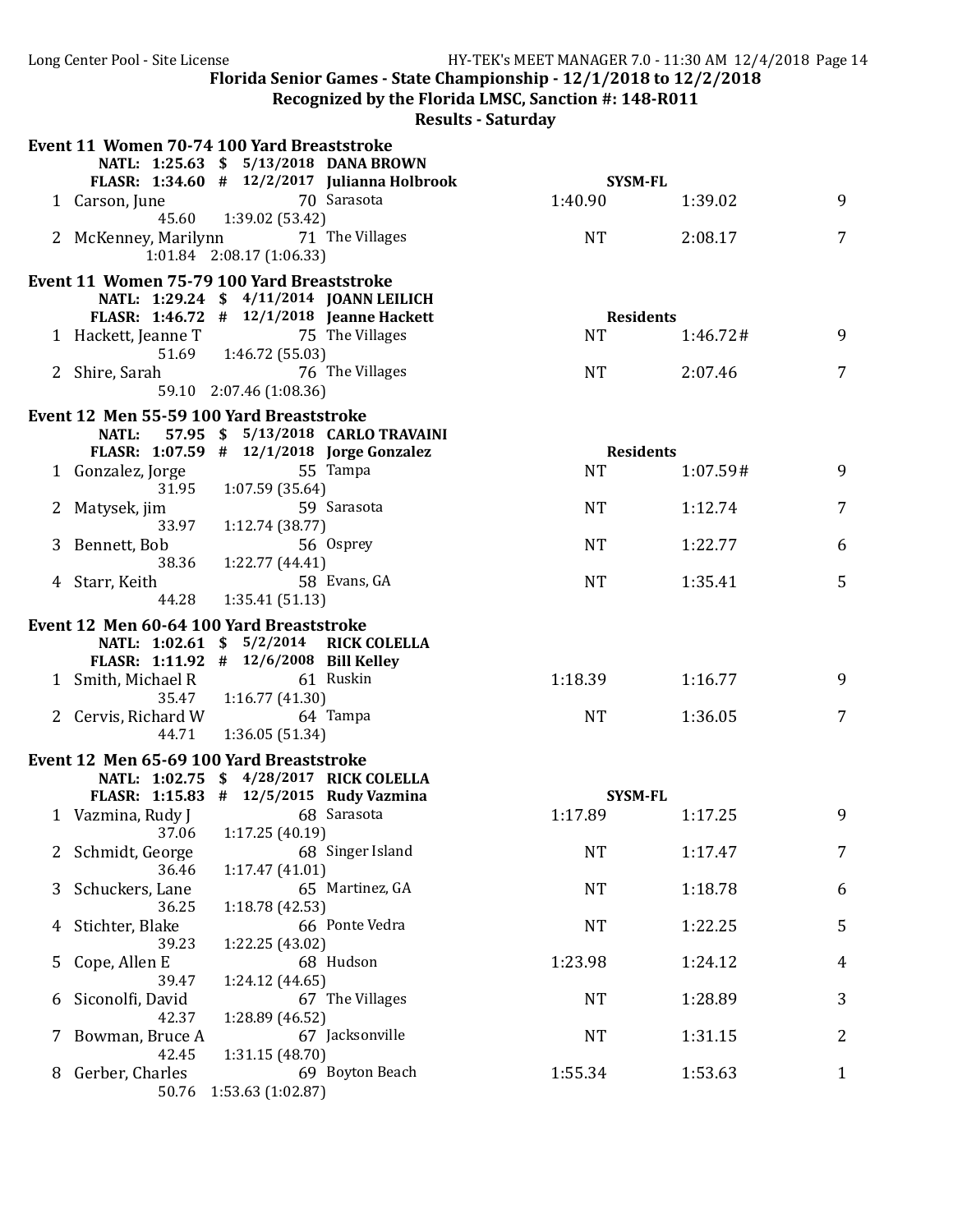Recognized by the Florida LMSC, Sanction #: 148-R011

|   | Event 12 Men 70-74 100 Yard Breaststroke   |                                 |                                                                                        |           |                  |          |                |
|---|--------------------------------------------|---------------------------------|----------------------------------------------------------------------------------------|-----------|------------------|----------|----------------|
|   | NATL: 1:09.47 \$ 5/1/2016                  |                                 | <b>ROBERT STRAND</b>                                                                   |           |                  |          |                |
|   | FLASR: 1:20.53 # 12/5/2015 Edward Nessel   |                                 |                                                                                        |           | <b>AQNT-FL</b>   |          |                |
|   | 1 Jarvis, David S                          |                                 | 71 The Villages                                                                        | <b>NT</b> |                  | 1:23.13  | 9              |
|   | 40.66                                      | 1:23.13 (42.47)                 | 70 Naples                                                                              | <b>NT</b> |                  |          | $\overline{7}$ |
|   | Koller, William<br>41.26                   | 1:28.64 (47.38)                 |                                                                                        |           |                  | 1:28.64  |                |
| 3 | Wickman, Robin                             |                                 | 73 Lakeland                                                                            | 1:29.00   |                  | 1:29.61  | 6              |
|   | 42.36                                      | 1:29.61 (47.25)                 |                                                                                        |           |                  |          |                |
|   | Zarzecki, Stephen                          |                                 | 72 Cutler Bay                                                                          | <b>NT</b> |                  | 1:34.66  | 5              |
|   | 45.40                                      | 1:34.66 (49.26)                 |                                                                                        |           |                  |          |                |
| 5 | Sjoberg, Darryl W                          |                                 | 73 Nokomis                                                                             | <b>NT</b> |                  | 1:43.26  | $\overline{4}$ |
|   | 49.32                                      | 1:43.26 (53.94)                 |                                                                                        |           |                  |          |                |
| 6 | Eichelbaum, Neil                           |                                 | 72 Coconut Creek                                                                       | 1:36.01   |                  | 1:55.50  | 3              |
|   |                                            | 53.60 1:55.50 (1:01.90)         |                                                                                        |           |                  |          |                |
|   | 7 Christopher, Gary                        |                                 | 71 Jacksonville                                                                        | <b>NT</b> |                  | 2:07.24  | $\overline{2}$ |
|   |                                            | 58.15 2:07.24 (1:09.09)         |                                                                                        |           |                  |          |                |
|   | Jasper, Stephen V                          | 1:15.60 2:39.06 (1:23.46)       | 70 The Villages                                                                        | <b>NT</b> |                  | 2:39.06  | 1              |
|   |                                            |                                 |                                                                                        |           |                  |          |                |
|   | Event 12 Men 75-79 100 Yard Breaststroke   |                                 |                                                                                        |           |                  |          |                |
|   |                                            |                                 | NATL: 1:16.74 \$ 9/18/2016 MIKE FRESHLEY<br>FLASR: 1:29.24 # 12/13/2014 Karl Wiedamann |           | GOLD -FG         |          |                |
|   | 1 Schenk, Martin P                         |                                 | 76 The Villages                                                                        | <b>NT</b> |                  | 1:34.37  | 9              |
|   | 44.74                                      | 1:34.37 (49.63)                 |                                                                                        |           |                  |          |                |
|   | 2 Ratkovic, Jack                           |                                 | 78 St Augustine                                                                        | <b>NT</b> |                  | 1:44.15  | 7              |
|   | 48.80                                      | 1:44.15(55.35)                  |                                                                                        |           |                  |          |                |
|   | Event 12 Men 80-84 100 Yard Breaststroke   |                                 |                                                                                        |           |                  |          |                |
|   |                                            |                                 | NATL: 1:24.10 \$ 2/14/2016 DAVID COSTILL                                               |           |                  |          |                |
|   | FLASR: 1:38.32 # 12/1/2018 William Zani    |                                 |                                                                                        |           | <b>Residents</b> |          |                |
|   | 1 Zani, William M                          |                                 | 80 The Villages                                                                        | <b>NT</b> |                  | 1:38.32# | 9              |
|   | 46.26                                      | 1:38.32 (52.06)                 |                                                                                        |           |                  |          |                |
|   | Wendel, Hans D                             |                                 | 82 Hudson                                                                              | <b>NT</b> |                  | 2:09.56  | 7              |
|   |                                            | 59.73 2:09.56 (1:09.83)         |                                                                                        |           |                  |          |                |
|   | 3 Rein, Gilmore M                          |                                 | 80 The Villages                                                                        | <b>NT</b> |                  | 2:28.76  | 6              |
|   |                                            | 1:11.15 2:28.76 (1:17.61)       |                                                                                        |           |                  |          |                |
|   | Event 12 Men 85-89 100 Yard Breaststroke   |                                 |                                                                                        |           |                  |          |                |
|   |                                            |                                 | NATL: 1:34.67 \$ 4/18/2010 FRANK PIEMME<br><b>Frederick Hauff</b>                      |           |                  |          |                |
|   | FLASR: 2:10.43 # 1996<br>1 Ralph, Gordon P |                                 | 87 Lady Lake                                                                           | NT        |                  | 2:19.83  | 9              |
|   |                                            | $1:04.58$ $2:19.83$ $(1:15.25)$ |                                                                                        |           |                  |          |                |
|   | 2 Weatherbee, Charles E                    |                                 | 86 Clermont                                                                            | <b>NT</b> |                  | 2:36.58  | 7              |
|   |                                            | 1:11.68 2:36.58 (1:24.90)       |                                                                                        |           |                  |          |                |
|   | Event 12 Men 90-94 100 Yard Breaststroke   |                                 |                                                                                        |           |                  |          |                |
|   |                                            |                                 | NATL: 1:58.35 \$ 1/30/2011 RAYMOND HAKOMAKI                                            |           |                  |          |                |
|   | FLASR: 2:39.48 # 12/2/2017 John Cornell    |                                 |                                                                                        |           | <b>FACT-FL</b>   |          |                |
|   | Hellmann, Hans J                           |                                 | 91 Sarasota                                                                            | <b>NT</b> |                  | DQ       |                |
|   | 1:46.98                                    | DQ (1:58.21)                    |                                                                                        |           |                  |          |                |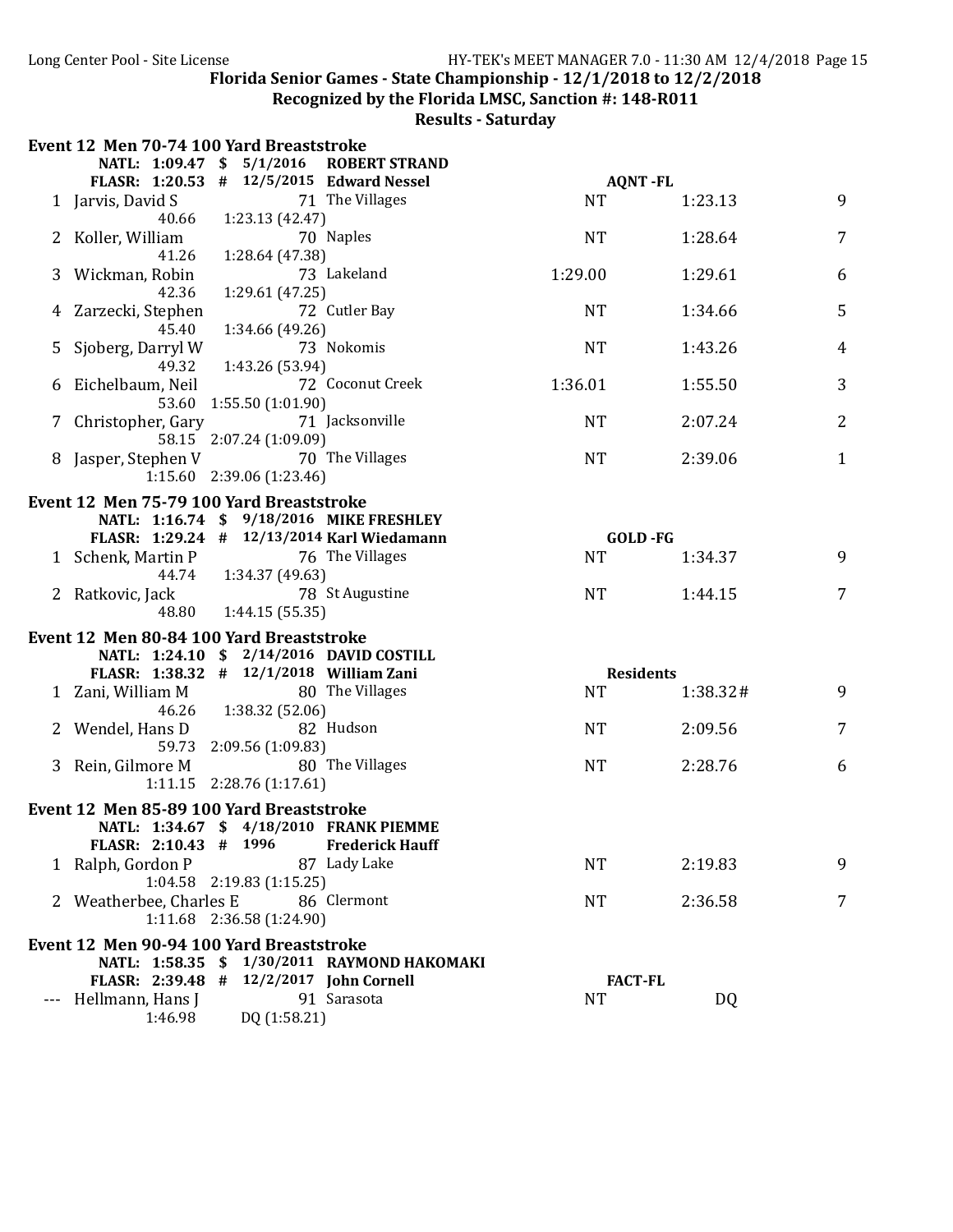**Recognized by the Florida LMSC, Sanction #: 148-R011** 

|   | Event 13 Women 50-54 200 Yard Backstroke                              |                                  |                  |                |  |  |
|---|-----------------------------------------------------------------------|----------------------------------|------------------|----------------|--|--|
|   | NATL: 2:07.51 \$ 11/22/2014 ELLEN REYNOLDS                            |                                  |                  |                |  |  |
|   | FLASR: 2:31.10 # 12/2/2017 Karen Westerman                            |                                  | <b>SPM-FL</b>    |                |  |  |
|   | 1 Ness, Karen R<br>50 Tampa                                           | <b>NT</b>                        | 3:23.70          | 9              |  |  |
|   | 47.92<br>$1:39.34(51.42)$ $2:32.66(53.32)$                            | 3:23.70 (51.04)                  |                  |                |  |  |
|   | Event 13 Women 55-59 200 Yard Backstroke                              |                                  |                  |                |  |  |
|   | NATL: 2:11.29 \$ 4/28/2017 KARLYN PIPES                               |                                  |                  |                |  |  |
|   | FLASR: 2:37.24 # 12/1/2018 Patty Fennell                              |                                  | <b>Residents</b> |                |  |  |
|   | 55 Ormond Beach<br>1 Fennell, Patty                                   | <b>NT</b>                        | 2:37.24#         | 9              |  |  |
|   | 36.46<br>$1:15.77(39.31)$ $1:56.51(40.74)$                            | 2:37.24(40.73)                   |                  |                |  |  |
|   | 55 Valrico<br>2 Spivey, Kelly M                                       | 2:52.14                          | 2:57.21          | $\overline{7}$ |  |  |
|   | $1:27.52(45.48)$ $2:12.68(45.16)$<br>42.04                            | 2:57.21 (44.53)                  |                  |                |  |  |
|   | 57 The Villages<br>3 Johnson, Andrea S                                | 3:17.23                          | 3:04.41          | 6              |  |  |
|   | 1:32.86 (47.53) 2:20.08 (47.22)<br>45.33                              | 3:04.41(44.33)                   |                  |                |  |  |
|   | 59 Appling, GA<br>4 Ingold, Barbara S                                 | <b>NT</b>                        | 3:38.91          | 5              |  |  |
|   | 51.54<br>$1:46.39(54.85)$ $2:43.34(56.95)$                            | 3:38.91 (55.57)                  |                  |                |  |  |
|   | Event 13 Women 60-64 200 Yard Backstroke                              |                                  |                  |                |  |  |
|   | NATL: 2:19.36 \$4/7/2018 BONNIE BILICH                                |                                  |                  |                |  |  |
|   | FLASR: 2:52.41 # 12/1/2018 Sharon Steinmann                           |                                  | <b>Residents</b> |                |  |  |
|   | 1 Steinmann, Sharon B 60 St Petersburg                                | 2:51.91                          | 2:52.41#         | 9              |  |  |
|   | $1:23.80(43.10)$ $2:09.45(45.65)$<br>40.70                            | 2:52.41 (42.96)                  |                  |                |  |  |
|   | 2 Westbrook, Nancy H 63 Tampa                                         | 3:10.00                          | 3:01.49          | $\overline{7}$ |  |  |
|   | 43.39 1:29.80 (46.41) 2:15.09 (45.29)                                 | 3:01.49(46.40)                   |                  |                |  |  |
| 3 | Grady, Marci 60 Fort Lauderdale                                       | <b>NT</b>                        | 4:03.62          | 6              |  |  |
|   | 59.50 1:59.55 (1:00.05) 3:01.82 (1:02.27) 4:03.62 (1:01.80)           |                                  |                  |                |  |  |
|   | 4 Moucha, sue A 60 Valrico                                            | <b>NT</b>                        | 5:13.24          | 5              |  |  |
|   | 1:10.91 2:31.64 (1:20.73) 3:52.61 (1:20.97) 5:13.24 (1:20.63)         |                                  |                  |                |  |  |
|   | Event 13 Women 65-69 200 Yard Backstroke                              |                                  |                  |                |  |  |
|   | NATL: 2:23.88 \$ 5/13/2018 LAURA VAL                                  |                                  |                  |                |  |  |
|   | FLASR: 2:48.48 # 12/1/2018 Linda Fulton                               |                                  | <b>Residents</b> |                |  |  |
|   | 66 Celebration<br>1 Fulton, Linda P                                   | <b>NT</b>                        | 2:48.48#         | 9              |  |  |
|   | 38.97 1:21.29 (42.32) 2:06.01 (44.72)                                 | 2:48.48 (42.47)                  |                  |                |  |  |
|   | 2 Evans, Merry L<br>67 The Villages                                   | <b>NT</b>                        | 3:38.81          | 7              |  |  |
|   | $52.02$ 1:48.14 (56.12) 2:44.95 (56.81)                               | 3:38.81 (53.86)                  |                  |                |  |  |
|   | 3 Samuelson, Martha J<br>69 Venice                                    | 3:38.00                          | 3:39.77          | 6              |  |  |
|   | $1:48.55(55.89)$ $2:46.00(57.45)$<br>52.66                            | 3:39.77 (53.77)                  |                  |                |  |  |
|   | 4 Cohen, Janice 69 Tampa                                              | <b>NT</b>                        | 5:35.68          | 5              |  |  |
|   | 1:11.08                                                               | $4:00.92$ () $5:35.68$ (1:34.76) |                  |                |  |  |
|   | Event 13 Women 70-74 200 Yard Backstroke                              |                                  |                  |                |  |  |
|   | NATL: 2:47.52 \$ 4/28/2017 DIANN UUSTAL                               |                                  |                  |                |  |  |
|   | FLASR: 3:19.39 # 12/7/2008 Patricia Bond                              |                                  |                  |                |  |  |
|   | 70 Palm Harbor<br>1 Assini, Claudia                                   | 6:03.42                          | 5:01.19          | 9              |  |  |
|   | $1:11.51$ $2:26.82$ (1:15.31) $3:43.47$ (1:16.65) $5:01.19$ (1:17.72) |                                  |                  |                |  |  |
|   | 71 Hobe Sound<br>2 Camp, Robyne                                       | NT                               | 7:19.98          | 7              |  |  |
|   | 1:51.15  3:47.63  (1:56.48)  5:40.95  (1:53.32)  7:19.98  (1:39.03)   |                                  |                  |                |  |  |
|   | Event 13 Women 75-79 200 Yard Backstroke                              |                                  |                  |                |  |  |
|   | NATL: 3:15.04 \$ 4/15/2011 NANCY BROWN                                |                                  |                  |                |  |  |
|   | FLASR: 3:23.39 # 12/15/2013 Patricia Bond                             |                                  |                  |                |  |  |
|   | 1 Foley, Carolynn<br>75 Lake Worth                                    | NT                               | 4:05.61          | 9              |  |  |
|   | 55.81 1:58.63 (1:02.82) 4:05.61 (2:06.98)                             |                                  |                  |                |  |  |
|   |                                                                       |                                  |                  |                |  |  |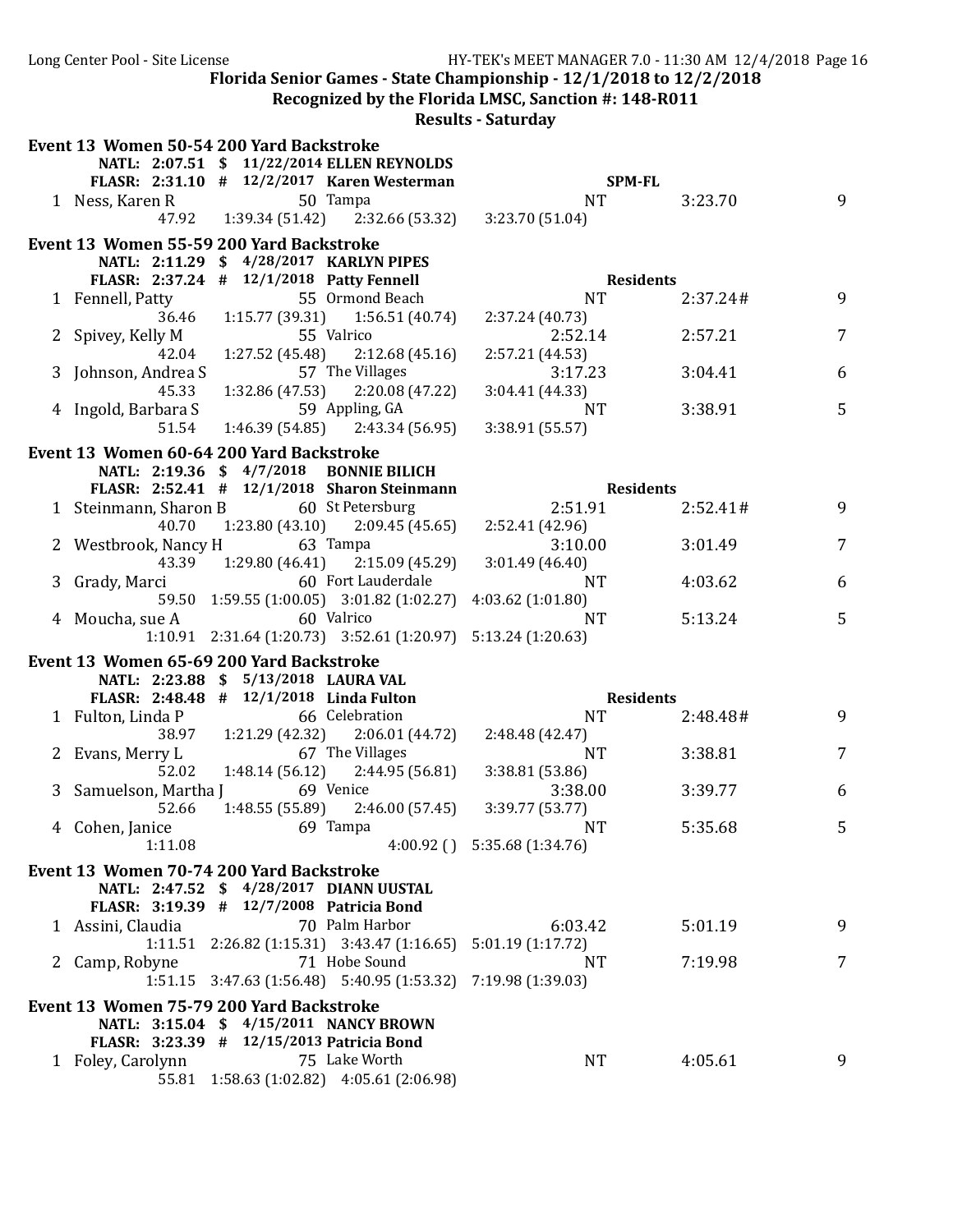Recognized by the Florida LMSC, Sanction #: 148-R011

|   | (Event 13 Women 75-79 200 Yard Backstroke) |                 |                                                               |                      |         |        |
|---|--------------------------------------------|-----------------|---------------------------------------------------------------|----------------------|---------|--------|
|   | 2 Rowan, Mary Rose                         |                 | 76 The Villages                                               | <b>NT</b>            | 4:42.21 | 7      |
|   |                                            |                 | 1:06.58 2:21.46 (1:14.88) 3:34.50 (1:13.04) 4:42.21 (1:07.71) |                      |         |        |
|   | 3 Miller, Jan H                            |                 | 75 Bradenton                                                  | <b>NT</b>            | 4:48.44 | 6      |
|   |                                            |                 | 1:09.60 2:21.78 (1:12.18) 3:33.21 (1:11.43) 4:48.44 (1:15.23) |                      |         |        |
|   | 4 Fuller, Joann                            |                 | 76 Clearwater                                                 | <b>NT</b>            | 5:17.73 | 5      |
|   |                                            |                 | $3:32.14$ () $5:17.73$ (1:45.59)                              |                      |         |        |
|   | Event 13 Women 80-84 200 Yard Backstroke   |                 |                                                               |                      |         |        |
|   |                                            |                 | NATL: 3:26.72 \$ 4/19/2009 BETTY LORENZI                      |                      |         |        |
|   | FLASR: 3:54.35 # 2004                      |                 | <b>Bunny Cederlund</b>                                        |                      |         |        |
|   | 1 Henderson, Martha J                      |                 | 82 Cocoa                                                      | <b>NT</b>            | 4:32.37 | 9      |
|   |                                            |                 | 1:05.67 2:11.98 (1:06.31) 3:24.96 (1:12.98) 4:32.37 (1:07.41) |                      |         |        |
|   | Event 13 Women 85-89 200 Yard Backstroke   |                 |                                                               |                      |         |        |
|   |                                            |                 | NATL: 3:34.09 \$ 2/9/2013 BETTY LORENZI                       |                      |         |        |
|   | FLASR: 4:13.19 # 2006                      |                 | <b>Bunny Cederlund</b>                                        |                      |         |        |
|   | 1 Campbell, Joan                           |                 | 88 Palm Harbor                                                | <b>NT</b>            | 5:38.44 | 9      |
|   |                                            |                 | 1:21.02 2:49.31 (1:28.29) 4:16.74 (1:27.43) 5:38.44 (1:21.70) |                      |         |        |
|   |                                            |                 |                                                               |                      |         |        |
|   | Event 13 Women 90-94 200 Yard Backstroke   |                 |                                                               |                      |         |        |
|   | FLASR: 4:15.38 # 12/2/2017 Betty * Lorenzi |                 | NATL: 4:15.38 \$ 12/2/2017 BETTY LORENZI                      | <b>FACT-FL</b>       |         |        |
|   | 1 Lorenzi, Betty S 91 Lake Geneva, WI      |                 |                                                               | <b>NT</b>            | 4:35.08 | 9      |
|   |                                            |                 | 58.61 3:15.06 (2:16.45) 4:35.08 (1:20.02)                     |                      |         |        |
|   |                                            |                 |                                                               |                      |         |        |
|   | Event 14 Men 60-64 200 Yard Backstroke     |                 |                                                               |                      |         |        |
|   | NATL: 2:07.91 \$ 5/1/2016 TOM BARTON       |                 |                                                               |                      |         |        |
|   | FLASR: 2:25.48 # 12/11/2011 Brian Voisard  |                 |                                                               | <b>WIN-FL</b>        |         |        |
|   | 1 Eddy, Pat                                |                 | 62 Acworth, GA                                                | <b>NT</b>            | 2:32.36 | 9      |
|   | 37.66                                      |                 | $1:16.86(39.20)$ $1:55.38(38.52)$                             | 2:32.36 (36.98)      |         |        |
|   | 2 Bliss, Thomas                            |                 | 64 Merritt Island                                             | <b>NT</b>            | 2:36.67 | 7      |
|   | 37.59                                      |                 | $1:17.45(39.86)$ $1:57.70(40.25)$<br>63 Tallahassee           | 2:36.67 (38.97)      |         |        |
|   | 3 Dix, Martin                              |                 | 63 Lakeland                                                   | 3:14.38<br><b>NT</b> | 3:08.04 | 6<br>5 |
|   | 4 Aulisio, Julius<br>45.58                 |                 | $1:33.97(48.39)$ $2:23.05(49.08)$                             | 3:09.45(46.40)       | 3:09.45 |        |
|   |                                            |                 |                                                               |                      |         |        |
|   | Event 14 Men 65-69 200 Yard Backstroke     |                 |                                                               |                      |         |        |
|   |                                            |                 | NATL: 2:15.61 \$ 1/14/2018 LAWRENCE DAY                       |                      |         |        |
|   | FLASR: 2:32.01 # 12/3/2016 George Schmidt  |                 |                                                               | <b>PBM-FG</b>        |         |        |
|   | 1 Schmidt, George                          |                 | 68 Singer Island                                              | <b>NT</b>            | 2:42.76 | 9      |
|   |                                            |                 | 38.03 1:17.82 (39.79) 2:01.00 (43.18) 2:42.76 (41.76)         |                      |         |        |
|   | 2 Dickson, Todd H                          |                 | 65 The Villages                                               | <b>NT</b>            | 3:15.02 | 7      |
|   | 48.08                                      | 1:37.40 (49.32) | 2:26.54(49.14)                                                | 3:15.02 (48.48)      |         |        |
| 3 | Riley, Theodore<br>50.16                   |                 | 68 Sun City Center<br>$1:49.93(59.77)$ $2:51.60(1:01.67)$     | NT<br>3:50.18(58.58) | 3:50.18 | 6      |
|   |                                            |                 |                                                               |                      |         |        |
|   | Event 14 Men 70-74 200 Yard Backstroke     |                 |                                                               |                      |         |        |
|   | NATL: 2:23.68                              | 5/2/2014<br>\$  | <b>RICHARD BURNS</b>                                          |                      |         |        |
|   | <b>FLASR: 2:55.66</b>                      | # 1996          | <b>Paul Hutinger</b>                                          |                      |         |        |
|   | 1 Parsons, Roger                           |                 | 71 Jupiter                                                    | <b>NT</b>            | 3:04.04 | 9      |
|   | 43.65                                      | 1:29.24 (45.59) | 2:16.87(47.63)                                                | 3:04.04(47.17)       |         |        |
| 2 | Winokur, Eliot                             |                 | 74 Delray Beach                                               | 3:10.00              | 3:09.53 | 7      |
|   | 46.30                                      | 1:33.54 (47.24) | 2:22.20 (48.66)                                               | 3:09.53 (47.33)      |         |        |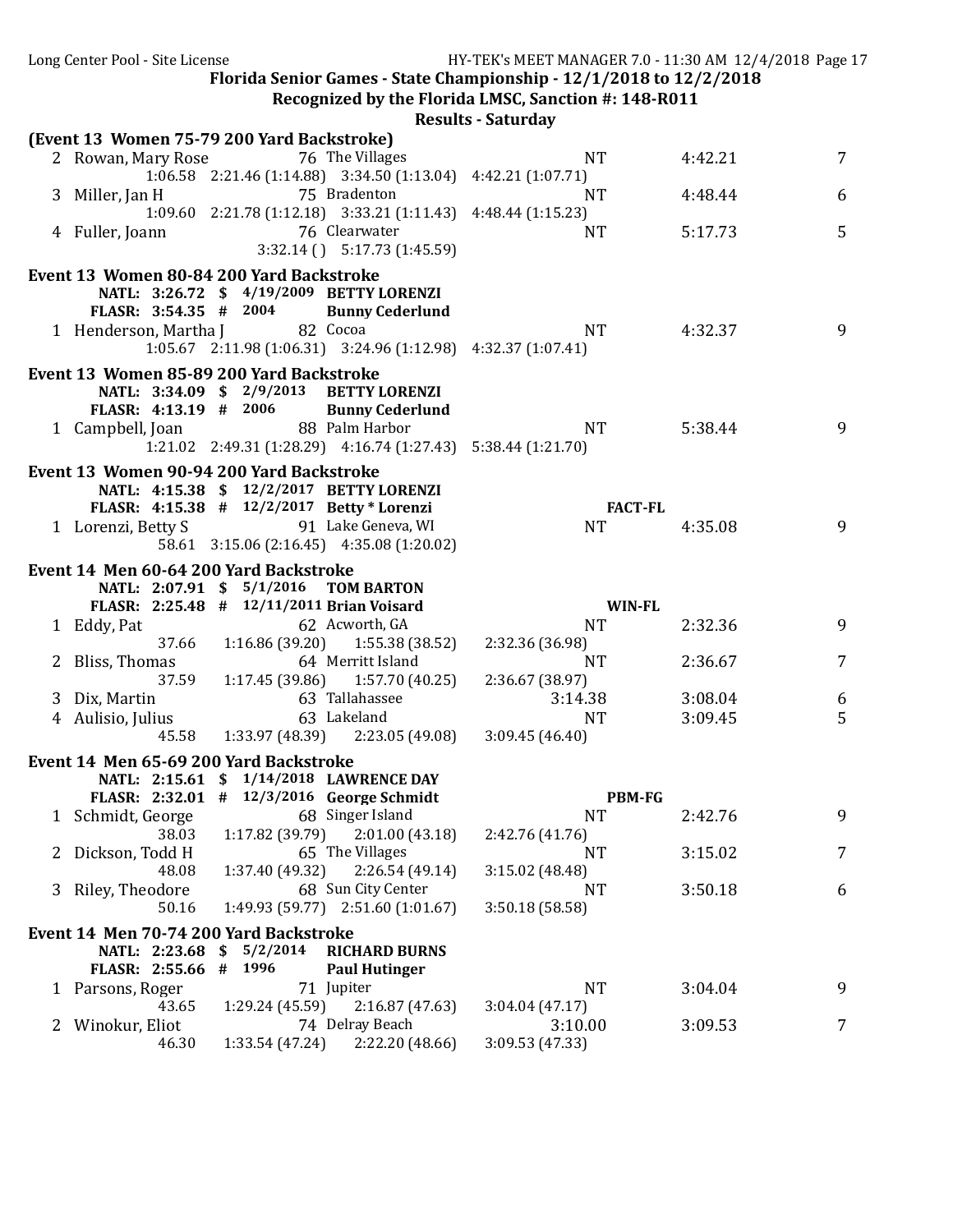**Recognized by the Florida LMSC, Sanction #: 148-R011** 

|   |                                                                                                                                         | Results - Saturuay                            |                  |                |
|---|-----------------------------------------------------------------------------------------------------------------------------------------|-----------------------------------------------|------------------|----------------|
|   | (Event 14 Men 70-74 200 Yard Backstroke)<br>70 Clearwater<br>3 Polgar, Paul A                                                           | <b>NT</b>                                     | 3:13.04          | 6              |
|   | 45.89   1:35.94 (50.05)   2:25.67 (49.73)<br>4 Hellmann, Stephen D 74 Lexington, KY<br>$51.56$ 1:46.35 (54.79) 2:44.45 (58.10)          | 3:13.04 (47.37)<br>4:00.00<br>3:40.88 (56.43) | 3:40.88          | 5              |
|   | Event 14 Men 75-79 200 Yard Backstroke<br>NATL: 2:31.41 \$ 4/17/2010 BURWELL JONES<br>FLASR: 2:56.58 # 2000<br><b>Paul Hutinger</b>     |                                               |                  |                |
|   | 75 Venice<br>1 Colburn, Harry S<br>58.50 2:03.32 (1:04.82) 3:10.45 (1:07.13)                                                            | <b>NT</b><br>4:09.81(59.36)                   | 4:09.81          | 9              |
|   | 76 New Port Richey<br>2 Russell, Jon<br>$1:00.05$ 4:10.70 (3:10.65)                                                                     | NT                                            | 4:10.70          | 7              |
|   | Event 14 Men 80-84 200 Yard Backstroke<br>NATL: 2:48.59 \$ 3/23/2013 BURWELL JONES<br>FLASR: 3:17.49 # 2004<br><b>Paul Hutinger</b>     |                                               |                  |                |
|   | 84 Port St Lucie<br>1 Monsein, Skip<br>49.18  1:46.26 (57.08)  2:43.63 (57.37)  3:38.11 (54.48)                                         | 3:47.00                                       | 3:38.11          | 9              |
|   | 80 The Villages<br>2 Rein, Gilmore M<br>$1:03.50$ $2:11.70$ $(1:08.20)$ $3:22.08$ $(1:10.38)$ $4:27.50$ $(1:05.42)$                     | <b>NT</b>                                     | 4:27.50          | $\overline{7}$ |
|   | Event 14 Men 85-89 200 Yard Backstroke<br>NATL: 3:18.52 \$ 5/13/2018 CLARKE MITCHELL<br>FLASR: 4:19.09 # 12/1/2018 Gordon Ralph         |                                               | <b>Residents</b> |                |
|   | 1 Ralph, Gordon P 87 Lady Lake<br>57.95 2:03.63 (1:05.68) 3:13.35 (1:09.72) 4:19.09 (1:05.74)                                           | <b>NT</b>                                     | 4:19.09#         | 9              |
|   | <b>Event 15 Women 50-54 100 Yard IM</b><br>NATL: 1:01.28 \$ 4/29/2016 FALL WILLEBOORDSE<br>FLASR: 1:11.47 # 12/4/2010 Katherine Karageo |                                               |                  |                |
|   | 1 Westerman, Karen L 51 Land 0 Lakes<br>1:11.94(40.25)<br>31.69                                                                         | <b>NT</b>                                     | 1:11.94          | 9              |
|   | 50 Treasure Island<br>2 Brandt, Tabitha A<br>35.78                                                                                      | 1:19.81                                       | 1:18.18          | $\overline{7}$ |
|   | 1:18.18 (42.40)<br>54 Tampa<br>3 Maurer, Jody A                                                                                         | 1:16.79                                       | 1:19.43          | 6              |
|   | 1:19.43 (41.09)<br>38.34<br>4 Elliott, Daphne R<br>50 Sarasota                                                                          | 1:27.30                                       | 1:24.70          | 5              |
|   | 39.93<br>1:24.70 (44.77)<br>5 Smith, Susan<br>54 Jupiter<br>52.83<br>1:51.62 (58.79)                                                    | 1:41.00                                       | 1:51.62          | 4              |
|   | Event 15 Women 55-59 100 Yard IM                                                                                                        |                                               |                  |                |
|   | NATL: 1:02.34 \$ 4/29/2017 KARLYN PIPES<br>FLASR: 1:09.97 # 12/10/2011 Pat Sargeant                                                     |                                               | <b>GOLD-FG</b>   |                |
|   | 55 Ormond Beach<br>1 Fennell, Patty<br>33.41                                                                                            | <b>NT</b>                                     | 1:11.74          | 9              |
|   | 1:11.74 (38.33)<br>55 Valrico<br>Spivey, Kelly M                                                                                        | 1:18.27                                       | 1:19.07          | 7              |
| 3 | 36.97<br>1:19.07(42.10)<br>Christensen, Rebecca<br>57 The Villages                                                                      | NT.                                           | 1:46.32          | 6              |
| 4 | 51.57<br>1:46.32 (54.75)<br>56 Bradenton<br>McFadden, Renee L                                                                           | <b>NT</b>                                     | 2:02.44          | 5              |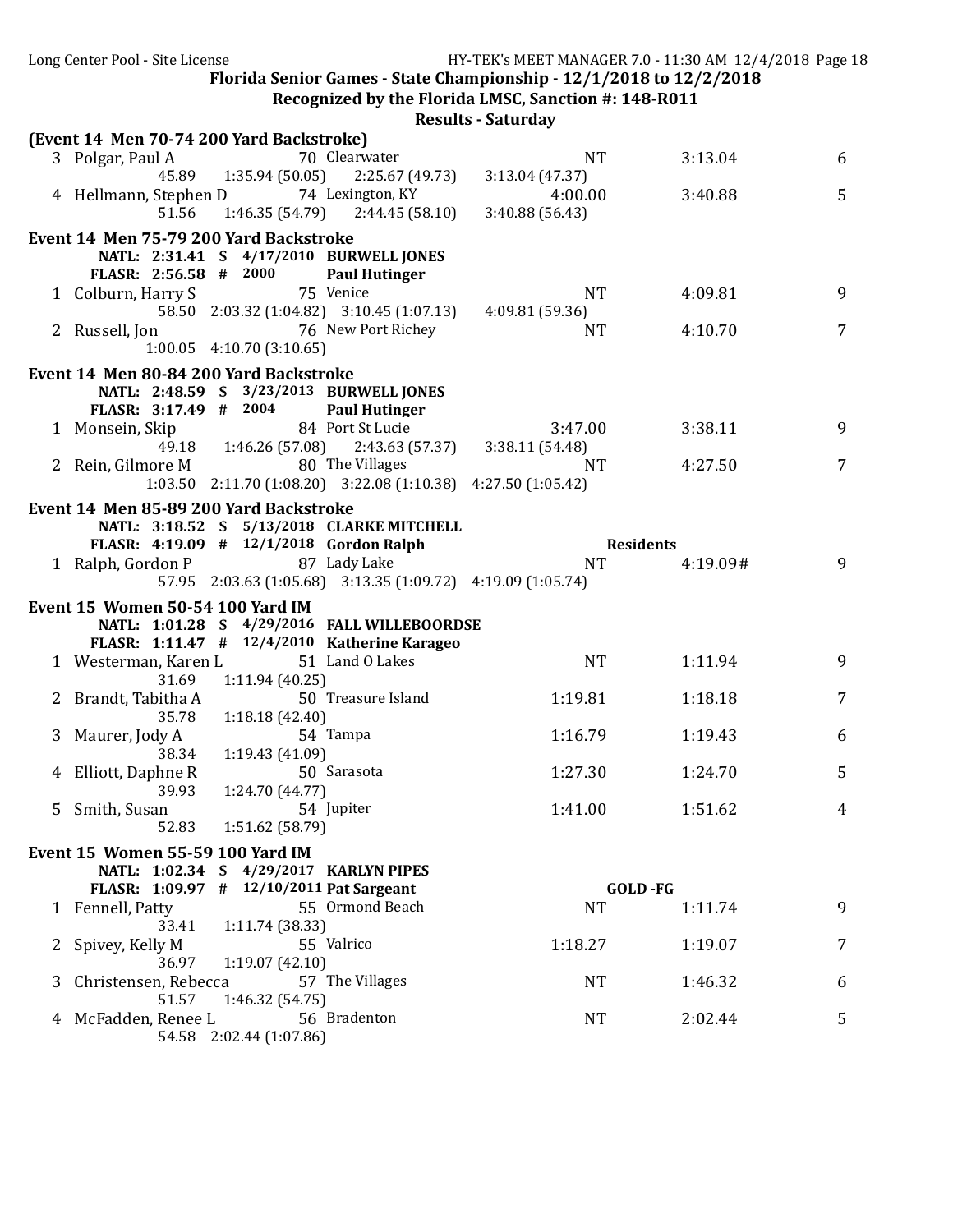Recognized by the Florida LMSC, Sanction #: 148-R011

|   | <b>Event 15 Women 60-64 100 Yard IM</b>     |                                 |                                              |           |                  |                |
|---|---------------------------------------------|---------------------------------|----------------------------------------------|-----------|------------------|----------------|
|   | NATL: 1:06.74 \$ 9/15/2018 PENNY NOYES      |                                 |                                              |           |                  |                |
|   | FLASR: $1:18.24$ # $12/5/2015$ Pam Falcigno |                                 |                                              |           | <b>UC50-50</b>   |                |
|   | 1 Fisk, Debbie D                            |                                 | 61 The Villages                              | <b>NT</b> | 1:23.81          | 9              |
|   | 38.38                                       | 1:23.81 (45.43)                 | 63 Tampa                                     | 1:22.03   | 1:25.58          | 7              |
|   | 2 Westbrook, Nancy H<br>40.95               | 1:25.58 (44.63)                 |                                              |           |                  |                |
| 3 | Nichols, Susan J                            |                                 | 63 Crawfordville                             | 1:36.02   | 1:37.68          | 6              |
|   | 45.77                                       | 1:37.68 (51.91)                 |                                              |           |                  |                |
|   | Blaine, Denise                              |                                 | 61 Kissimmee                                 | <b>NT</b> | 1:43.97          | 5              |
|   | 47.08                                       | 1:43.97 (56.89)                 |                                              |           |                  |                |
| 5 | Reich, Deborah A                            |                                 | 62 Tallahassee                               | <b>NT</b> | 2:00.15          | $\overline{4}$ |
|   | 1:02.45                                     | 2:00.15(57.70)                  |                                              |           |                  |                |
|   | <b>Event 15 Women 65-69 100 Yard IM</b>     |                                 |                                              |           |                  |                |
|   | NATL: 1:09.44 \$ 2/4/2017 LAURA VAL         |                                 |                                              |           |                  |                |
|   | FLASR: 1:27.15 # 12/3/2016 Laurie Grubbs    |                                 |                                              |           | <b>FLASR</b>     |                |
|   | 1 Hirr, Patrice L                           |                                 | 69 The Villages                              | <b>NT</b> | 1:29.02          | 9              |
|   | 41.12                                       | 1:29.02 (47.90)                 |                                              |           |                  |                |
|   | 2 Guins, Ann H                              |                                 | 65 Hudson                                    | <b>NT</b> | 1:29.35          | 7              |
| 3 | Evans, Merry L                              |                                 | 67 The Villages                              | <b>NT</b> | 1:48.91          | 6              |
|   | 55.15                                       | 1:48.91 (53.76)                 |                                              |           |                  |                |
|   | Hayes, Julia Y<br>53.29                     |                                 | 65 The Villages                              | <b>NT</b> | 1:52.50          | 5              |
|   | Dennis, Martha                              | 1:52.50 (59.21)                 | 66 Kissimmee                                 | <b>NT</b> | 1:55.57          | 4              |
|   |                                             | 53.82 1:55.57 (1:01.75)         |                                              |           |                  |                |
|   | Ledsinger, Darlene                          |                                 | 68 Yulee                                     | <b>NT</b> | DQ               |                |
|   | 3:50.90                                     | DQ (3:36.48)                    |                                              |           |                  |                |
|   | <b>Event 15 Women 70-74 100 Yard IM</b>     |                                 |                                              |           |                  |                |
|   |                                             |                                 | NATL: 1:14.73 \$ 6/9/2018 MARGARET TOPPEL    |           |                  |                |
|   |                                             |                                 | FLASR: 1:25.53 # 12/1/2018 Julianna Holbrook |           | <b>Residents</b> |                |
|   | 1 Holbrook, Julianna F                      |                                 | 71 Plant City                                | <b>NT</b> | 1:25.53#         | 9              |
|   | 2 Patterson, Patricia                       |                                 | 72 Clearwater                                | 1:39.67   | 1:41.05          | 7              |
|   | 45.54                                       | 1:41.05 (55.51)                 |                                              |           |                  |                |
|   | 3 Panker, Karen G                           |                                 | 73 Lady Lake                                 | <b>NT</b> | 1:49.07          | 6              |
|   | 51.69                                       | 1:49.07 (57.38)                 |                                              |           |                  |                |
| 4 | LaCoppola, Vicki J                          |                                 | 71 The Villages                              | <b>NT</b> | 1:54.85          | 5              |
|   |                                             | 53.81 1:54.85 (1:01.04)         |                                              |           |                  |                |
|   | 5 McKenney, Marilynn                        | $1:06.60$ $2:10.34$ (1:03.74)   | 71 The Villages                              | <b>NT</b> | 2:10.34          | 4              |
| 6 | Suttie, Rae E                               |                                 | 74 The Villages                              | <b>NT</b> | 2:14.50          | 3              |
|   |                                             | 1:03.04 2:14.50 (1:11.46)       |                                              |           |                  |                |
|   | Camp, Robyne                                |                                 | 71 Hobe Sound                                | NT        | DQ               |                |
|   | Hansen, Lorrie                              |                                 | 70 Venice                                    | <b>NT</b> | DQ               |                |
|   | 56.82                                       | DQ (1:07.14)                    |                                              |           |                  |                |
|   | <b>Event 15 Women 75-79 100 Yard IM</b>     |                                 |                                              |           |                  |                |
|   | NATL: 1:27.31 \$ 4/24/2005 GAIL ROPER       |                                 |                                              |           |                  |                |
|   | FLASR: 1:42.22 # 12/13/2014 Patricia Bond   |                                 |                                              |           | <b>FMM-FL</b>    |                |
|   | 1 Newland, Susan J                          |                                 | 77 The Villages                              | NT        | 1:56.45          | 9              |
|   |                                             | 53.91 1:56.45 (1:02.54)         |                                              |           |                  |                |
|   | 2 Rowan, Mary Rose                          |                                 | 76 The Villages                              | <b>NT</b> | 2:23.23          | 7              |
|   |                                             | $1:06.71$ $2:23.23$ $(1:16.52)$ |                                              |           |                  |                |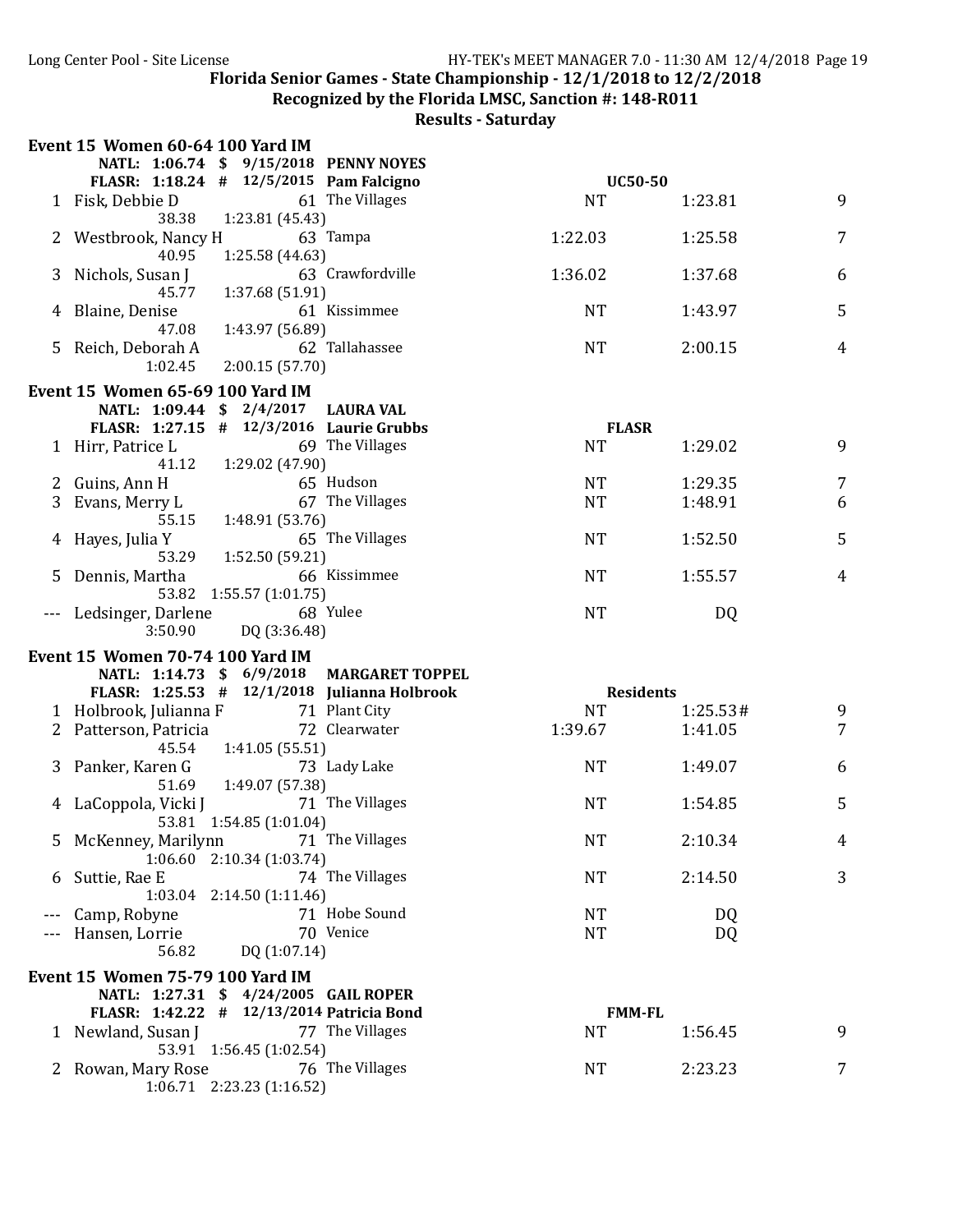Recognized by the Florida LMSC, Sanction #: 148-R011

|   | <b>Event 16 Men 55-59 100 Yard IM</b>                              |                   |                                             |                      |         |                |
|---|--------------------------------------------------------------------|-------------------|---------------------------------------------|----------------------|---------|----------------|
|   | NATL:                                                              | 55.85 \$ 4/9/2016 | <b>STEVE WOOD</b>                           |                      |         |                |
|   | FLASR: 1:01.99 # 12/1/2012 Michael Scott                           |                   | 55 Tampa                                    | TPA -FL<br><b>NT</b> |         | 9              |
|   | 1 Gonzalez, Jorge<br>30.72                                         | 1:03.72 (33.00)   |                                             |                      | 1:03.72 |                |
|   | Becker, Steven                                                     |                   | 56 Naples                                   | <b>NT</b>            | 1:06.60 | 7              |
|   | 30.49                                                              | 1:06.60(36.11)    |                                             |                      |         |                |
| 3 | Matysek, jim                                                       |                   | 59 Sarasota                                 | <b>NT</b>            | 1:08.04 | 6              |
|   | 32.86                                                              | 1:08.04 (35.18)   |                                             |                      |         |                |
| 4 | Russell, Randy<br>31.49                                            | 1:09.41 (37.92)   | 57 Dalton, GA                               | <b>NT</b>            | 1:09.41 | 5              |
|   | 5 Korengel, Gary                                                   |                   | 59 Hudson                                   | <b>NT</b>            | 1:13.86 | $\overline{4}$ |
|   | 33.70                                                              | 1:13.86(40.16)    |                                             |                      |         |                |
|   | <b>Event 16 Men 60-64 100 Yard IM</b>                              |                   |                                             |                      |         |                |
|   | NATL:<br>57.23                                                     | \$                | 5/11/2013 RICK COLELLA                      |                      |         |                |
|   | FLASR: 1:06.53                                                     | #<br>2007         | <b>Bruce Mohn</b>                           |                      |         |                |
|   | 1 Smith, Michael R                                                 |                   | 61 Ruskin                                   | 1:09.63              | 1:10.29 | 9              |
|   | 32.58                                                              | 1:10.29(37.71)    | 62 Lady Lake                                | <b>NT</b>            | 1:14.50 | 7              |
|   | Newman, John C<br>33.46                                            | 1:14.50(41.04)    |                                             |                      |         |                |
|   | Jackson, Brian                                                     |                   | 61 Ponte Vedra                              | <b>NT</b>            | 1:19.07 | 6              |
|   | 36.85                                                              | 1:19.07 (42.22)   |                                             |                      |         |                |
|   | Dix, Martin                                                        |                   | 63 Tallahassee                              | 1:29.67              | 1:31.34 | 5              |
|   | 40.74                                                              | 1:31.34(50.60)    |                                             |                      |         |                |
|   | <b>Event 16 Men 65-69 100 Yard IM</b>                              |                   |                                             |                      |         |                |
|   | 57.45<br><b>NATL:</b><br>FLASR: 1:06.08 # 12/3/2016 George Schmidt |                   | $$4/29/2017$ RICK COLELLA                   | <b>PBM-FG</b>        |         |                |
|   | 1 Heacock, Robert                                                  |                   | 69 Clermont                                 | 1:10.50              | 1:08.34 | 9              |
|   | 31.41                                                              | 1:08.34 (36.93)   |                                             |                      |         |                |
|   | Schmidt, George                                                    |                   | 68 Singer Island                            | <b>NT</b>            | 1:08.40 | 7              |
|   | 32.10                                                              | 1:08.40 (36.30)   |                                             |                      |         |                |
|   | Leech, J Nathan<br>32.30                                           | 1:09.73 (37.43)   | 69 The Villages                             | 1:11.00              | 1:09.73 | 6              |
| 4 | Vazmina, Rudy J                                                    |                   | 68 Sarasota                                 | 1:12.68              | 1:11.41 | 5              |
|   | 33.23                                                              | 1:11.41 (38.18)   |                                             |                      |         |                |
| 5 | Patterson, Cliff                                                   |                   | 66 Safety Harbor                            | 1:10.00              | 1:13.38 | 4              |
|   | 32.80                                                              | 1:13.38 (40.58)   |                                             |                      |         |                |
|   | 6 Bowman, Bruce A<br>37.31                                         | 1:21.94 (44.63)   | 67 Jacksonville                             | <b>NT</b>            | 1:21.94 | 3              |
|   | 7 Fross, Jack                                                      |                   | 68 Clearwater                               | <b>NT</b>            | 1:25.81 | 2              |
|   | 39.28                                                              | 1:25.81(46.53)    |                                             |                      |         |                |
| 8 | Knauss, Stephen C                                                  |                   | 69 Tampa                                    | <b>NT</b>            | 1:38.06 | $\mathbf{1}$   |
|   | 46.59                                                              | 1:38.06 (51.47)   |                                             |                      |         |                |
| 9 | Vayens, William<br>1:01.16                                         | 2:07.14 (1:05.98) | 68 The Villages                             | <b>NT</b>            | 2:07.14 |                |
|   |                                                                    |                   |                                             |                      |         |                |
|   | Event 16 Men 70-74 100 Yard IM                                     |                   | NATL: 1:04.77 \$ 4/29/2017 ANDREW MCPHERSON |                      |         |                |
|   | FLASR: 1:10.80 # 12/2/2017 David Jarvis                            |                   |                                             | <b>FACT-FL</b>       |         |                |
|   | 1 Koller, William                                                  |                   | 70 Naples                                   | <b>NT</b>            | 1:20.03 | 9              |
|   | 39.08                                                              | 1:20.03(40.95)    |                                             |                      |         |                |
| 2 | Ross, Mark C                                                       |                   | 71 The Villages                             | <b>NT</b>            | 1:22.23 | 7              |
|   | 37.04                                                              | 1:22.23 (45.19)   |                                             |                      |         |                |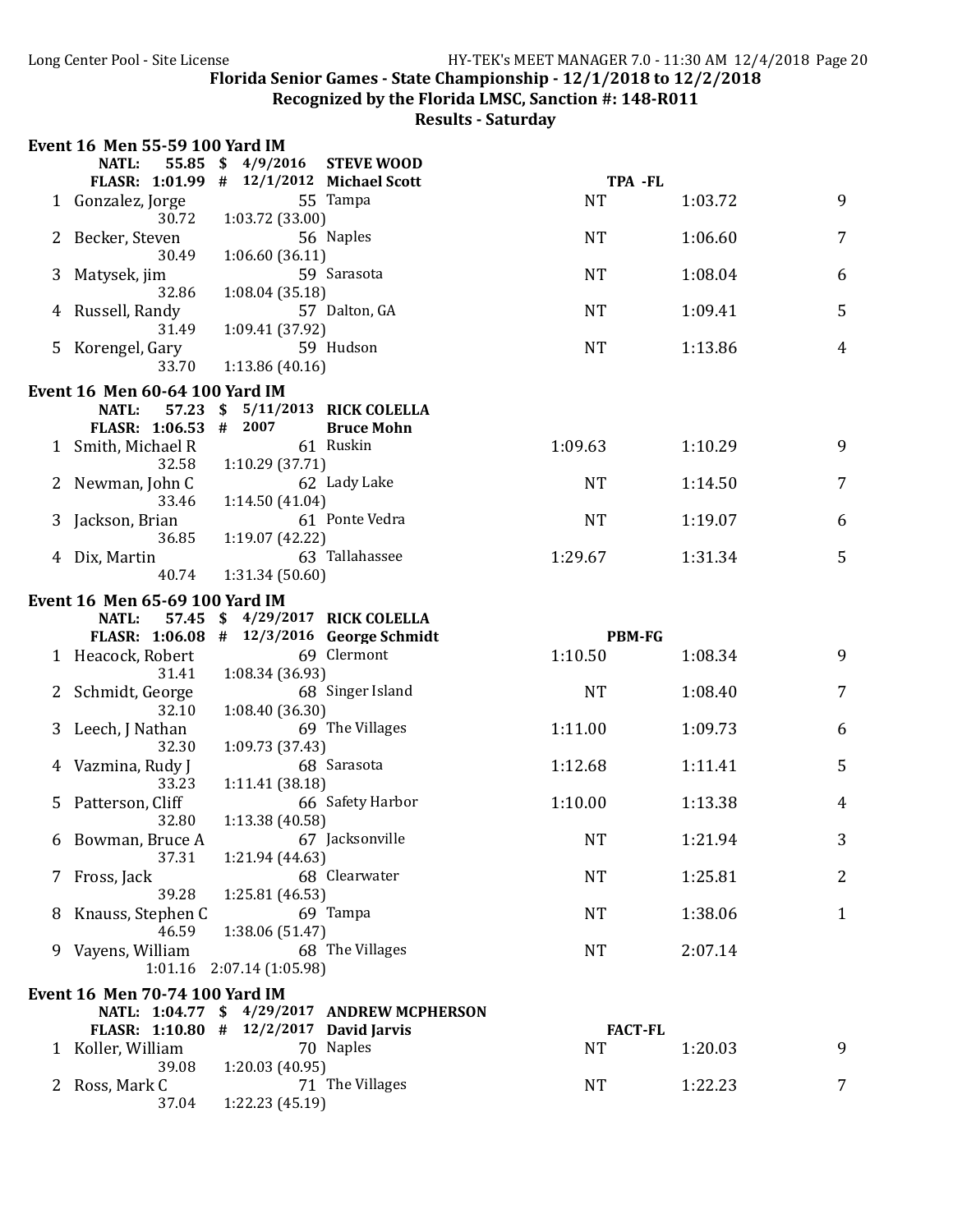**Recognized by the Florida LMSC, Sanction #: 148-R011** 

| (Event 16 Men 70-74 100 Yard IM)<br>73 Lakeland<br>3 Wickman, Robin<br>1:26.00<br>1:22.39<br>1:22.39 (41.79)<br>40.60    | 6              |
|--------------------------------------------------------------------------------------------------------------------------|----------------|
|                                                                                                                          |                |
|                                                                                                                          |                |
| <b>NT</b><br>1:24.80<br>71 Jupiter<br>4 Parsons, Roger                                                                   | 5              |
| 40.24<br>1:24.80 (44.56)                                                                                                 |                |
| 72 Cutler Bay<br><b>NT</b><br>Zarzecki, Stephen<br>1:28.94<br>5.                                                         | 4              |
| 46.03<br>1:28.94 (42.91)                                                                                                 |                |
| 70 Tampa<br>McCaffrey, Thomas V<br><b>NT</b><br>1:31.88<br>6                                                             | 3              |
| 41.34<br>1:31.88 (50.54)                                                                                                 |                |
| 74 Big Pine Key<br><b>NT</b><br>7 McGee, Terry R<br>1:40.05                                                              | $\overline{2}$ |
| 74 Lexington, KY<br>Hellmann, Stephen D<br>1:48.00<br>1:41.54<br>8                                                       | $\mathbf{1}$   |
| 45.78<br>1:41.54 (55.76)                                                                                                 |                |
| 73 Gainesville<br><b>NT</b><br>Ackerman, Paul<br>1:44.76<br>9.                                                           |                |
| 49.32<br>1:44.76 (55.44)                                                                                                 |                |
| 71 Jacksonville<br><b>NT</b><br>1:58.20<br>10 Christopher, Gary                                                          |                |
| 58.27<br>1:58.20 (59.93)                                                                                                 |                |
| 71 Lakeland<br>1:57.15<br>--- Aulisio, Leander<br>DQ                                                                     |                |
| Event 16 Men 75-79 100 Yard IM                                                                                           |                |
| NATL: 1:08.68 \$ 9/18/2016 MIKE FRESHLEY                                                                                 |                |
| FLASR: 1:20.93 # 12/14/2013 Andy Morrow                                                                                  |                |
| 76 The Villages<br>1 Schenk, Martin P<br><b>NT</b><br>1:31.96                                                            | 9              |
| 1:31.96 (48.63)<br>43.33                                                                                                 |                |
| 77 The Villages<br>2 Miller, Andrew R<br><b>NT</b><br>1:40.93                                                            | 7              |
| 1:40.93 (56.45)<br>44.48<br><b>NT</b><br>3 Ratkovic, Jack<br>78 St Augustine<br>1:49.49                                  | 6              |
|                                                                                                                          |                |
| Event 16 Men 80-84 100 Yard IM                                                                                           |                |
| NATL: 1:14.86 \$ 4/16/2016 DAVID COSTILL                                                                                 |                |
| FLASR: 1:31.66 # 2004<br><b>Paul Hutinger</b>                                                                            |                |
| 80 Gainesville<br>1 Magnarella, Paul<br><b>NT</b><br>1:42.69                                                             | 9              |
| 1:42.69 (53.34)<br>49.35                                                                                                 |                |
| <b>Event 16 Men 85-89 100 Yard IM</b>                                                                                    |                |
| NATL: 1:28.37 \$ 3/7/2010<br><b>FRANK PIEMME</b>                                                                         |                |
| FLASR: 1:57.62 # 12/1/2012 John Cornell<br><b>FACT-FL</b>                                                                |                |
| 1 Weatherbee, Charles E<br>86 Clermont<br><b>NT</b><br>2:12.74                                                           | 9              |
| 1:04.16 2:12.74 (1:08.58)                                                                                                |                |
| Event 17 Mixed 45+200 Yard Freestyle Relay                                                                               |                |
| 5/4/2008<br>NATL: 1:34.48 \$<br><b>ARIZONA MASTERS</b>                                                                   |                |
| J SMITH, M BAILEY, S ROLLINS, P SMITH                                                                                    |                |
| FLASR: 1:53.94 # 12/1/2018 Residents - Fla Senior Games<br><b>Residents</b><br>M Smith, T Brandt, k westerman, R Russell |                |
| 1 Residents - Fla Senior Game:<br>A<br><b>NT</b><br>1:53.94#                                                             | 18             |
| 2) Brandt, Tabitha A W50<br>1) Smith, Michael R M61<br>3) Westerman, Karen L W51 4) Russell, Randy M57                   |                |
| 29.56<br>59.87 (30.31)<br>1:26.48(26.61)<br>1:53.94 (27.46)                                                              |                |